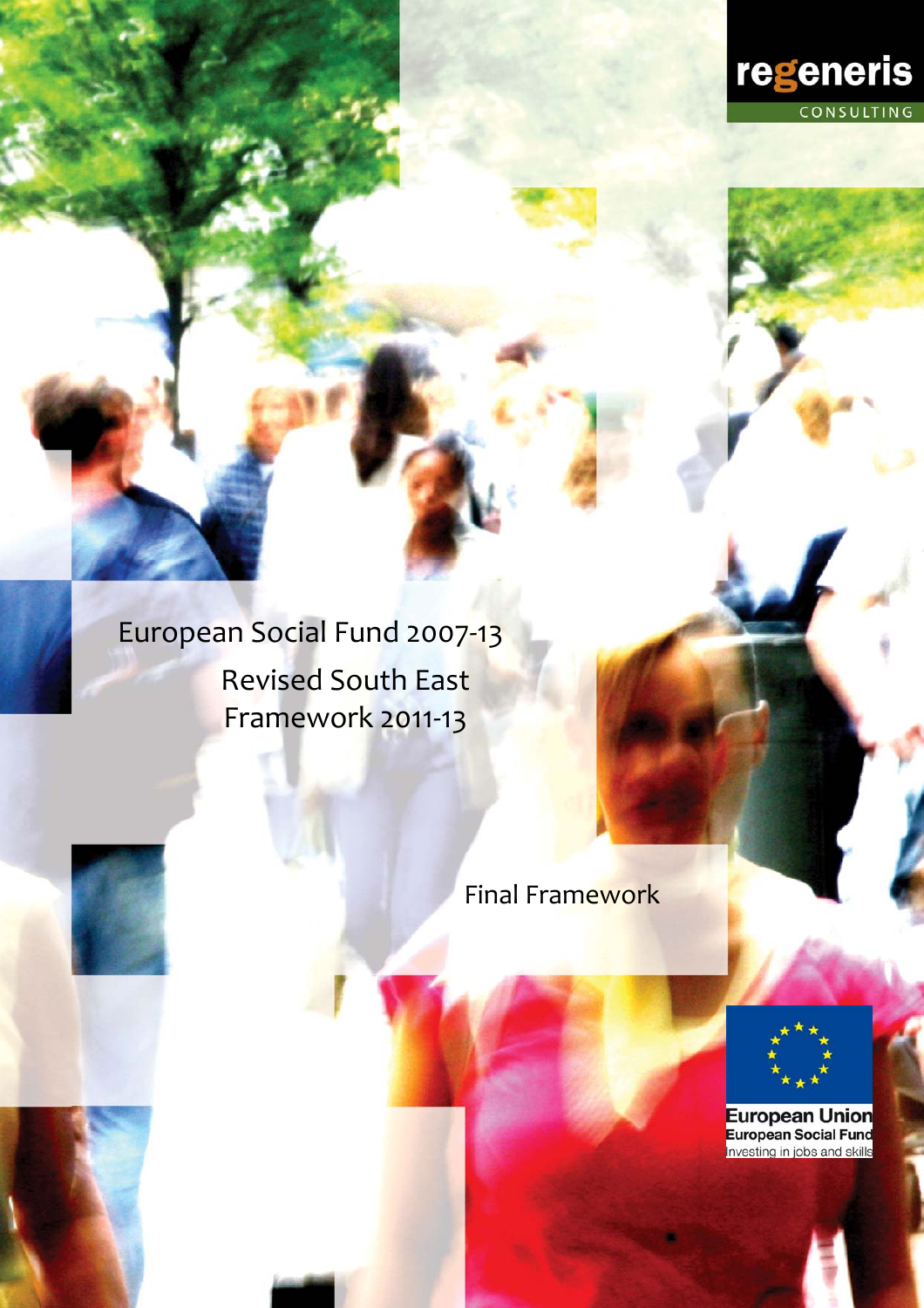# **European Social Fund 2007‐13**

## **South East Framework 2011‐13**

January 2010

**Regeneris Consulting Ltd**

70 Cowcross Street London EC1M 6EJ

Tel: 0207 608 7200 Web: www.regeneris.co.uk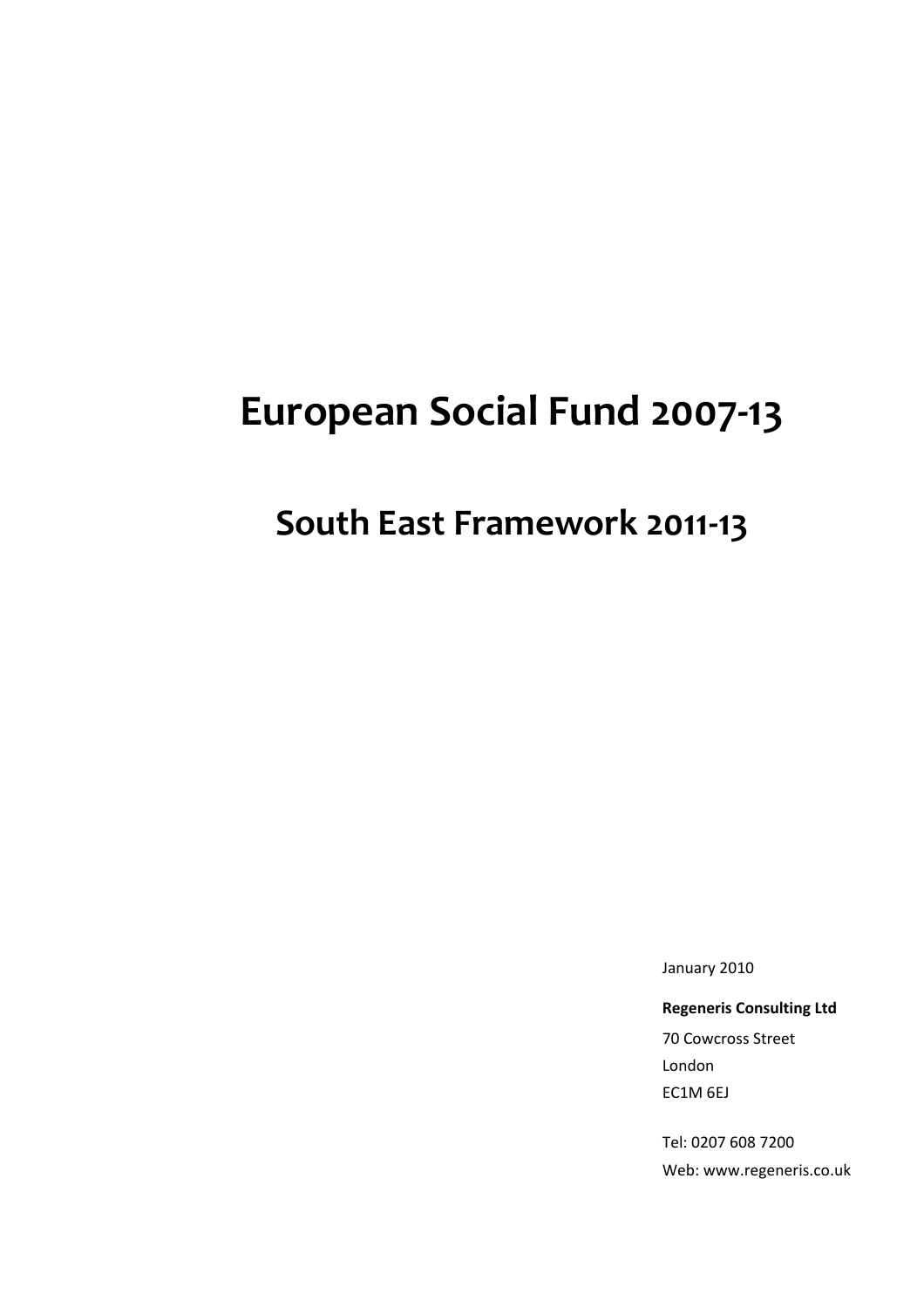## **● European Social Fund 2007-13**

## South East Framework 2011-13**●**

# **Contents**

| 1. | Introduction |                                                         | $\mathbf{1}$ |
|----|--------------|---------------------------------------------------------|--------------|
| 2. |              | <b>Regional Context</b>                                 | 4            |
|    |              | 2.2 Regional ESF Priorities                             | 23           |
| 3. |              | <b>Cross Cutting Themes</b>                             | 35           |
| 4. | Innovation   |                                                         | 38           |
| 5. |              | <b>Regional Financial Allocations</b>                   | 40           |
| 6. |              | <b>Outputs and Results</b>                              | 41           |
|    |              | Appendix A Summary of Consultations December 2009       | 44           |
|    |              | Appendix B Summary of Regional Consultation (2007)      | 48           |
|    |              | <b>Appendix C</b> European and National Policy Context  | 52           |
|    |              | <b>Appendix D</b> Glossary of Terms                     | 69           |
|    |              | <b>Appendix E</b> Innovative and Transnational Projects | 70           |

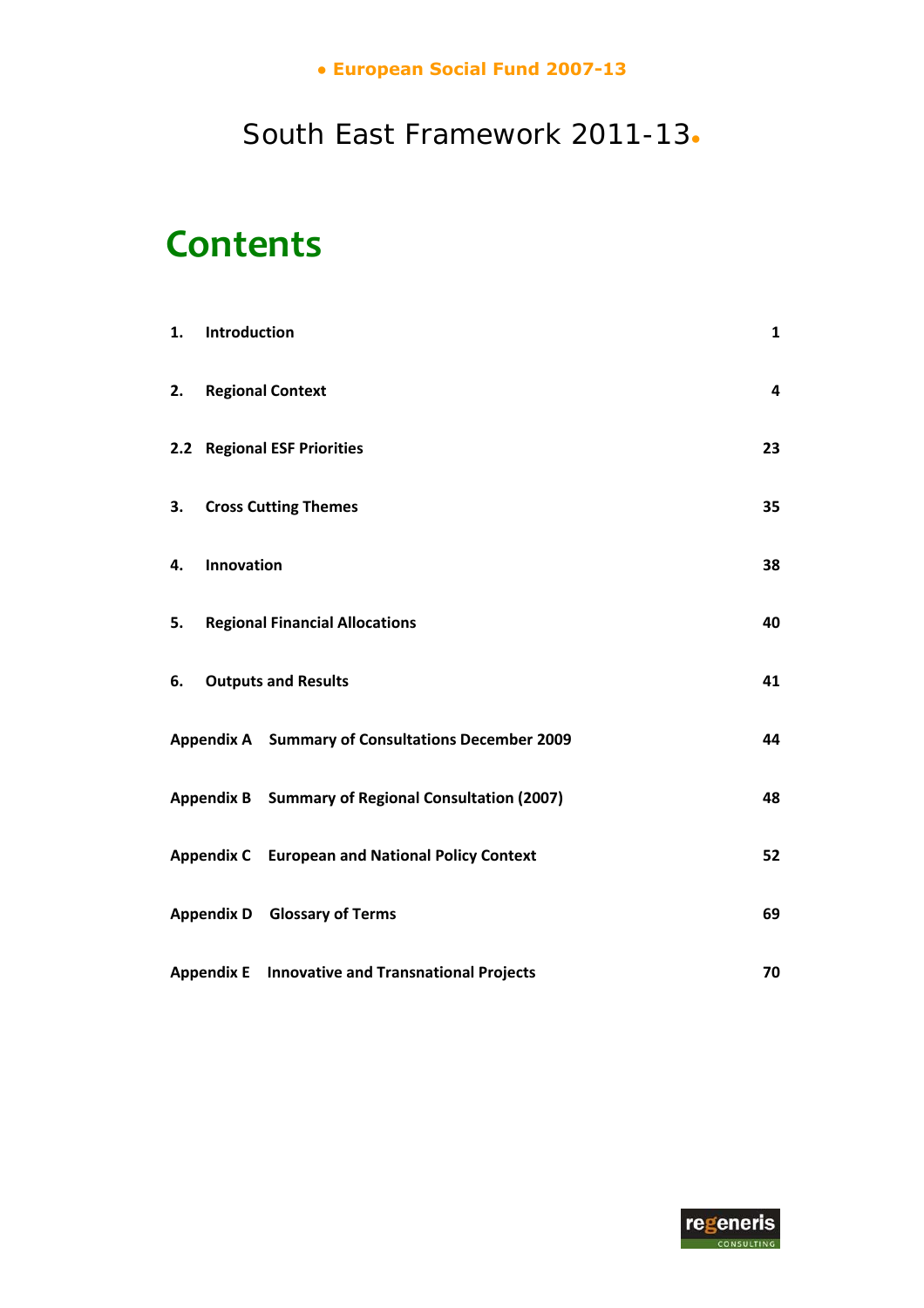## **1. Introduction**

- 1.1 This Framework sets out how the South East European Social Fund (ESF) Programme will contribute to addressing regional employment and skills priorities. A South East ESF Framework was originally developed in 2007 to inform co-financing Plans for the period 2007-2010. The Framework is now being revised to inform co-financing Plans for 2011-13 and has been informed by the following tasks:
	- One‐to‐one consultations with the ESF Task Group: to provide a qualitative narrative which can help explain the quantitative achievements and programme strategic & management issues.
	- Analysis of data and research on the region's economy and labour market: to allow progress made to be set against underlying trends and changing needs, and to consider the changing context provided by regional and national priorities, especially in the light of the economic downturn.
	- A review of evaluation evidence: which helps to understand the impacts and achievements of past and current ESF and other employability/skills interventions.
	- A final version will be circulated to the Regional ESF Committee for sign‐off by written procedure.
	- In addition, it should be noted that all content in this draft Framework is provisional, pending further cross‐departmental guidance from DWP and subject to approval by relevant government departments.
- 1.2 Across the whole 2007‐2013 period, ESF is being delivered as part of the Regional Competitiveness and Employment Objective, as set out in the England Operational Programme. This contains a number of priorities:
	- P1: Extending Employment Opportunities
	- P2: Developing a Skilled and Adaptable Workforce
	- P3: Technical Assistance

-

1.3 The Regional Framework is a high-level document that provides a clear framework within which Co-Financing Organisations<sup>1</sup> should develop and implement ESF plans that meet regional priorities within the context of a national programme. Co-Financing Organisations (CFOs) for this period include the Skills Funding Agency or SFA (the Learning & Skills Council (LSC) was superseded by the SFA and the Young People's Learning Agency (YPLA) in April 2010<sup>2</sup>), Department for Work and Pensions (DWP), the South East England

 $<sup>2</sup>$  The SFA will focus on learning and skills provision for adults and the YPLA will focus on provision for 16-19 year olds. The</sup> SFA CFO will procure 14-19 ESF provision working in partnership with the YPLA and local authorities.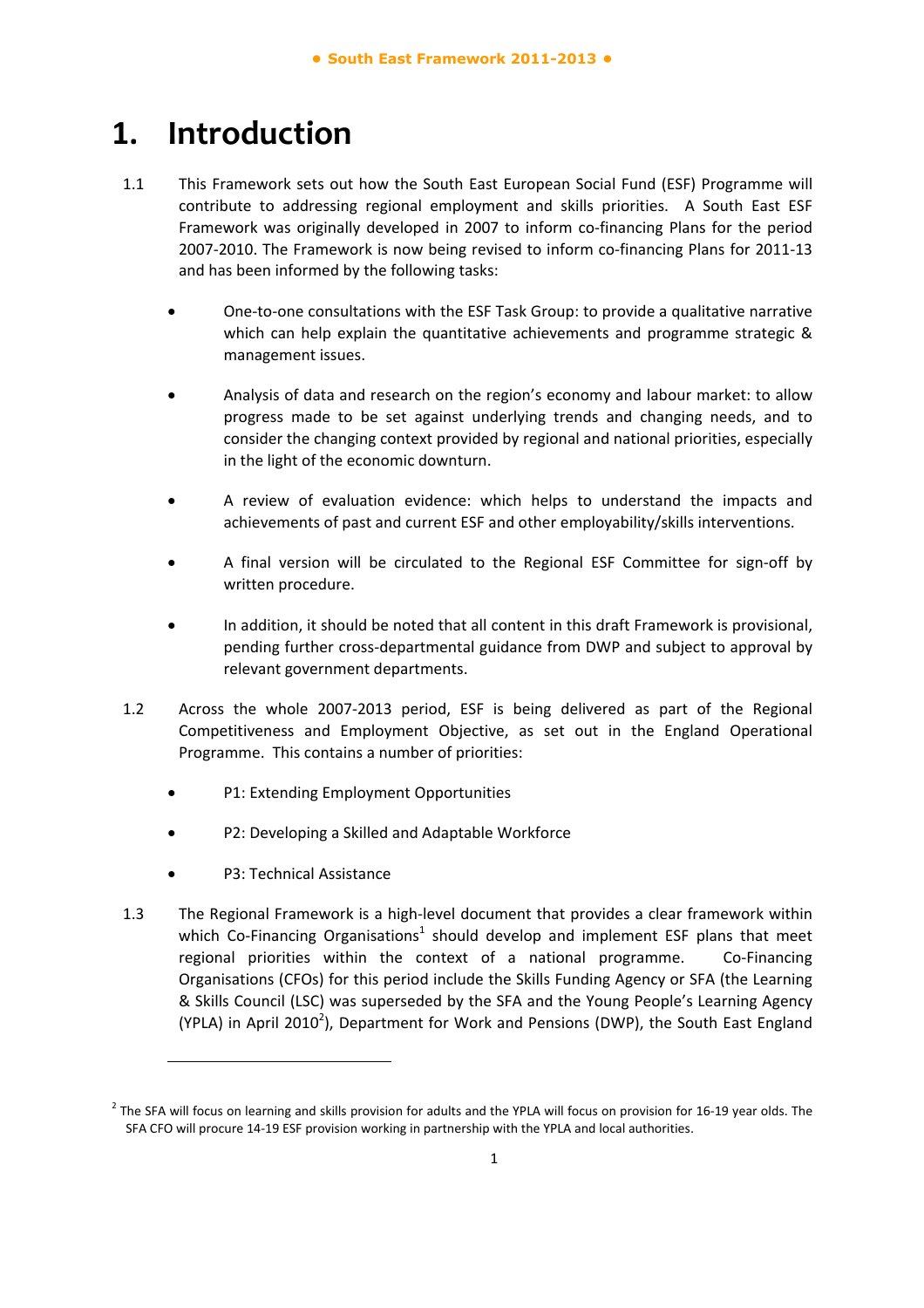#### **● South East Framework 2011-2013 ●**

Development Agency (SEEDA) and the National Offender Management Service (NOMS).

- 1.4 In order to support their plans, this framework document sets out:
	- Regional economic context and strategic priorities (groups, sectors, location)
	- Indicative list of eligible interventions under each Priority
	- Principles underpinning the use of ESF alongside other European Structural Funding streams and domestic programmes
	- Regional funding allocations (at the level of the Framework Priorities and two geographies)
	- Regional output indicators
- *1.5* The Framework supports Lisbon Agenda goals of generating stronger, sustainable economic growth and creating more and better jobs, in line with the Priorities contained in the ESF Operational Plan for England.

## **Distinctions between the 2007‐10 and 2011‐13 Framework Periods**

- 1.6 Guidance from the Managing Authority sets out the parameters within which Regional ESF Frameworks should operate to determine how ESF resources can be best targeted to meet regional skills and employment priorities. These include the range and levels of ESF activity that can be supported at regional level. The parameters have been adjusted for 2011‐2013 to take account of economic, labour market and policy developments. The major differences between the 2007‐10 and 2011‐13 Framework periods are:
	- **Allocation of ESF resources within Priority 2**. There is now a greater emphasis on intermediate and higher-level skills. During the 2011-13 period up to 40% of Priority 2 resource can be used to train people to Level 3 equivalent and above. This compares to 28% during 2007‐10 (and the 5% ceiling on Level 4 skills has been removed). At least 30% Priority 2 ESF must be spent on tackling basic skills deficits and 30% targeted at Level 2 training (compared to a minimum of 35% each during 2007‐10).
	- **Reallocation of Technical Assistance**. In 2007‐10, the Operational Programme allocated 4% of the Regional Competitiveness and Employment Funding to Priority 3 technical assistance. For 2011‐2013, it is proposed that 1% will be allocated to Priority 3. The remaining 3% should be allocated to Priority 1 (65%) and Priority 2 (35%).
	- **Economic Conditions.** The economic conditions for the 2011‐2013 period are likely to be very different to the 2007‐2010 period. The revised framework needs to reflect how ESF funding will be used to add value to measures to a) respond to the economic downturn and b) support economic recovery. For 2011-2013, there should be a special focus on training for the new jobs that will be created as the economy recovers, especially 'green jobs' in a low carbon economy.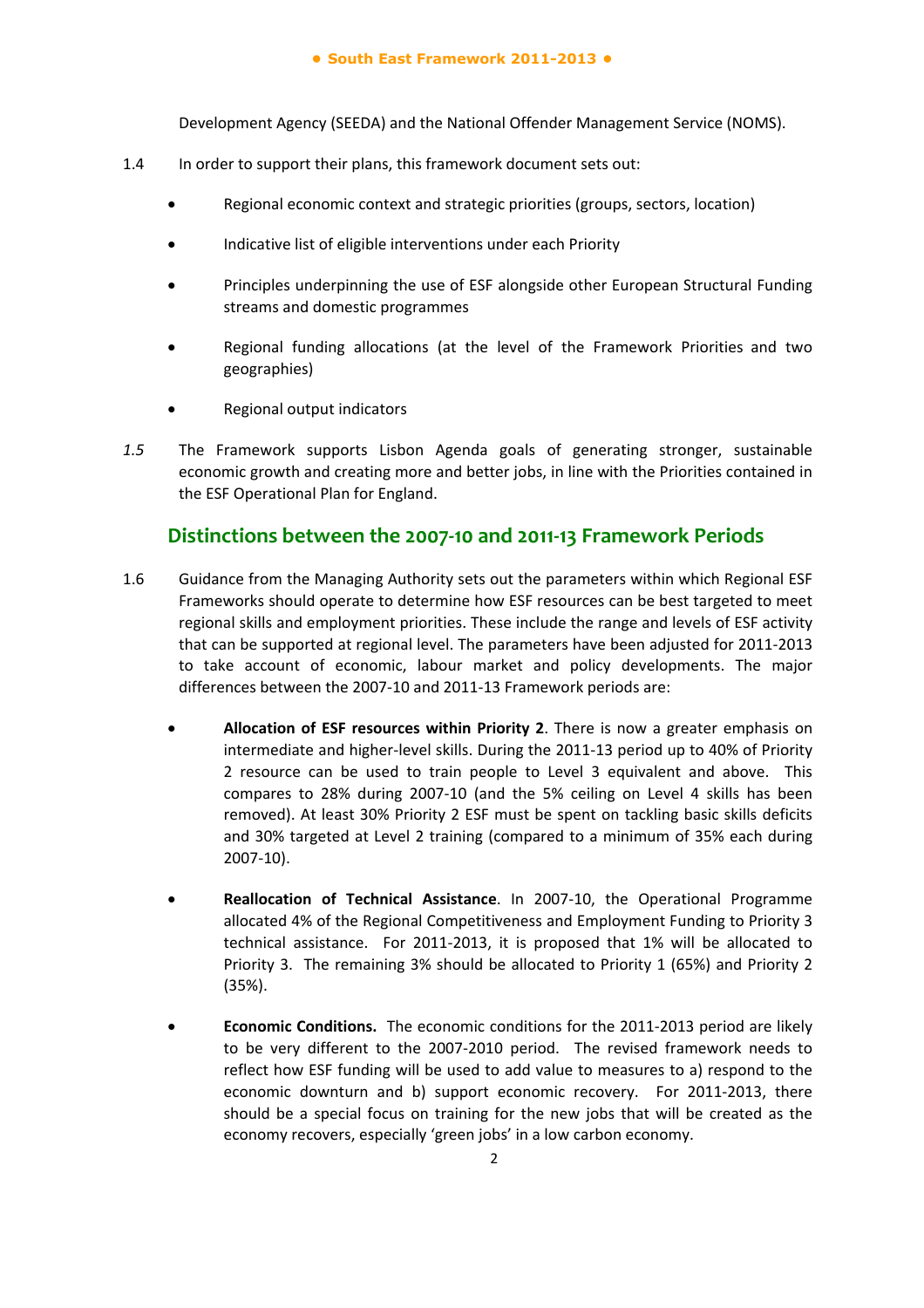- **Strategic Governance / Policy changes.** Two new agencies are being created to replace the Learning and Skills Council (LSC). The Young People's Learning Agency (YPLA), will be responsible for  $16 - 19$  skills funding, and the Skills Funding Agency (SFA) will be responsible for adult skills funding. The SFA will replace the LSC as an ESF co-financing organisation in April 2010. The 2011-2013 ESF programme will also be influenced by changes to the strategic policy landscape which will come into force during that time period. Of particular relevance here are the new Integrated Regional Strategy and the Regional Skills Strategy, both of which are under development. Consideration is given to these in the next section.
- **Co‐Financing Organisations**. As well as Jobcentre Plus, the SFA (formerly the LSC) and SEEDA, a fourth organisation will operate as a Co‐Financing Organisation in the 2011-2013 period, with NOMS (the National Offender Management Service) awarded CFO status in February 2009.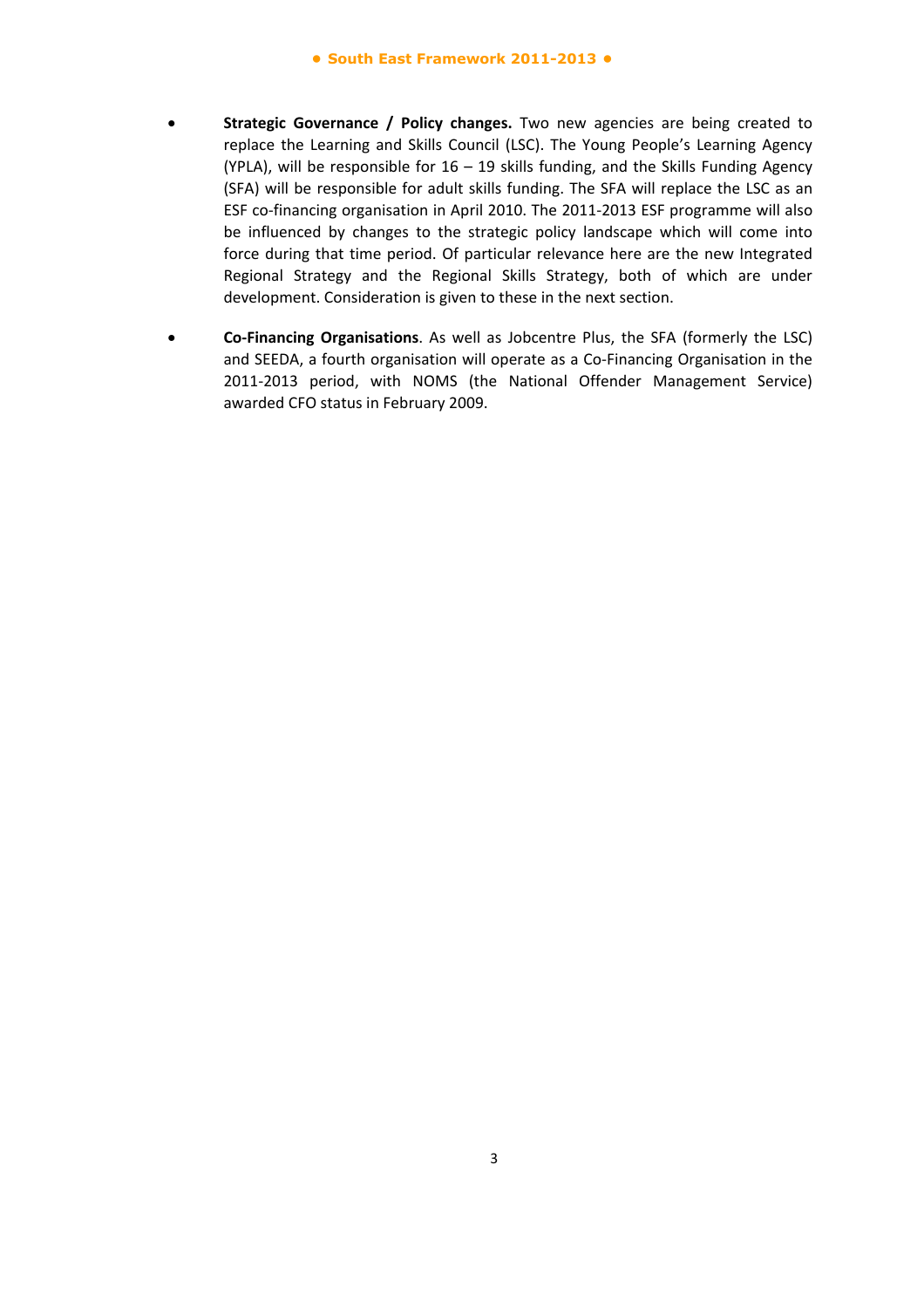## **2. Regional Context**

- 2.1 This chapter sets out a summary of the evidence base which has informed priorities for ESF in the South East, together with an overview of existing policy and activity which ESF must complement. ESF will be deployed to address regional priorities for employment and skills through adding value to, enhancing and filling gaps in mainstream services. A summary of the European and National policy context for this programme is included in Appendix 3.
- 2.2 In March 2007, the RSPA commissioned an analysis of regional skills and employment issues distinct to the South East. The analysis drew from a range of employment and skills intelligence and wider evidence used in the revision to the Regional Economic Strategy, by the LSC (which is now known as the Skills Funding Agency (SFA)<sup>3</sup>, Sector Skills Councils and in preparation for the 2012 Games. To inform the review of the Framework and priorities for 2011‐2013, the economic context for the South East has been revisited and updated to understand the current issues and priorities for intervention, paying particular attention to the changing needs as a result of the recession.

## **Regional Economic Strategy**

- 2.3 The Regional Economic Strategy (RES) for the South East 2006-2016, 'A Framework for Sustainable Prosperity' provides a key reference point for the development of this Framework.
- 2.4 The South East is a predominantly successful region competing in global markets. The priorities of the RES align with a number of areas within the England ESF Operational Programme. There are three overall objectives set out in the RES:
	- Global Competitiveness ‐ *investing in success*
	- Smart Growth *lifting underperformance* and
	- Sustainable Prosperity *supporting quality of life*
- 2.5 Of these, ESF has most to contribute to Smart Growth by focusing on lifting underperformance, raising productivity and increasing the number of people ready for employment. Of eight transformational actions identified to contribute to these objectives, ESF has most potential in terms of:
	- *3. The Skills Escalator*
	- *5. Raising economic activity rates*
	- *7. Education‐led regeneration*
	- *8. Making the most of 2012*

<sup>3</sup> *LSC South East Learning and Labour Market Regional Profile*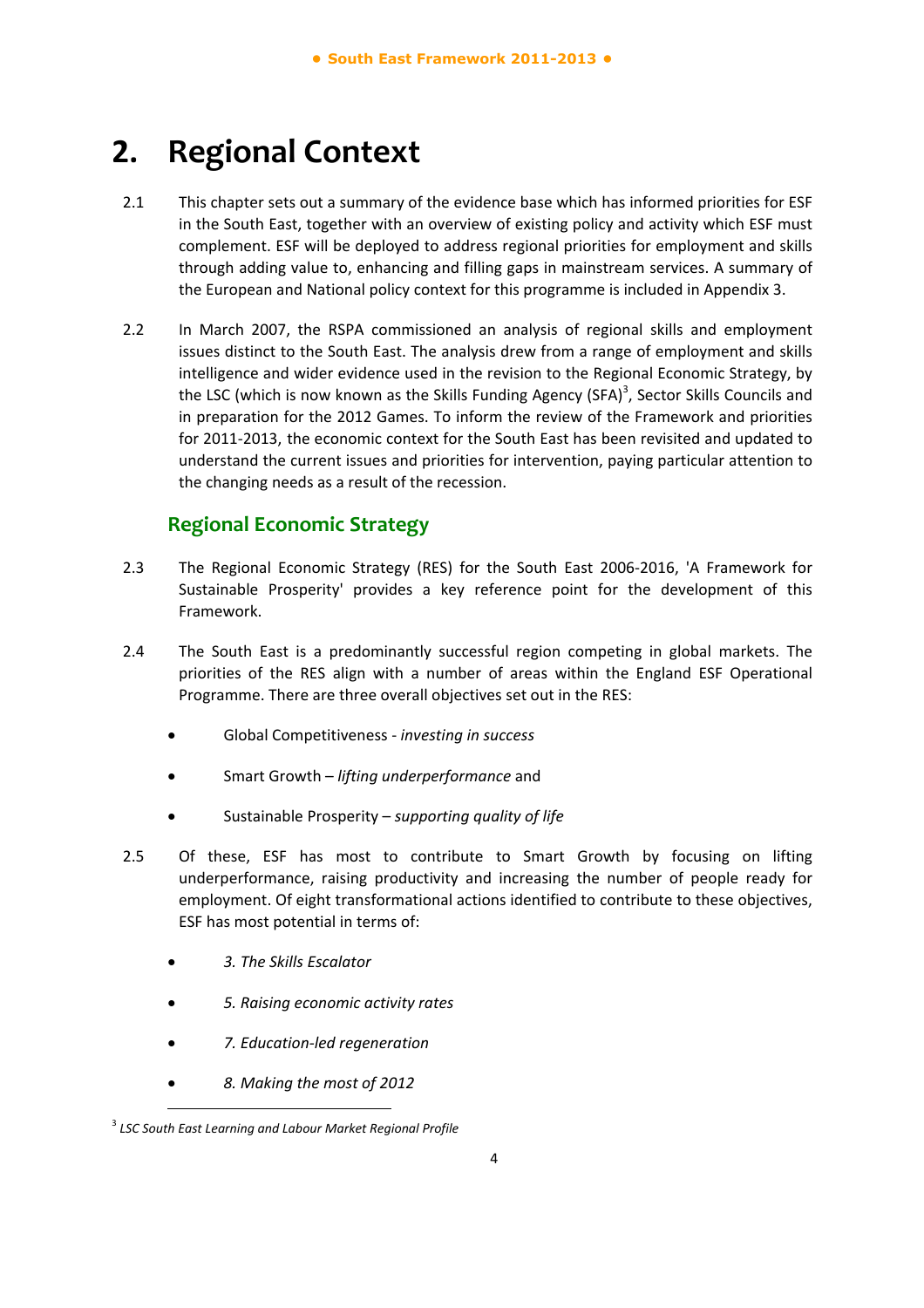- 2.6 Specifically, the RES highlights employment issues amongst older people, culturally diverse communities and people with disabilities and sets a target to achieve 85% economic activity by 2011. It also highlights the need to improve skills progression through a 'skills escalator' approach. The RES highlights the importance of innovation and knowledge transfer for sustained economic growth, and associated higher level skills requirements.
- 2.7 The RES identifies three broad economic 'contours'. The *Inner South East* forms a generally wealthy core around London and delivers much of the South East's world class performance. The *Rural South East* accounts for 80% of the region's land mass, a third of its business base and a quarter of its population. Within this, dispersed patterns of deprivation must be addressed, while ICT offers new possibilities for remote working and business in rural locations. The *Coastal South East* is characterised by a string of distinctive coastal cities and towns, yet is an area which has seen continued economic and social decline, accounting for 85% of multiple deprivation in the region. Rural and coastal areas offer the most potential for ESF in terms of addressing dispersed deprivation through skills development, business support and innovation. These areas are set within the context of the Greater South East, which will also needs to be considered in terms of migration and commuting trends and the opportunities offered by the 2012 Games.
- 2.8 Overall, the RES provides clear pointers for the use of ESF in terms of investing in potential to improve the prospects of under developed areas, communities and individuals whilst safeguarding quality of life in the region through a strong sustainable development agenda.
- 2.9 It is worth noting that the current Regional Economic Strategy was published prior to the recession. The implications of the changing economic conditions on the South East is considered later in this section.

## **Evolving Regional Policy**

- 2.10 SEEDA is leading on the development of a Regional Skills Strategy for the South East. This will incorporate the skills element of the RES and will be a combination of high-level strategy and operational prioritisation for investment in the short/medium term. Whilst SEEDA is the lead organisation responsible for the delivery of the Regional Skills Strategy, the Economic Development and Skills Board is a forum which brings together a broad range of regional stakeholders and will act as a 'sounding board' during the development of the strategy. Ultimately, the Regional Skills Strategy can only be signed off in agreement between SEEDA and each South East Local Authority.
- 2.11 The South East England Partnership Board (SEPB) was established in April 2009 and is tasked with the development of the new Integrated Regional Strategy. The Integrated Regional Strategy will pull the Regional Economic Strategy and the South East Plan together into a single document and upon its completion, SEPB will play a key role in shaping economic development policy and planning responsibilities across the South East region. Development of the Integrated Regional Strategy is being informed by a series of think pieces which combine latest evidence with expert advice to suggest the areas in which the Integrated Regional Strategy (IRS) can potentially have the most important impacts. These think pieces provide an indication of the key areas of change which are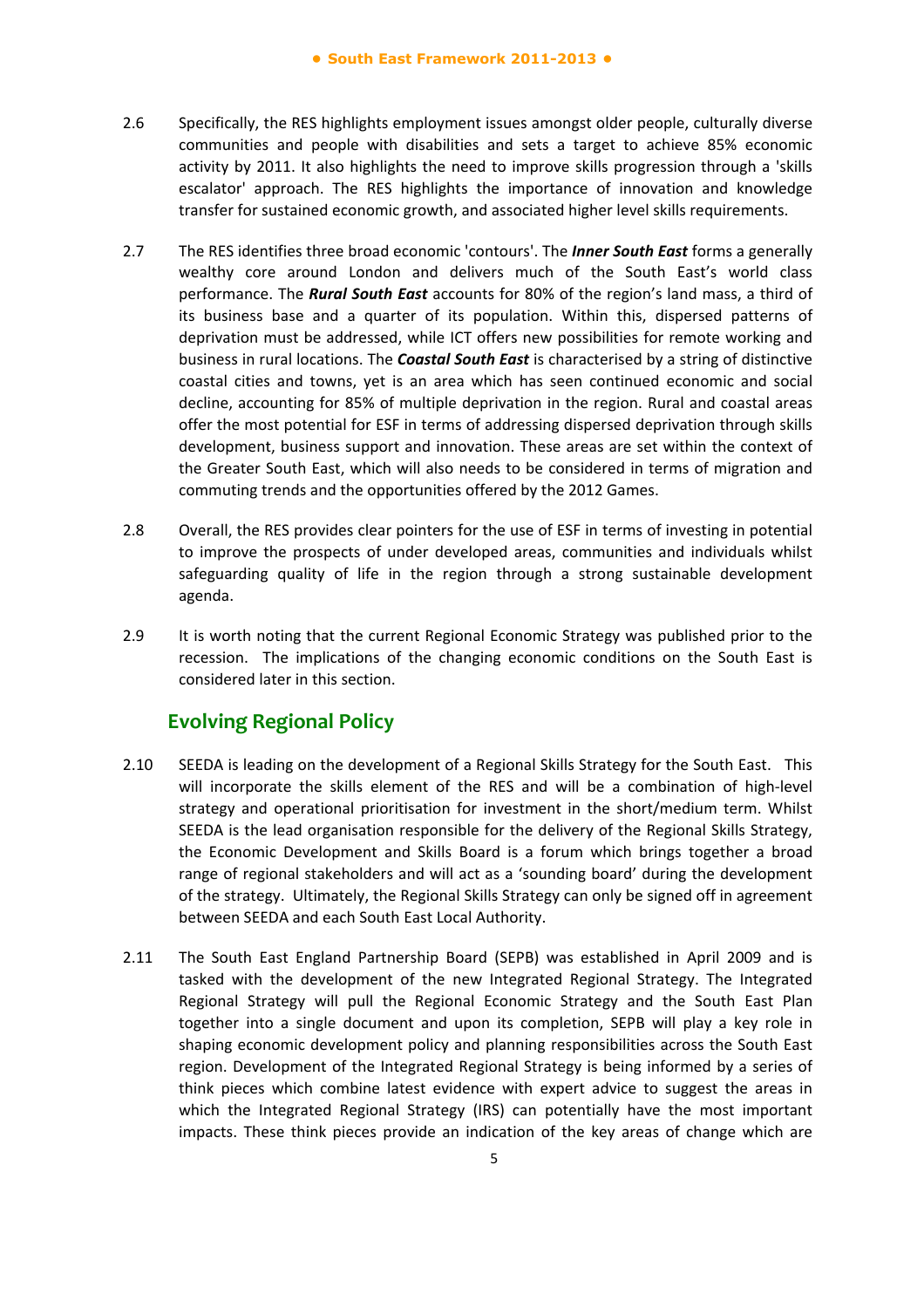acknowledged as being integral to the development of the IRS and these are titled 'Innovation and economic growth', 'Dealing with economic disadvantage', 'Climate change and a low carbon society', 'Demographic change and the ageing population', 'Tackling housing affordability and 'Funding for investment and infrastructure'.

2.12 Both these documents are still in the development stage - a draft of the Regional Skills Strategy is expected by Autumn 2010 (to cover the period from 2011/12 onwards in terms of investment decisions) and a draft Integrated Regional Strategy is expected to be ready for consultation at the end of 2011. However, it is important to note that both these documents (along with the SEPB) itself will play an integral role in defining the nature and scale of ESF projects and investments in future years.

## **Key Changes to the National Policy Context**

- 2.13 There are a number of important changes to the national policy context which are also important and which will influence ESF funding during the 2011‐2013 period. These are set out in Appendix C and summarised below.
	- The Leitch Review of Skills, which gives employers a stronger voice on the content and delivery of skills and employment programmes, as well as encouraging them to take greater responsibility for the planning and funding of their training activity. Key features of the Leitch implementation plan include increased funding for Train to Gain and greater flexibilities in the use of Train to Gain during the recession, although funding constraints are currently placing limits on the number of new learners that can be supported.
	- The Freud report, an independent review of welfare to work, which recommended that resources should be targeted on those individuals who generally face multiple, complex problems, so that spending can be directed towards these people in a more individualised way.
	- The Government White Paper December 2008, **which made a number of important policy initiatives, including:**
		- People currently claiming Income Support will move to either the Employment and Support Allowance or Jobseeker's Allowance
		- $\triangleright$  Encouraging lone parents and those with younger children (seven and younger) to engage with the support that is available
		- $\triangleright$  Testing a Work for Your Benefit scheme.

-

 $\bullet$  The Flexible New Deal<sup>4</sup>, which came into operation in October 2009, which proposes:

<sup>&</sup>lt;sup>4</sup> Full Flexible New Deal support is available for people who have been on JSA for 12 months, and there is some flexibility to provide people that have been claiming for six months with more support than they were previously entitled to.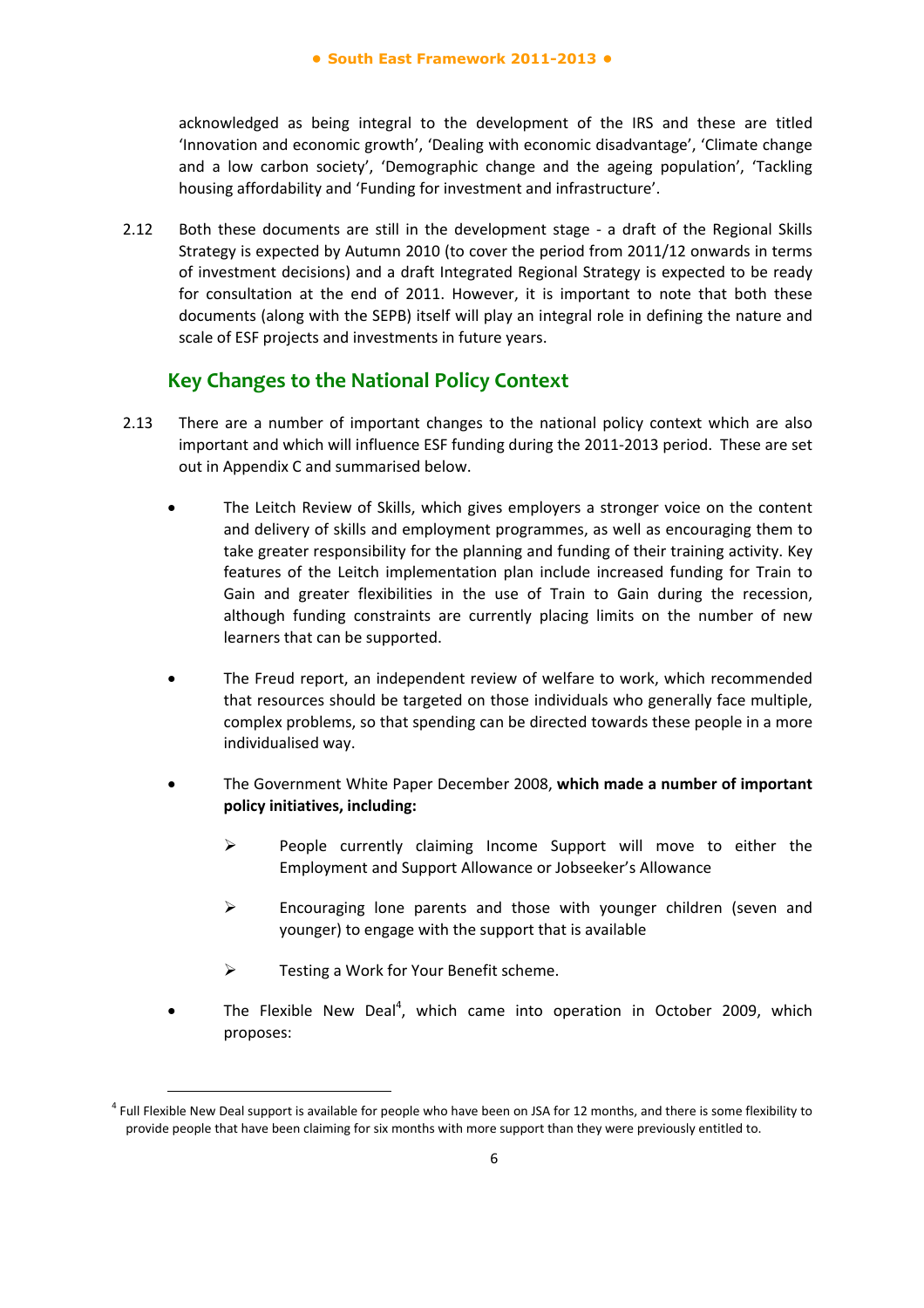#### **● South East Framework 2011-2013 ●**

- $\triangleright$  A stronger framework to move benefit customers from being passive recipients to active jobseekers
- $\triangleright$  A personalised and responsive approach to individual customer needs
- $\triangleright$  A partnership approach with public, private and third sector organisations
- $\triangleright$  Attempts to help clients find jobs that pay and offer opportunities for progression, with an emphasis on progression within work.
- The Future Jobs Fund, which aims to create 150,000 additional jobs, primarily aimed at 18-24 year olds who have been out of work for nearly a year<sup>5</sup>.
- The Government's UK Low Carbon Transition Plan, which sets out a target of some 1.2m "green" jobs in the UK by 2020.
- The new Skills Funding Agency (SFA), which from April 2010, will be the single funding provider for adult skills in England outside of higher education. The SFA's main function will be to direct funding to further education colleges and other skills providers.
- The New Young People's Learning Agency (YPLA), which will hold the overall budget and approve all LA commissioning plans for 14‐19 provision.
- An increased emphasis on Advanced Apprenticeships places for people aged 19‐30 and the opportunity for these to provide routes into Higher Education.
- Increasing focus on growth sectors identified in New Industries New Jobs.

## **Overview**

-

2.14 In recent years the South East has maintained its position as one of the UK's most successful economies. In 2008, the region contributed around 14% of the total UK GVA – £181.8 billion in absolute terms, the second largest contribution of any region. In 2007, GVA per capita averaged £21,688 in the South East, again well above the national average and second only to London. Despite this, over the decade to 2008, total GVA increased by around 55% – below the UK average of 58% growth since 1999. Numerous factors underpinned the relative economic success of the South East over the past decade. Central to the regions strong performance was its highly active, highly skilled workforce. The South East has experienced some of the highest rates of economic activity and employment growth seen nationally. The South East economy has also been dominated by activity in highly productive sectors. In 2008, around 25% of South East employment was located in the broadly defined business and financial services sector - a figure above the national average and second only in the UK to London. A pertinent example of the South East

 $5$  The Future Jobs Fund is a part of the Young Person's Guarantee. From early 2010, everyone in between the ages of 18 and 24 who has been looking for work for a year will get an offer of a job, work experience, or training lasting at least 6 months. The fund is specifically targeting 50,000 jobs in unemployment hotspots and expects around 10,000 of the 150,000 jobs created to be "green" jobs. (Source: DWP).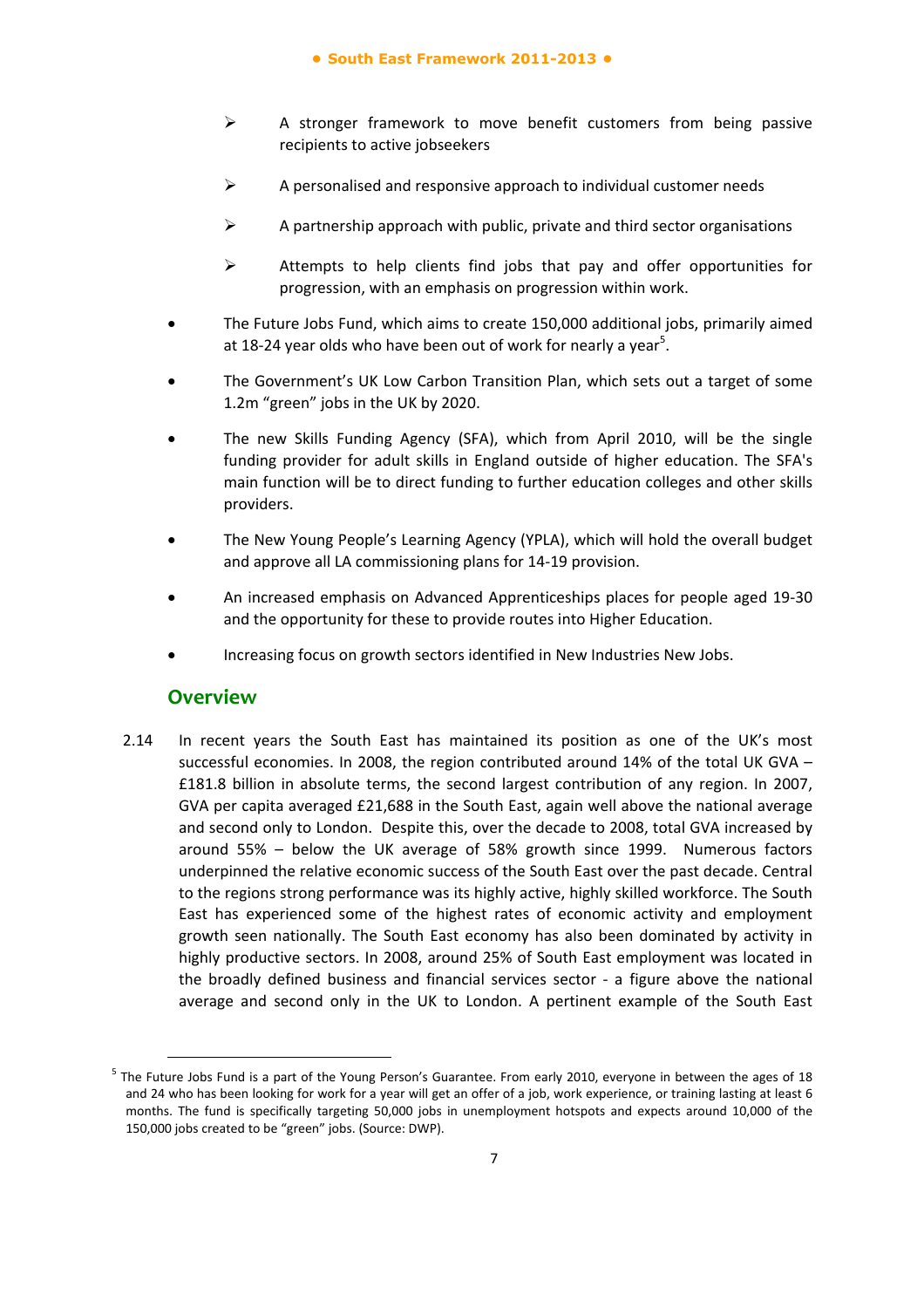strength in high value added sectors is set out in a recent report by Centre for Cities<sup>6</sup>. The report identifies six South East urban areas as being within the ten most knowledge intensive urban areas in the UK.

- 2.15 However, in the period since 2007, the UK has suffered a severe economic downturn. The UK economy entered recession in the fourth quarter of 2008, and will not emerge from it until the first quarter of 2010 at the earliest. Output in some sectors, such as manufacturing is not expected to resume growth until 2011.
- 2.16 The impacts of the recession have been felt throughout the UK and the South East is no exception to this. Latest ONS data suggests that the South East GVA growth rate from 2007 to 2008 (2.95%) was the lowest of all the regions, and well below the UK average of 4.06%. Despite these figures, it is difficult to assess with any certainty how the South East economy is performing relative to other regions during the recessionary period. Experian forecasts<sup>7</sup> suggest that in the period to early 2009, GVA contracted at a slower pace than in most of the other UK regions. This can be linked to the lower concentration of manufacturing and construction in the South East compared to elsewhere. In the period since spring 2009, however, it is expected that the South East will have been impacted on a similar scale to other regions, due to a sharp contraction in service activities during that period.
- 2.17 A greater indication of the impact of the recession on the South East economy can be gained by assessing regional performance against a range of socio‐economic indicators. Consideration of the main trends is set out below.

#### **Worklessness**

- 2.18 At 82.1%, (4.4 million people in absolute terms) the economic activity rate in the South East is the second highest in the country. However, as is the case nationally, the level of economic activity has declined over the past year. Unemployment in the South East has increased by 1.5 percentage points since spring 2008. However, at 6% (0.27 million people in absolute terms) the rate remains the lowest of any region in the UK. Another indicator of unemployment, the claimant count, is also significantly below the national average in the South East. In September 2009 the claimant count rate was 3% (0.15 million people in absolute terms) compared to 4.1% nationally. Whilst the claimant count rate has increased by 1.4 percentage points since mid 2008, this increase represents one of the smallest increases of any region.
- 2.19 It may appear that to date, the South East labour market has proved more robust than other regions. However, it is important to recognise that given the size of the region, the South East unemployment rate still signifies that there is a significant group of people which needs to access employment. Whilst at the unemployment rate of 6% is the lowest of any region, the actual volume of unemployed people (0.265 million) is lower only than London (0.367 million), the North West (0.294 million) and the West Midlands (0.270

<sup>&</sup>lt;sup>6</sup> Cities Outlook 2009 (2009), Centre for Cities, accessed at http://www.centreforcities.org/outlook09

<sup>7</sup> Experian estimates cited in the Regional Economic Strategy, 2006‐2016, Annual Monitoring Report (2009)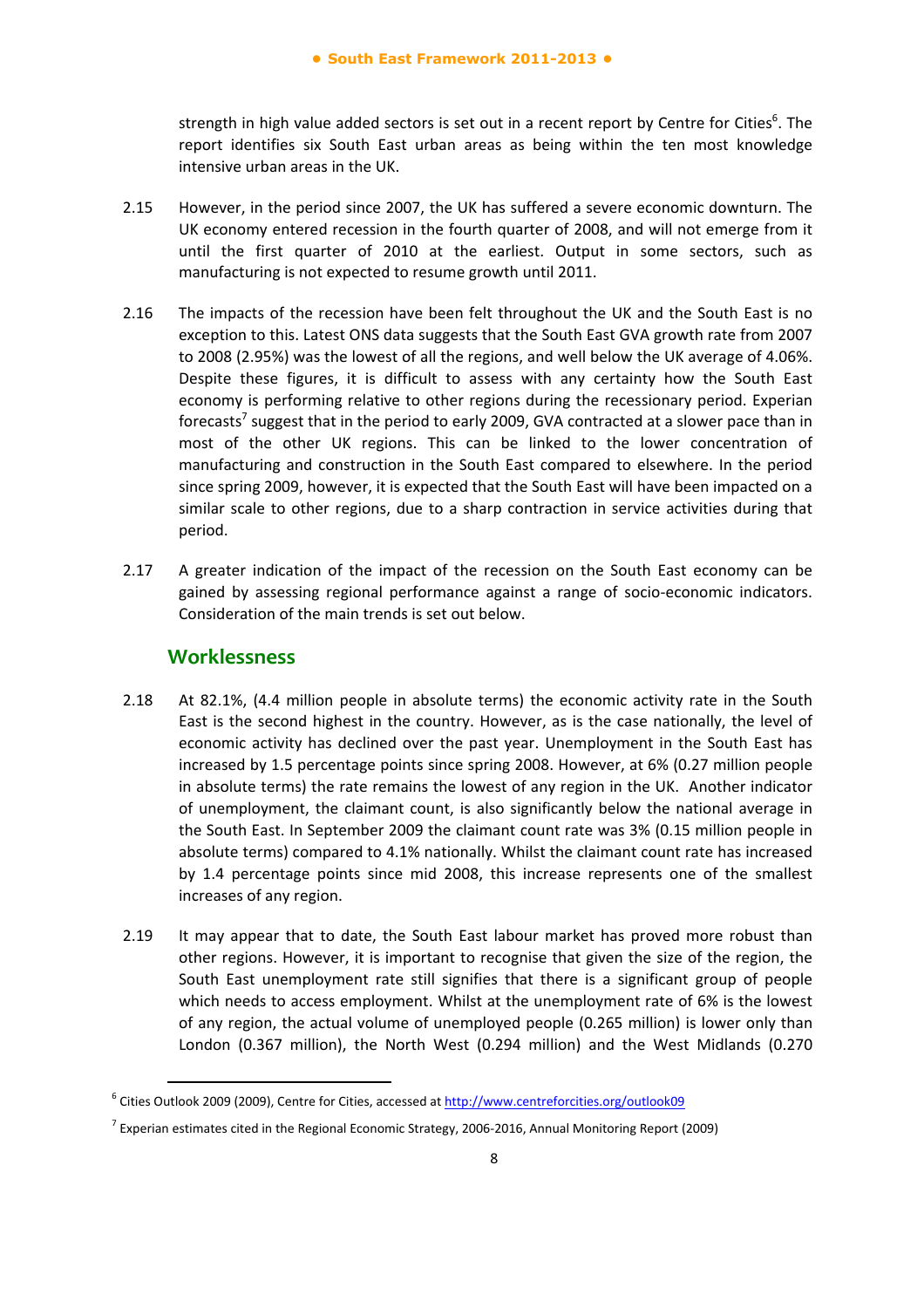million). Whilst the North East has an unemployment rate of 9.5%, in absolute terms 0.119 million people are unemployed – half the number in the South East.

- 2.20 In the context of the recession, the demographic of the unemployed group is likely to be different than in previous years. People from higher skilled occupations have accounted for a growing proportion of new JSA claimants in the South East. As such, more so than usual, a significant amount of unemployment in the South East is likely to be characterised by highly skilled professional workers. Recent figures also suggest that the male unemployment rate in the South East has risen faster than the female unemployment rate during the recessionary period. In March 2009, the male and female working age unemployment rates were 4.8% and 4.7% respectively.
- 2.21 It is important to note that the figures described above are unlikely to be fully representative of the unemployment situation. A recent report by  $SEEDA<sup>8</sup>$  cites a concern that a significant number of people in the South East may be losing jobs and moving straight into economic inactivity rather than registering as unemployed (often this is a result of people being unable to claim JSA due to high household income). This is 'hidden unemployment' and presents a real challenge – the group moves outside the labour market and therefore further away from mainstream employment and skills support.
- 2.22 Whilst regional level statistics are useful in gaining an overview of the main trends, it is important to consider sub regional trends in order to identify particular 'hotspots'. Figure 1 highlights intra regional variations in the claimant count rate across the South East. As has often been the case in the past, the claimant count is currently highest in coastal locations such as Hastings (5.9%), Thanet (5.6) and urban areas such as Milton Keynes (4.8%) and Reading (4.5%).

<sup>&</sup>lt;sup>8</sup> South East Economy Review (2009), SEEDA, accessed at http://www.seeda.co.uk/\_documentbank/SouthEastEconomyReviewJun09.pdf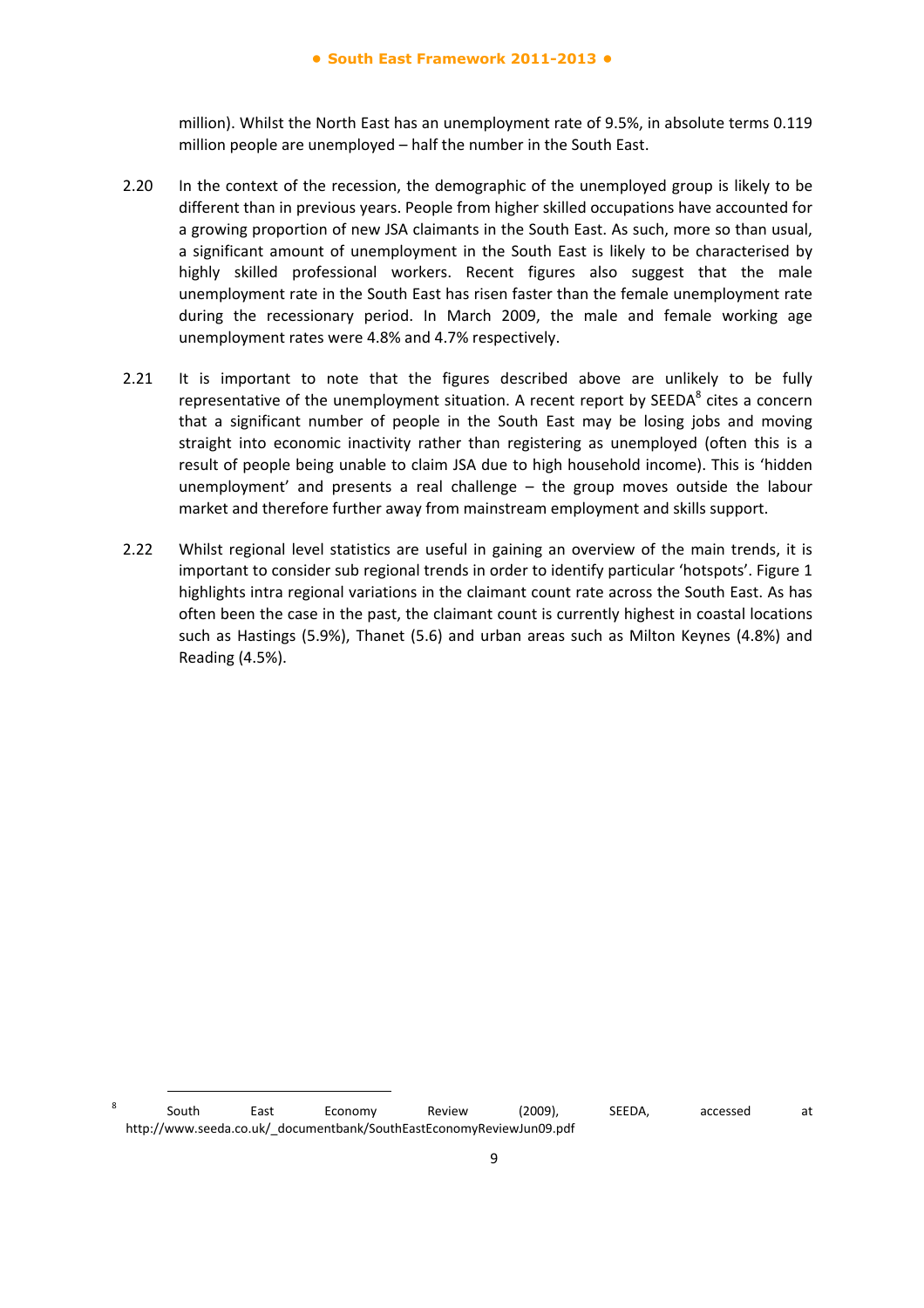

- 2.23 Throughout 2008 and in early 2009, the coastal areas of the region experienced the sharpest increases in unemployment. More recently, however, the impact of the recession seems to have been more severe across the Inner South East (including in urban areas such as Reading and areas within the Gatwick Diamond). It is possible to link this trend to a number of factors, including increased levels of redundancy in service activities, and the fact that the London labour market (in which many people in this part of the region are employed) began to turn down quite sharply in certain sectors in spring/summer of 2009, having held up comparatively well earlier on in the recession. It is also important to note that coastal employment figures are influenced by seasonal factors, with unemployment often increasing in winter months.
- 2.24 Areas that are largely rural in nature have experienced slower rises in unemployment.

## **Skills**

- 2.25 The relatively highly skilled nature of the South East workforce is highlighted by analysis of the regions occupational structure. In comparison to the national average, more South East residents are employed in managerial, professional and associate professional occupations (47% in March 2009, compared to 43% nationally). Similarly, fewer South East residents are employed in elementary and manual occupations than is average nationally.
- 2.26 Further evidence of the South East's relatively well skilled workforce is provided by analysis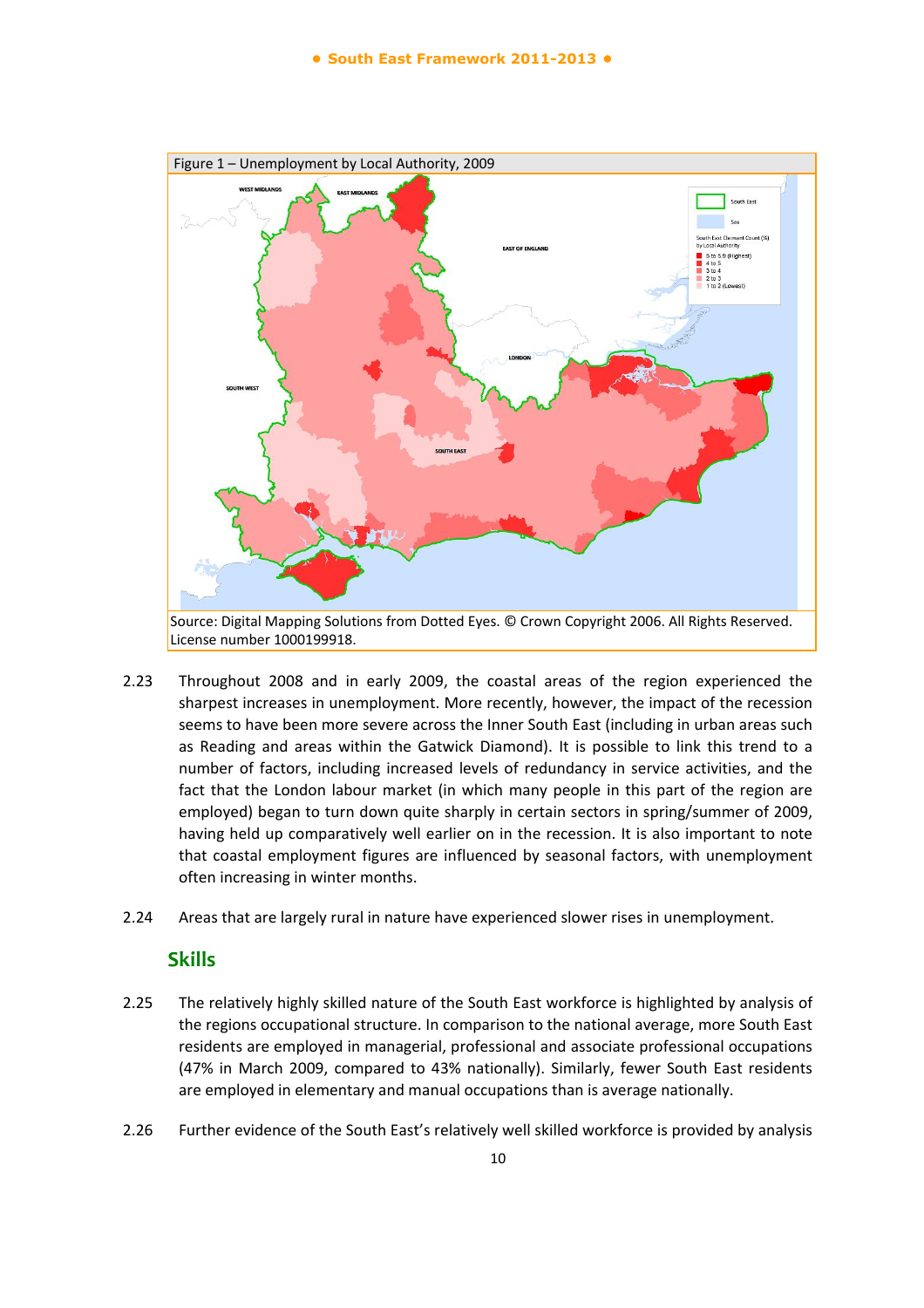of qualifications. Around 1.59 million working age South East residents are qualified to degree level or higher – a proportion of 31.5% (above the national average). This rate has increased by around 5.6 percentage points over the decade to 2008. A recent report by SEEDA<sup>9</sup> highlights variations in skills levels. The proportion of people qualified to level 4 or higher tends to be lowest (below 25%) in the coastal areas of north and east Kent, Southampton and Portsmouth, and highest (above 36%) in Surrey, much of the Thames Valley and parts of Hampshire and Sussex.

- 2.27 In December 2008, around 450,100 South East residents had no qualifications a proportion of 8.9% (the lowest of any region and significantly below the national average of 12.4%). SEEDA<sup>10</sup> reports that the proportions of residents with no qualifications (at least 9%) is highest in eastern parts of the region – in coastal areas of Kent and Sussex, areas to the east of London, and in Portsmouth
- 2.28 In 2008, the proportion of the working age population receiving job-related training in the South East was above the national average, at 22% (around 1.1 million people in absolute terms). However, a recent report by the Institute for Employment Studies $^{11}$  cites the fact that levels of work based training have decreased over the past five years.
- 2.29 Whilst the South East economy is clearly able to access a pool of highly skilled labour, it is important that the less highly skilled segments of the labour force are not overlooked. The Institute for Employment Studies $^{11}$  reports that there are fewer young people who are Not in Education, Employment or Training (NEET) in the South East region, than is average nationally. However, it appears that the gap is narrowing with a higher proportion of 16‐18 year olds NEET in the South East in 2008/09 compared to the previous year.
- 2.30 NEET status varies considerably by group and location. The Institute for Employment Studies<sup>11</sup> reports that NEET status is often associated with living in areas of deprivation. The highest proportions of people who are NEET tend to be found in transient communities, those with public housing and African‐Caribbean communities. Rates are also higher for disabled people than non‐disabled people. In 2008/9, the proportion of those who are NEET was highest in Southampton, Portsmouth, Brighton & Hove, Reading and East Sussex and Medway.
- 2.31 The National Employers Skills Survey was updated in 2007 $^{12}$ . The survey reports that the number of skills shortage vacancies across the country has decreased, as has the proportion of employers reporting skills gaps. The proportion of employers providing training (over two thirds) has increased. Skills gaps remain more common among 'lower level' occupations. In the South East, around 15% of employers reported having skills gaps (close to the national average) whilst around 6% of staff were reported as having skills gaps

<sup>9</sup> Regional Economic Strategy, 2006‐2016, Annual Monitoring Report (2009)

<sup>&</sup>lt;sup>10</sup> Regional Economic Strategy, 2006-2016, Annual Monitoring Report (2009)

<sup>&</sup>lt;sup>11</sup> The Impact of the Recession on the Labour Market in the South East (2009), LCS, accessed at http://www.seeda.co.uk/ documentbank/impact\_of\_Recession\_labour\_SE\_report.pdf

<sup>&</sup>lt;sup>12</sup> National Employers Skills Survey, 2007 (2008), LSE, accessed at http://readingroom.lsc.gov.uk/lsc/National/natnessurvey2007keyfindings‐may08.pdf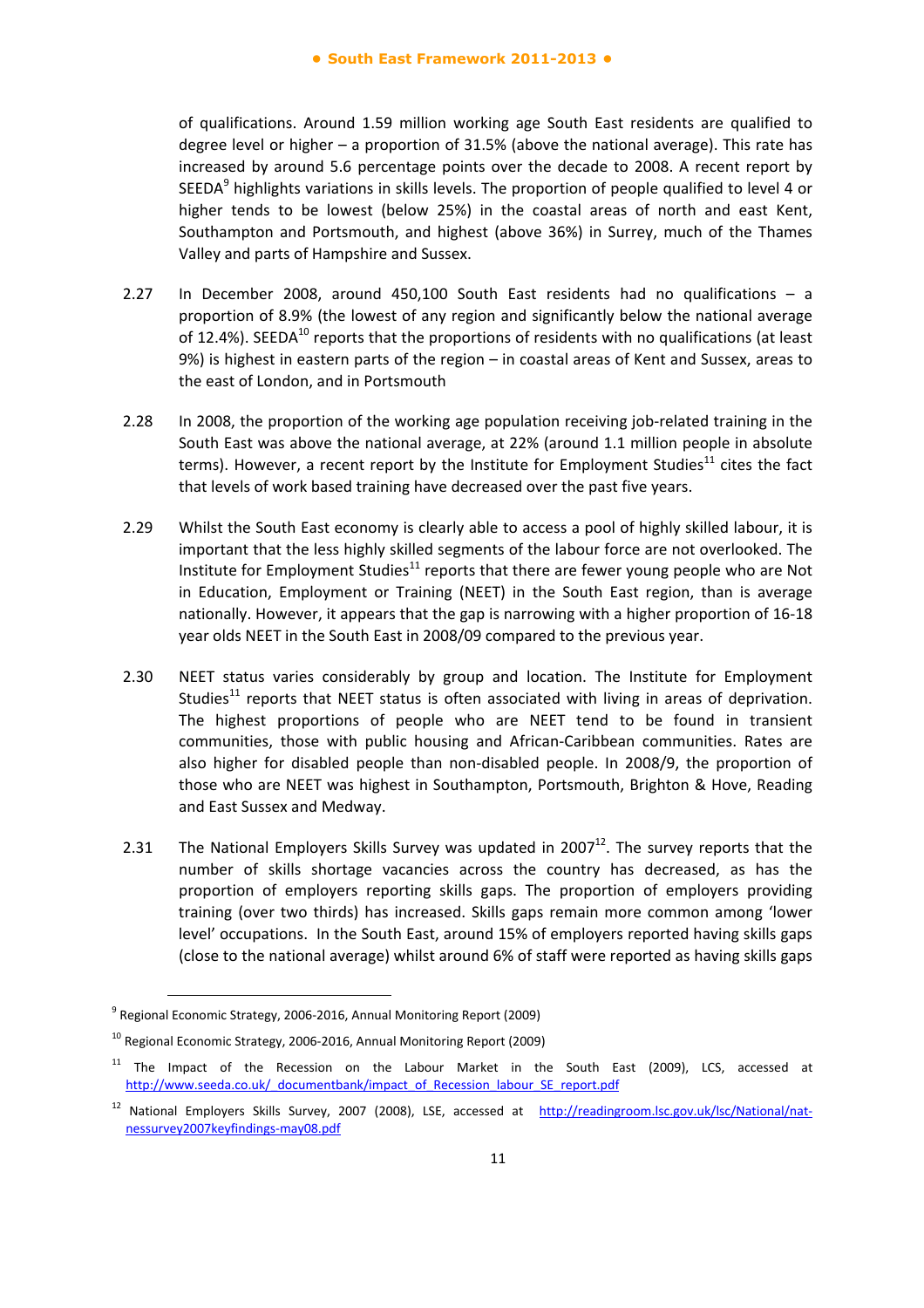(again similar to the national average).

- 2.32 Interventions aimed at tackling skills shortages have experienced growing participation rates in the South East in recent years. The number of apprenticeship starts has been increasing since 2007 as has participation in DWPs Train to Gain programme. Participation in both Apprenticeships and Train to Gain is highest in lower skilled occupations.
- 2.33 A recent report<sup>13</sup> projected likely changes in the number of people qualified at each skills level in the South East in the period to 2012. The general trend across the South East (and across the country as a whole), is for more people to be qualified at higher levels as the occupational profile of employment becomes more skilled. The overall direction of demand is for an increase in the number of people qualified at NQF levels 5, 4, and 3 and a fall in the number of people at Levels 1 and 0. growth is also projected at NQF level 2 but this varies by industry. Overall, there is an increase in the level of educational attainment across the South East – for example, where occupations have been traditionally filled by people at Level 3 an increasing share of that population will be qualified at NQF Level 4 and 5 in the future. This is a pattern is replicated across occupations.

#### **Enterprise**

- 2.34 Enterprise is an important factor in driving forward economic output and productivity. In March 2009, there were around 337,400 businesses in the South East (as measured by those business registered for VAT and PAYE). Business density in the region is second only to London in the UK, at 49.7 businesses per 1,000 population (aged 16 or over). The rate for England as a whole is 44.1 per 1,000 population. Despite this, the recession has had a clear impact on the regions business base, which declined by around 1,400 businesses in absolute terms in the year to March 2009 – a rate of decline similar to the national average. Kent, Hampshire and the Isle of Wight accounted for 80% of the total decline in the region's business base.
- 2.35 In 2007, there were just under 32,000 VAT registrations in the South East a rate of around 3.8 new businesses per 1,000 population. This is slightly higher than the national average of 3.4 new registrations per 1,000 population. Another indicator of enterprise is self employment. The rate of self employment (as a percentage of the population aged 16+) across the South East is 13.8% ‐ higher than the national average (12.9%) but below the rate seen in London, the East and the South West. As is the case nationally, the male self employment rate (17.5%) is higher than the female self employment rate (9.4%). The highest rates of female self employment are found in Surrey (9%) and lowest in Kent, and Hampshire and Isle of Wight  $(5%)^{14}$ .

 $13$  LSC Sector Blueprint (2008) Note – This report was not published. It is important to note that the report is based upon Spring 2008 employment forecasts from Cambridge Econometrics and thus do not take into account the full impacts of the recession.

<sup>&</sup>lt;sup>14</sup> Inclusive Enterprise Action Plan (2008), SEEDA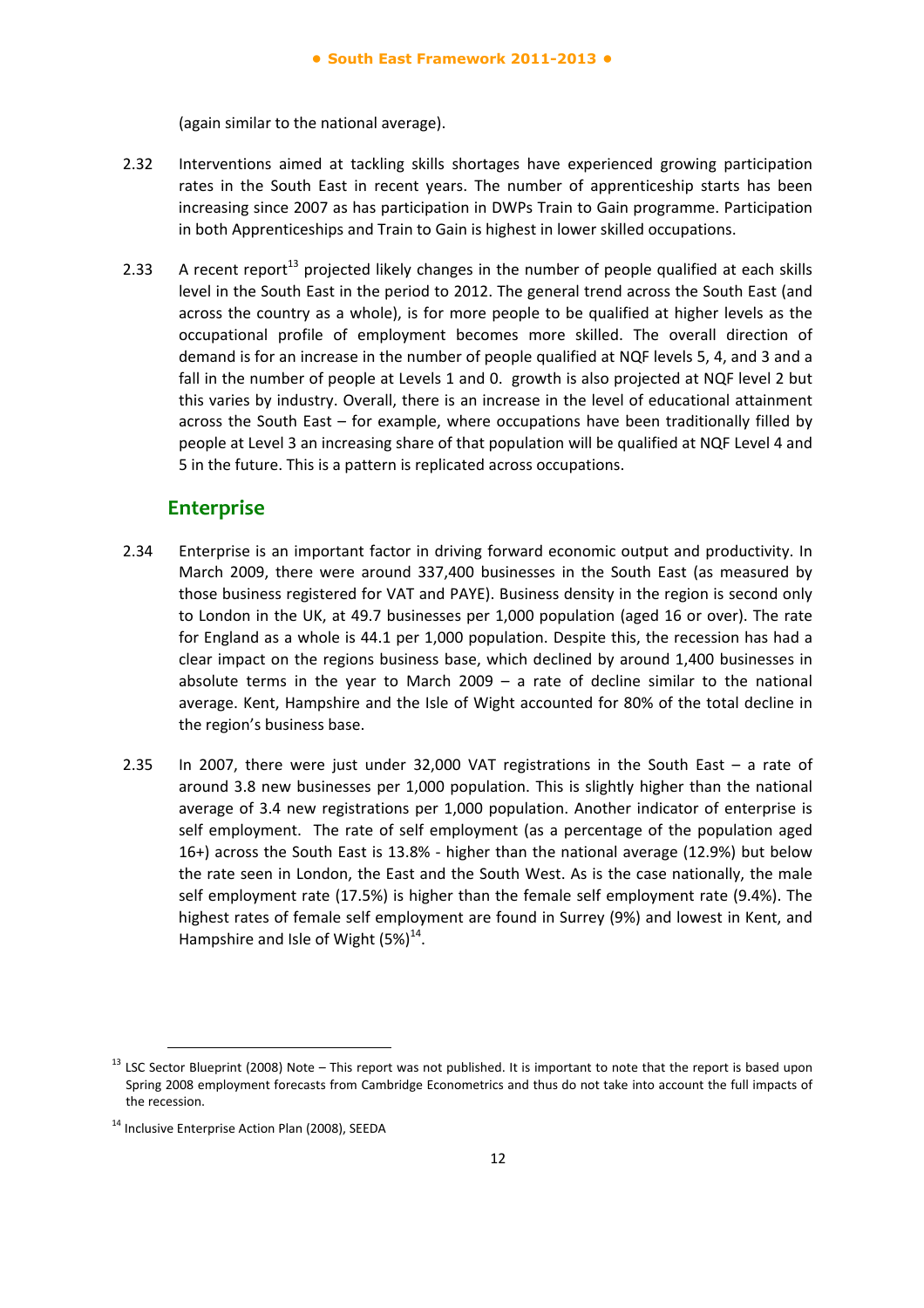## **Intra‐regional Variations**

2.36 Taken as a whole, the South East region is relatively prosperous compared to other UK regions. However, as discussed above, significant sub-regional variations exist. As highlighted by Figure 2, levels of relative deprivation in the region tend to be highest in coastal areas and in some inland urban area.



License number 1000199918.

## **Future Challenges and Opportunities in the South East**

2.37 Whilst socio-economic conditions in the South East have clearly been impacted by the recession, the region continues to perform relatively strongly in relation to most other UK regions. It is important, however, that regional performance does not mask the significant variations and inequalities that exist in relation to different groups and locations within the region. In future years, the South East is likely to face a number of challenges and opportunities which will determine the extent to which the region is able to maximise its social and economic potential. The most pertinent of these are considered below.

#### Recovery from the Recession

- 2.38 In the short term, the major challenges faced by the South East clearly relate to weathering the full impact of the recession, and ensuring that the region is well positioned to stage a swift recovery once economic conditions improve.
- 2.39 Challenges relating to increasing the level of labour market participation have increased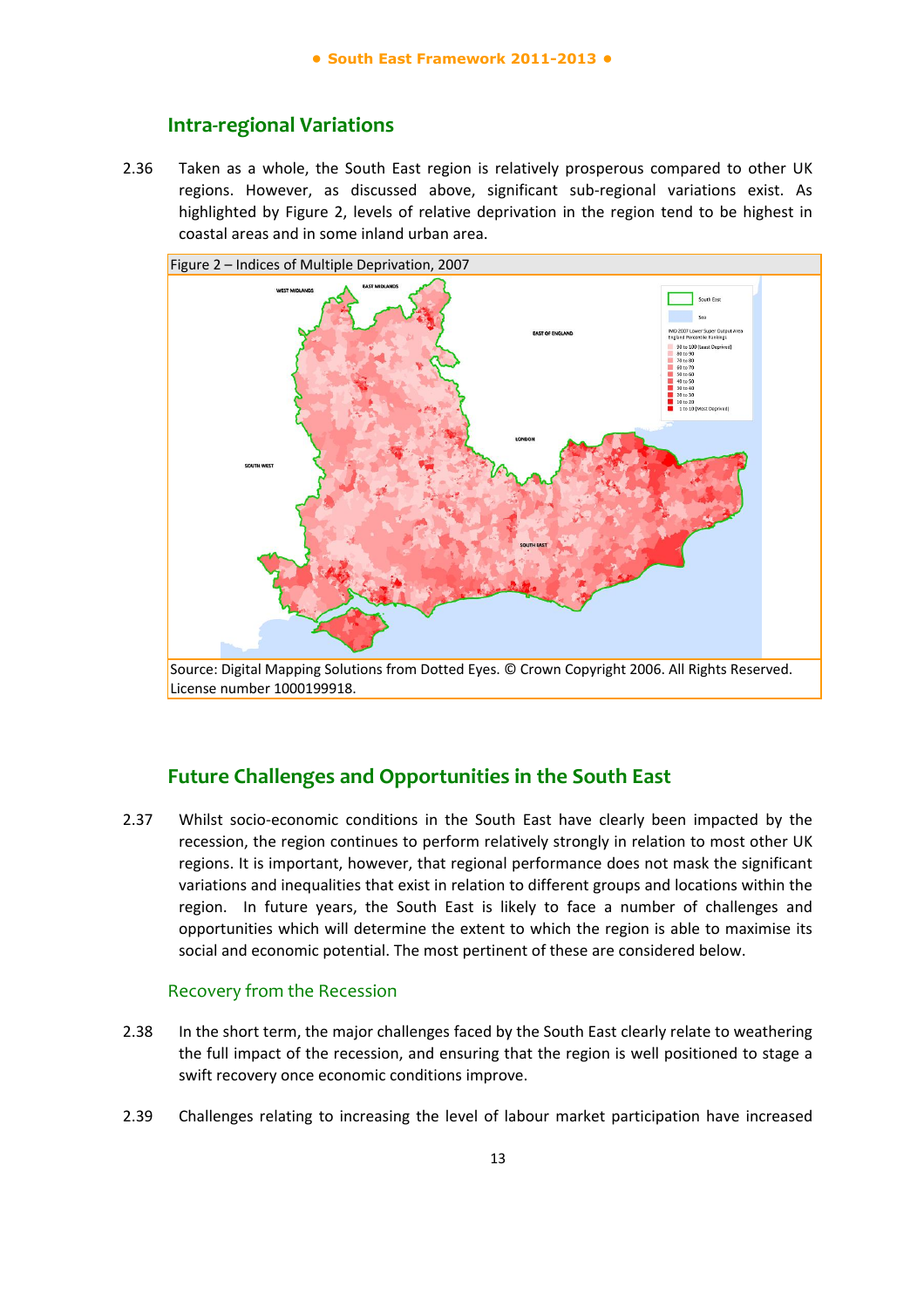considerably in the context of the recession. As discussed previously, the recession has resulted in high levels of redundancy relative to the past – initially in manufacturing and construction sectors, but increasingly also in business services sectors. The latest employment forecasts<sup>15</sup> suggest that unemployment is expected to continue rising in the South East until well into 2010, with employment not returning to pre‐recession levels until 2013 at the earliest.

- 2.40 As a result of the recession, the current pool of unemployed labour in the South East has far more diverse characteristics than was the case previously. In order to ensure that the South East begins its recovery from the recession as swiftly as possible, it will be important to ensure that interventions aimed at increasing labour market participation are adapted to meet the needs and priorities of as wide a range of these groups as possible.
- 2.41 Labour market interventions will only be effective, however, if there is sufficient supply of employment opportunities to meet demand. As such, focus must also be placed on supporting and retaining existing businesses, attracting new businesses and, where possible, creating a climate which encourages enterprising behaviour.
- 2.42 The National Framework<sup>16</sup> sets out how the Government expects RDAs, local authorities and other public sector agencies to collaborate to respond to the recession and shape the conditions for growth and job creation. Regional and local strategies should consider a number of economic policies including articulating business demand for skills in a Regional Skills Strategy, providing opportunities to boost jobs and supporting potential growth sectors (with areas focusing on their particular strengths).

**It is critical that the South East addresses the short term consequences of the recession and responds to the economic upturn. In particular, the National Framework and New Industries New Jobs (NINJ) sets out the policy framework for shaping the future conditions for growth and job creation.**

#### Supporting Key Sectors

- 2.43 In seeking to support business and enterprise in the South East, it is likely that policy will continue to pursue the sectoral approach to economic development which has been established in recent years.
- 2.44 As discussed previously, the South East has established itself as one of the most knowledge intensive economies in the UK, with high levels of activity in high value added service activities. However, in the context of the recession, growth has stalled in the majority of sectors in the South East, and is not expected to resume until after 2010 at the earliest.
- 2.45 A recent SEEDA report<sup>15</sup> sets out the latest Experian employment forecasts for the South East. In the period to 2011, employment is forecast to either decline or show no growth in all sectors (with the exception of the public sector<sup>17</sup>). In the longer term employment

<sup>&</sup>lt;sup>15</sup> Experian employment forecast cited in, South East Labour Market Update (2009), SEEDA

<sup>&</sup>lt;sup>16</sup> Partnerships for Growth: National Framework for Regional and Local Economic Development, December 2009

 $17$  Whilst Experian forecast some growth in public sector employment in the period to 2011, this seems optimistic given the likely cuts in public sector spending over that time period.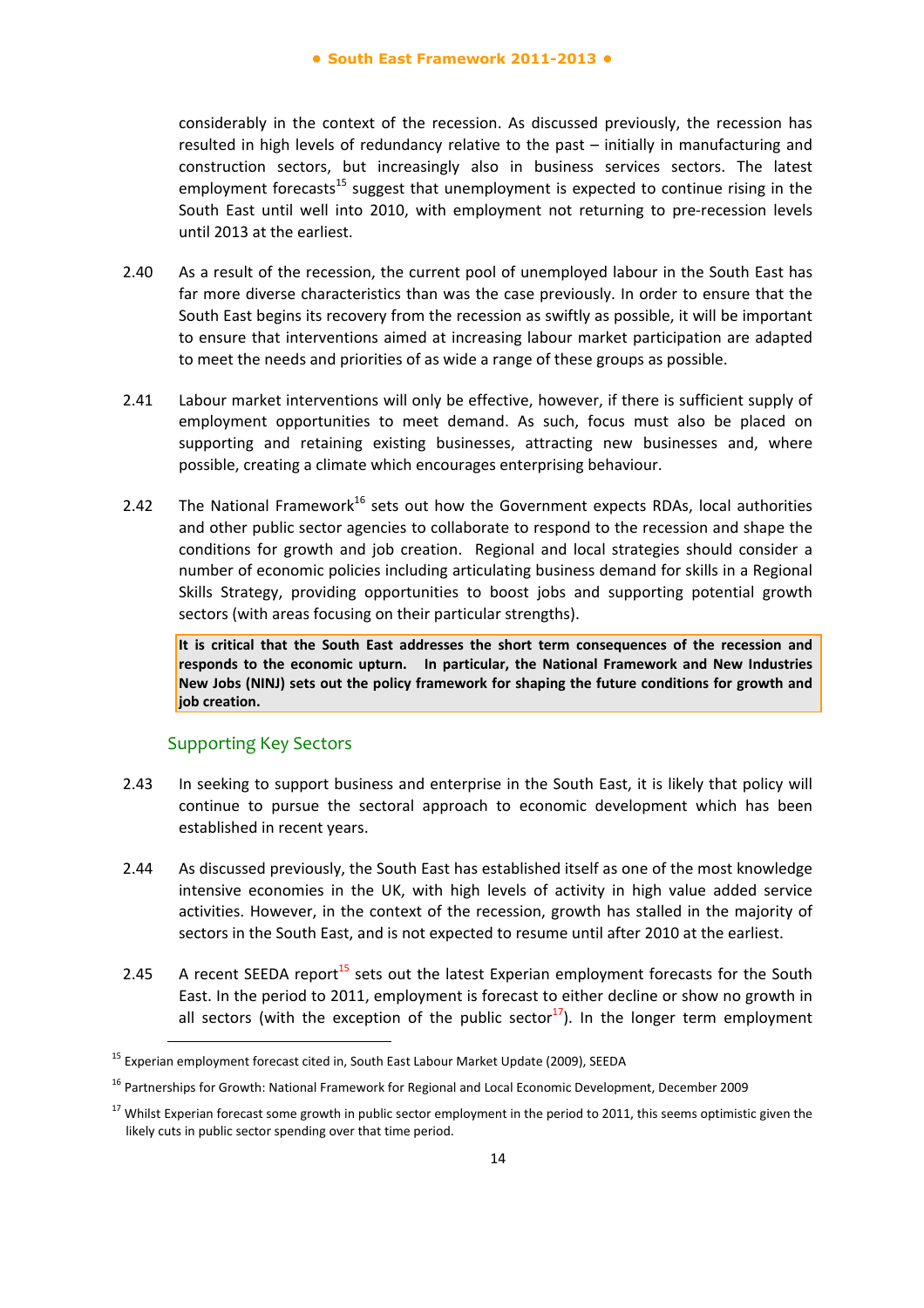growth is expected to resume in all parts of the service sector in the period from 2012‐ 2021. Growth is projected to be strongest in the Transport and Communications sector. Employment is forecast to continue to decline in manufacturing, engineering and mining sectors.

- 2.46 However, the extent to which these projections are fulfilled will depend to a large extent on the level of proactive intervention by local and regional government. In attempts to recover from the recession and to drive economic growth in the post recession period, it is likely that increasing levels of policy emphasis will be placed on supporting and establishing comparative strengths in those sectors which are perceived to add the highest levels of value and productivity to the regional economy.
- 2.47 The importance of a sector focused approach to economic development is being increasingly emphasised by regional and national strategy. At a national level, the UK Government recently published New Industry New Jobs . This document emphasises the need to target action and reform in areas and sectors which relate to innovation, skills, finance, infrastructure and access to growing global markets. The document cites a number of priority sectors for future growth, including low carbon vehicles, life sciences and pharmaceuticals, advanced manufacturing (including aerospace, composite materials, industrial biotechnology and plastic electronics), professional and financial services and engineering construction.
- 2.48 In the South East, the SEEDA Corporate Plan identifies a number of priority sectors which it believes are likely to drive future economic growth. Many of these reflect those set out by government in New Industry, New Jobs – advanced engineering (including marine), ICT and digital media, life sciences and health, financial and professional services, environmental technologies and aerospace and defence.
- 2.49 As mentioned previously, the Economic Development and Skills Board (EDSB) is likely to play an important role in developing the Regional Skills Strategy for the South East, together with SEEDA who will lead on delivering the plan. In its first meeting in late December 2009, it was suggested that whilst the targeting of regional investment should continue to support the delivery of the Regional Economic Strategy, it should also take into account the priority sectors set out in the governments New Industry New Jobs document (see above).
- 2.50 SEEDA has also recently completed work with the Sector Skills Council and partners to advise the Economic Development and Skills Board about which sectors should be prioritised for contracts in 2010. The work identifies<sup>18</sup> a number of key sectors which stand to make the largest contribution to the South East region in terms of innovation and productivity‐led growth:
	- Environmental technologies, land sciences, engineering and the built environment;
	- Manufacturing

<sup>&</sup>lt;sup>18</sup> Economic Development and Skills Board, 17 November 2009 Agenda Item 6, accessed at http://www.separtnershipboard.org.uk/upload/files/edsb\_091117\_agenda\_item\_6\_regional\_skills\_strategy.pdf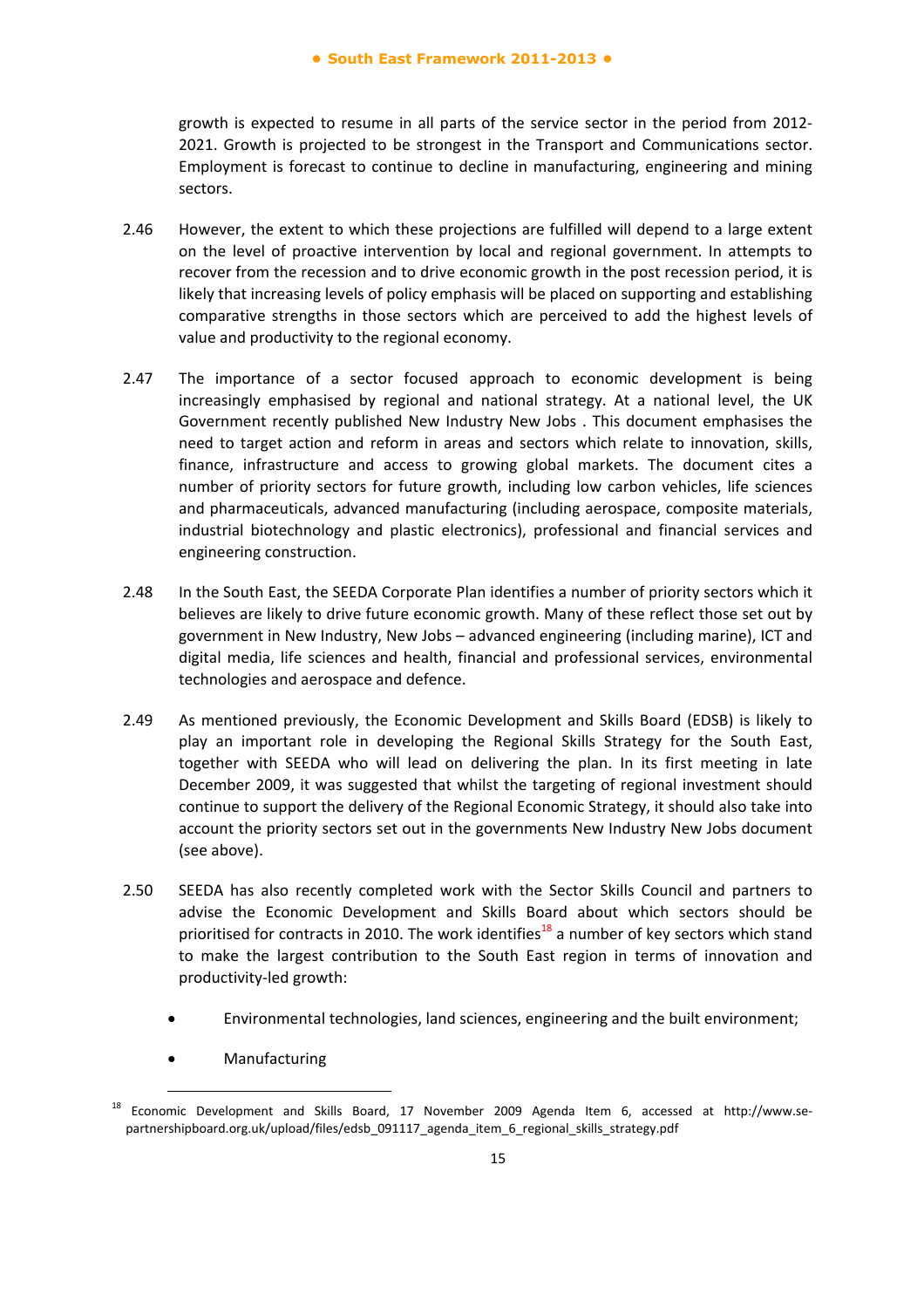- Advanced high‐value R&D based engineering
- Life sciences and health services
- ICT and digital services
- Creative industries
- Energy and power
- Financial services
- Health/Social Care
- 2.51 Finally, the Voluntary and Community Sector (VCS) accounts for 7% of the South East's workforce. It also generates £4.94 billion per annum in GVA (RAISE Hidden Asset 2009). As a major employer within the South East, there is a need to support the workforce development needs of employees.
- 2.52 The extent to which the South East is able to establish sustainable economic growth and comparative advantages in these sectors in future years is likely to play an important role in defining the long term social and economic success of the region and its labour market.

#### The Demographic Challenge

- 2.53 In future years, the South East is projected to face significant labour market challenges relating to its evolving demographic structure. According to a recent paper by  $SEEDA^{19}$ , in 2015 there are projected to be 130,000 fewer people in the 35‐45 age group than in 2008, and 124,000 extra people in the 45‐65 age group. The proportion of retirement age people is also projected to increase. This demographic shift could lead to lower supply of labour, and lower participation rates.
- 2.54 In 2008, Experian employment forecasts<sup>20</sup> projected that employment in the South East will increase by nearly 80,000 by 2015. Whilst these projections have been revised downwards considerably in the context of the recession (as discussed in 2.39), when all factors are considered together, it can be seen that in years to come there is likely to be significant tightening of the South East labour market, with the possibility of labour and skills shortages. The South East's tight labour market means that recruiting and retaining more people in both these age groups will increasingly be a priority for meeting potential labour shortages.
- 2.55 In this context, there is a strong incentive to use scarce labour resources more efficiently. First, there is a need to maintain competitiveness and raise labour productivity. Improving the skills of both employers and the workforce are central to this ambition. Second, the

<sup>&</sup>lt;sup>19</sup> 40-70 Tomorrow's Workforce Programme: Opportunities for Older Workers in the South East (2009) SEEDA, accessed at http://www.seeda.co.uk/\_documentbank/OlderWorkersOpportSE.pdf

<sup>&</sup>lt;sup>20</sup> 2008 Experian employment forecast cited in, 40-70 Tomorrow's Workforce Programme: Opportunities for Older Workers in the South East (2009) SEEDA, accessed at http://www.seeda.co.uk/\_documentbank/OlderWorkersOpportSE.pdf.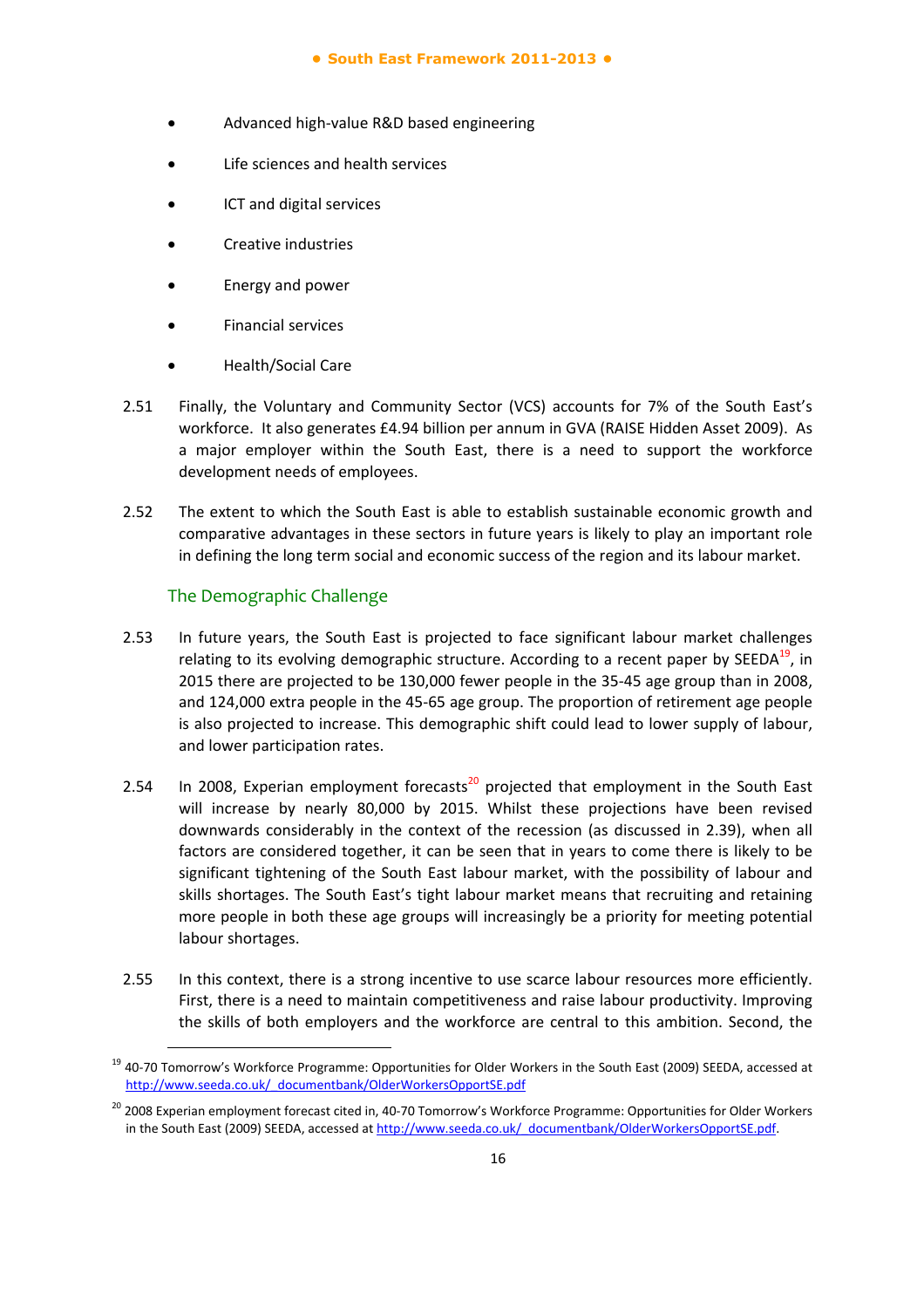South East will have to utilise more of the available pool of labour by addressing the relatively high levels of unemployment and inactivity amongst some groups and in some parts of the region. There will also be opportunities arising from demographic change, for example in caring and health professions.

2.56 Due to the changing demographics of the South East, there is a need to balance the shortterm requirements of young people, who are also impacted by the recession and the longer‐term demographic challenge.

#### Global competition

2.57 The region's businesses and workforce, as elsewhere in the UK, must adapt to the changing global economy and the threats and opportunities arising from emerging economic powerhouses. The key to retaining competitiveness will be promoting innovation, particularly building on existing intellectual and technological strengths in sectors where the performance of firms in South East is world class, and more general efforts to up‐skill and re-skill the labour force are essential in seeking to maintain and increase living standards. There are clear opportunities linked to the region's research excellence in environmental sciences and the growth of environmental technologies, prioritised in this Framework as part of the sustainable development cross cutting theme (Chapter 4) as well as through links to the ERDF programme (see section 2.6 below).

#### Making the Most of 2012

2.58 As one of the transformational actions identified for implementing the Regional Economic Strategy, there are a range of opportunities for this programme to take advantage of the catalyst provided by the 2012 Olympic and Paralympics Games. These include engagement of disadvantaged groups and complementing mainstream skills development activities being progressed by the South East Education, Employment and Skills for London 2012 Task Group (one of the key working groups of the South East Partnership for 2012). The Personal Best programme will also be important as a training and volunteer programme aimed at helping people furthest from employment into long term sustainable jobs. The 2012 Olympics presents a unique opportunity to benefit industry and individuals alike.

## **Issues Informing Priorities 1 and 2**

2.59 In order to effectively target ESF resources and achieve maximum impact, a 'matrix' approach has been adopted combining a focus on participant groups, industrial and geographical targeting where appropriate. Figure 3 below summarises the distinctive issues relevant to priority groups identified in the Evidence Base, along with specific geographical issues, which have informed the two Priorities set out in the next chapter.

| Participant   | <b>Issues</b>                                      | Concentrations                 |
|---------------|----------------------------------------------------|--------------------------------|
| Group         |                                                    |                                |
| Young         | Young People who are NEET between 16 and 19 are    | Geographical concentrations    |
| People not in | more likely to offend, be homeless and fall into a | currently include              |
| education,    | poverty trap. There are specific issues faced by   | Southampton, Portsmouth,       |
| employment    | vulnerable young people at points of transition,   | Brighton & Hove, Reading, East |

Figure 3 – Issues Informing Priorities 1 and 2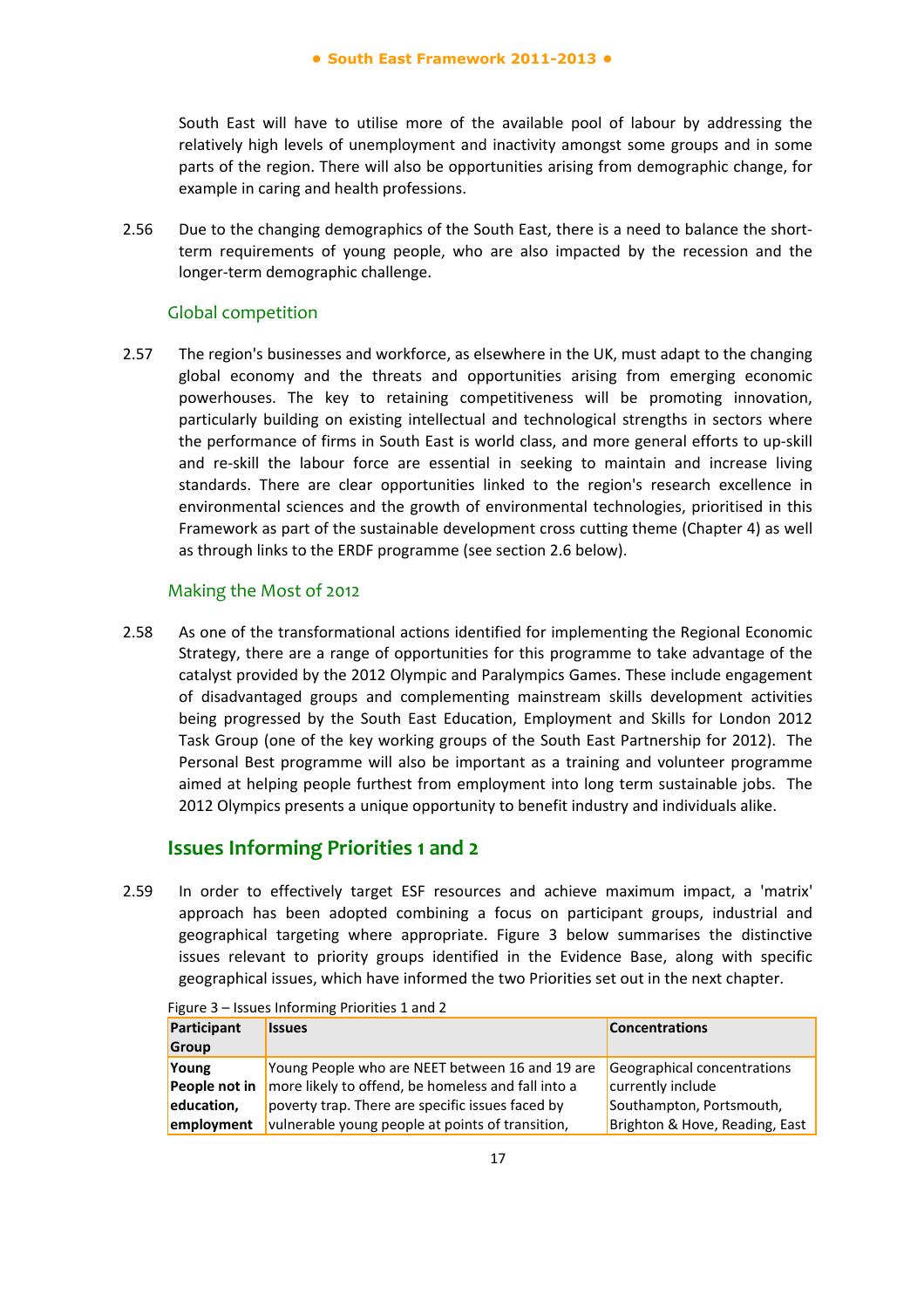| or training<br>(NEET)                                                                                                                                 | including: looked after children; those with learning<br>difficulties and disabilities and teenage mothers.                                                                                                                                                                                                                                                                                                                                                                                                                                                                                                                  | Sussex and Medway.                                                                                                                                                                                                                                                                                                     |
|-------------------------------------------------------------------------------------------------------------------------------------------------------|------------------------------------------------------------------------------------------------------------------------------------------------------------------------------------------------------------------------------------------------------------------------------------------------------------------------------------------------------------------------------------------------------------------------------------------------------------------------------------------------------------------------------------------------------------------------------------------------------------------------------|------------------------------------------------------------------------------------------------------------------------------------------------------------------------------------------------------------------------------------------------------------------------------------------------------------------------|
| People with<br>Disabilities <sup>21</sup><br>(including<br>Learning<br><b>Difficulties</b><br>and<br>Disabilities)<br>and Health<br><b>Conditions</b> | People with disabilities continue to face barriers to<br>securing employment. A significant proportion<br>could and would work under the right<br>circumstances, with the right support. National<br>evidence suggests that people with disabilities are<br>less likely to hold formal qualifications.<br>However, evidence also suggests that disabled<br>people are twice as likely to consider self-<br>employment as non-disabled people.                                                                                                                                                                                | Eastern and coastal areas such<br>as Eastbourne, Thanet,<br>Worthing and Hastings tend to<br>have a higher concentration of<br>people with disabilities. Stark<br>intra-regional variations in<br>economic activity rates<br>amongst people with<br>disabilities - ranging from 45%<br>in South Bucks, to 93% in Hart. |
| Lone<br>Parents,<br><b>Teenage</b><br><b>Parents and</b><br><b>Carers</b>                                                                             | Increasing participation by individuals with family<br>and care commitments will involve tailored support<br>and promoting enhanced flexible working<br>opportunities.                                                                                                                                                                                                                                                                                                                                                                                                                                                       | Region-wide                                                                                                                                                                                                                                                                                                            |
| <b>Older People</b><br>$(50+)$                                                                                                                        | There are currently 285,000 people in the South<br>East aged between 50 and state pension age who<br>are workless <sup>22</sup> . Raising economic activity rates of<br>older people will help counter the general decline in<br>activity rates caused by an ageing population. Older<br>people require specific support in updating their<br>skills and qualifications.                                                                                                                                                                                                                                                     | Concentrations of inactive<br>older people in urban, coastal<br>and rural areas. Adur,<br>Crawley, Eastbourne, Thanet,<br>New Forest have amongst the<br>highest inactivity rates in the<br>region for people aged 50+                                                                                                 |
| <b>Ethnic</b><br><b>Minorities</b>                                                                                                                    | Ethnic minorities typically suffer higher than<br>average economic inactivity and unemployment<br>rates, despite tight labour market conditions. In the<br>South East, 7% of the 16+ ethnic minority<br>population is unemployed, compared to only 4.5%<br>of the white ethnic group.<br>The region also has relatively few BME owned<br>businesses and as such, there is significant latent<br>potential for business creation within BAME<br>communities in the South East.<br>There is potential to encourage active participation<br>and address labour constraints through<br>employability and wider training support. | <b>Concentrations of BME</b><br>unemployment in some urban<br>areas present an opportunity<br>to increase labour supply in<br>tight labour markets. There are<br>particularly high levels of BME<br>unemployment in Medway,<br>Portsmouth, Wycombe,<br>Southampton, Wokingham and<br>Brighton and Hove.                |
| Gender                                                                                                                                                | Although the rates have converged in recent years,<br>there remains disparity between the males and<br>female employment rates in the South East (82.5%<br>and 74.3% respectively).<br>The recession has had an important impact in this<br>respect - male unemployment has risen at a much<br>faster rate than female unemployment since 2008.<br>There is a significant gender imbalance in terms of<br>enterprise - it is estimated that only 21% of all SMEs                                                                                                                                                             | The highest levels of male<br>inactivity occur in coastal areas<br>such as Shepway the New<br>Forest and the Isle of Wight,<br>and Worthing. The highest<br>levels of female inactivity<br>occur in some coastal and<br>urban areas, including Rother,<br>New Forest and the Isle of                                   |

*21 See Disability Discrimination Act 1995 for full definition of disability http://www.opsi.gov.uk/acts/acts1995/1995050.htm*

<sup>22</sup> UK 50+ Worklessness & Self‐Employment (2009), Prime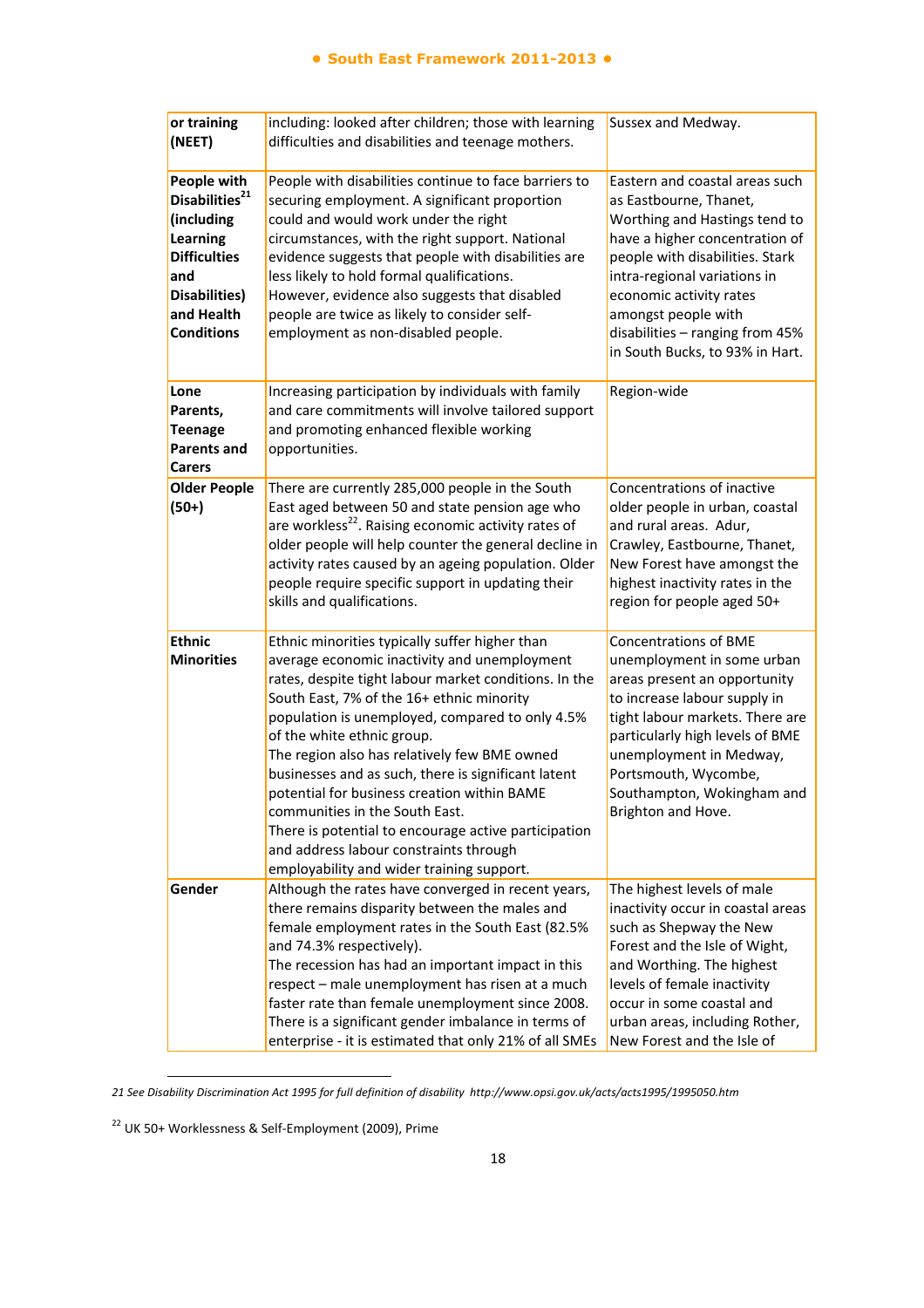#### **● South East Framework 2011-2013 ●**

|                                   | in the South East are run by women and the<br>proportion of self-employed women is around half<br>that of self-employed men.                                                                                                                                                                                                                                                                                                                                                                                                                                                                                                                                                                                                                                                                                                                                           | Wight.                                                                                                                                                                                                                                                                                                                                                                       |
|-----------------------------------|------------------------------------------------------------------------------------------------------------------------------------------------------------------------------------------------------------------------------------------------------------------------------------------------------------------------------------------------------------------------------------------------------------------------------------------------------------------------------------------------------------------------------------------------------------------------------------------------------------------------------------------------------------------------------------------------------------------------------------------------------------------------------------------------------------------------------------------------------------------------|------------------------------------------------------------------------------------------------------------------------------------------------------------------------------------------------------------------------------------------------------------------------------------------------------------------------------------------------------------------------------|
| Young<br>Offenders,               | There are around 24,000 offenders supervised in<br>the community in the South East, across 4<br>probation trusts. Around 51% of these are identified<br>as having employment and education needs, with<br>around 50% having been unemployed at the start of<br>their sentence.<br>There are also around 49,000 offenders serving<br>prison sentences within the region each year, at<br>one of 27 establishments (25 prisons and two<br>Immigration Remand Centres). Around 76% of<br>these were unemployed at the start of their<br>sentence.<br>Offenders face significant barriers to securing<br>employment and fully re-integrating into society.                                                                                                                                                                                                                 | Region-wide.                                                                                                                                                                                                                                                                                                                                                                 |
| Workforce                         | The proportion of South East residents receiving job<br>related training has fallen in recent years (although<br>the rate is still above the national average). Another<br>indicator - the proportion of South East employers<br>reporting skills gaps - has shown significant<br>improvement in recent years, the rate falling from<br>18.4% in 2005 to 14.7% in 2007 (below the national<br>average). <sup>23</sup><br>Despite this, skills gaps remain an important issue<br>for the region, partly a reflection of the relatively<br>high skills requirements of employers in the region.<br>It is projected that future skill demand in the region<br>will be for highly skilled people in higher-level<br>occupations (Managers, Associate Professionals), &<br>relatively less skilled occupations (Personal Services<br>and Sales Occupations) <sup>24</sup> . | Region-wide.                                                                                                                                                                                                                                                                                                                                                                 |
| <b>Small</b><br><b>Businesses</b> | Small businesses form a major part of the South<br>East economy. In 2007, the South East had around<br>334,500 small business (1-10 employees) - more<br>than any other region with the exception of London.<br>Small businesses face a range of significant<br>challenges regarding access to skilled labour, access<br>to finance and access to relevant support and<br>training.                                                                                                                                                                                                                                                                                                                                                                                                                                                                                    | There are lower levels of<br>enterprise start-ups in some<br>coastal areas. In 2007, the<br>areas with the lowest start up<br>rates were Gosport,<br>Portsmouth, Hastings, Isle of<br>Wight and Thanet.<br>Since 2008, there South East<br>business base has declined by<br>around 1,400. Kent, Hampshire<br>and the Isle of Wight<br>accounted for 80% of this<br>decrease. |

<sup>&</sup>lt;sup>23</sup> Experian estimates cited in the Regional Economic Strategy, 2006-2016, Annual Monitoring Report (2009)

<sup>&</sup>lt;sup>24</sup> LSC Sector Blueprint (2008), LSC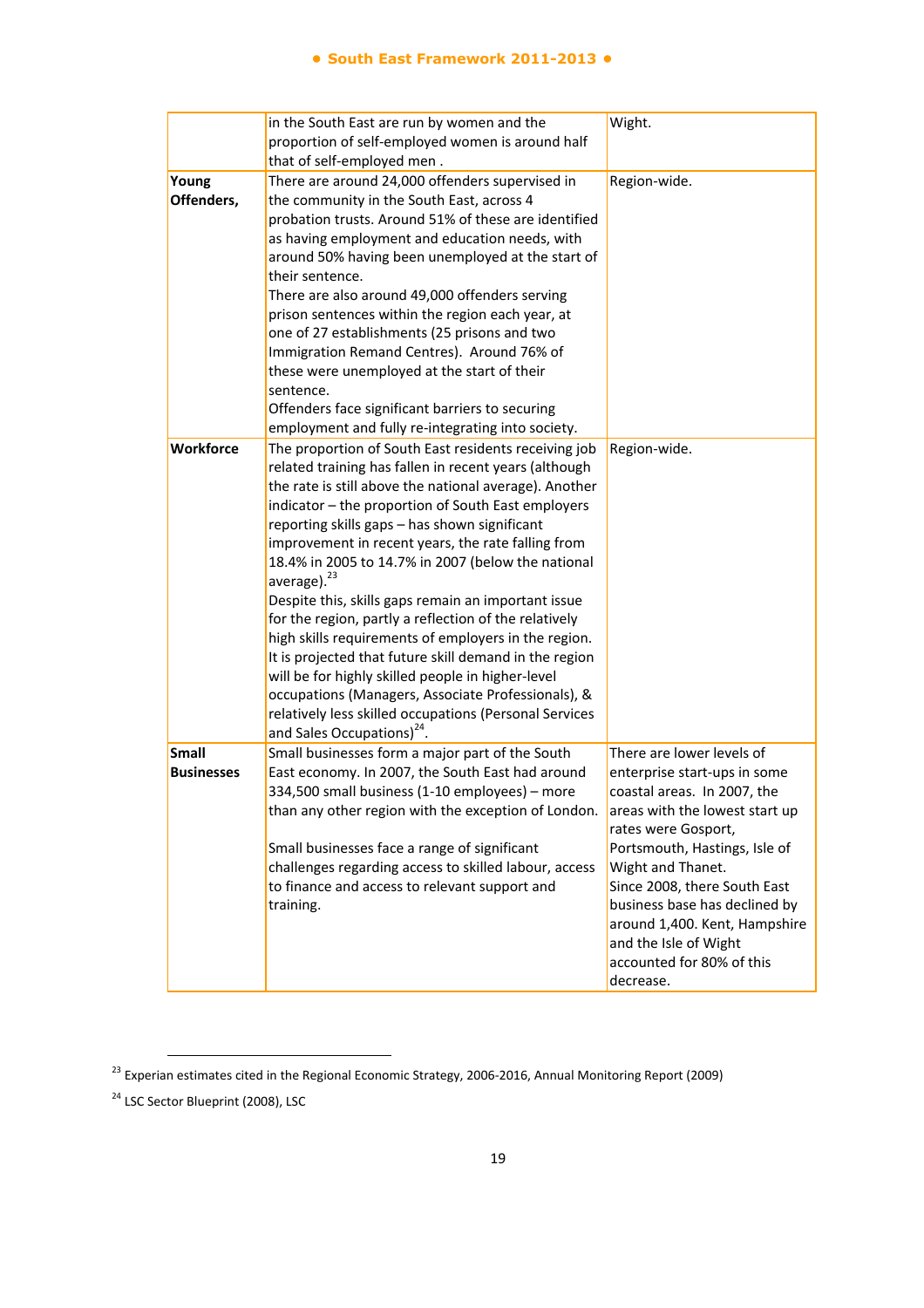- 2.60 Due to the effects of the recession, there is a need to balance short term priorities with longer-term needs. In the shorter term (during the recession and immediately afterwards), there is a need to support disadvantaged groups, including the following:
	- NEET groups, particularly young people and lone parents
	- Other groups which are most disadvantaged, in particular those suffering from mental health issues, those with disabilities, ethnic minority groups and ex offenders.
	- The long term unemployed as there is a need to prevent them from moving further away from the labour market.
	- Highly skilled individuals who are made redundant
	- Graduates who have limited experience
- 2.61 At the same time, there is a need to ensure that people have the skills required to drive future growth which will support the recovery of the South East (including those identified in New Industries New Jobs).

## **Funding Gaps**

- 2.62 ESF will be used to add value to, enhance and fill gaps in mainstream skills and employment services by providing enhanced packages of support and extending eligibility. In the context of increasing pressures on public sector budgets, ESF is likely to account for a relatively greater proportion of funding towards employment and skills projects and as such will be given increasing importance during the 2011‐2013 period.
- 2.63 There will be a strong emphasis on engaging 'harder to reach' groups, supporting skills development, progression into employment and job retention. There is evidence of a need to enhance initial engagement activities, particularly with harder to reach groups. The Operational Programme acknowledges that the Third Sector has a key role to play in this, working with other partners to engage and retain hard to reach groups.
- 2.64 It is recognised that individuals who have been inactive may experience on‐going difficulties in the transition to employment and with job retention. Mainstream support for individuals once they have secured a job is limited and there is an opportunity for ESF to add clear value in terms of transition support and aftercare. There is also a strong case for enhancing efforts to engage employers in initiatives which support recruitment from groups who are under‐represented in the labour market where this would lead to better and sustained job outcomes.
- 2.65 SMEs make a significant contribution to the regional economy. There is evidence of enterprise underperformance and low business start‐up rates and survival rates in some communities and geographic areas, particularly rural and coastal locations and amongst women and BME groups. ESF will address this by supporting enterprise start‐up, self‐ employment and social enterprise in areas and communities where mainstream services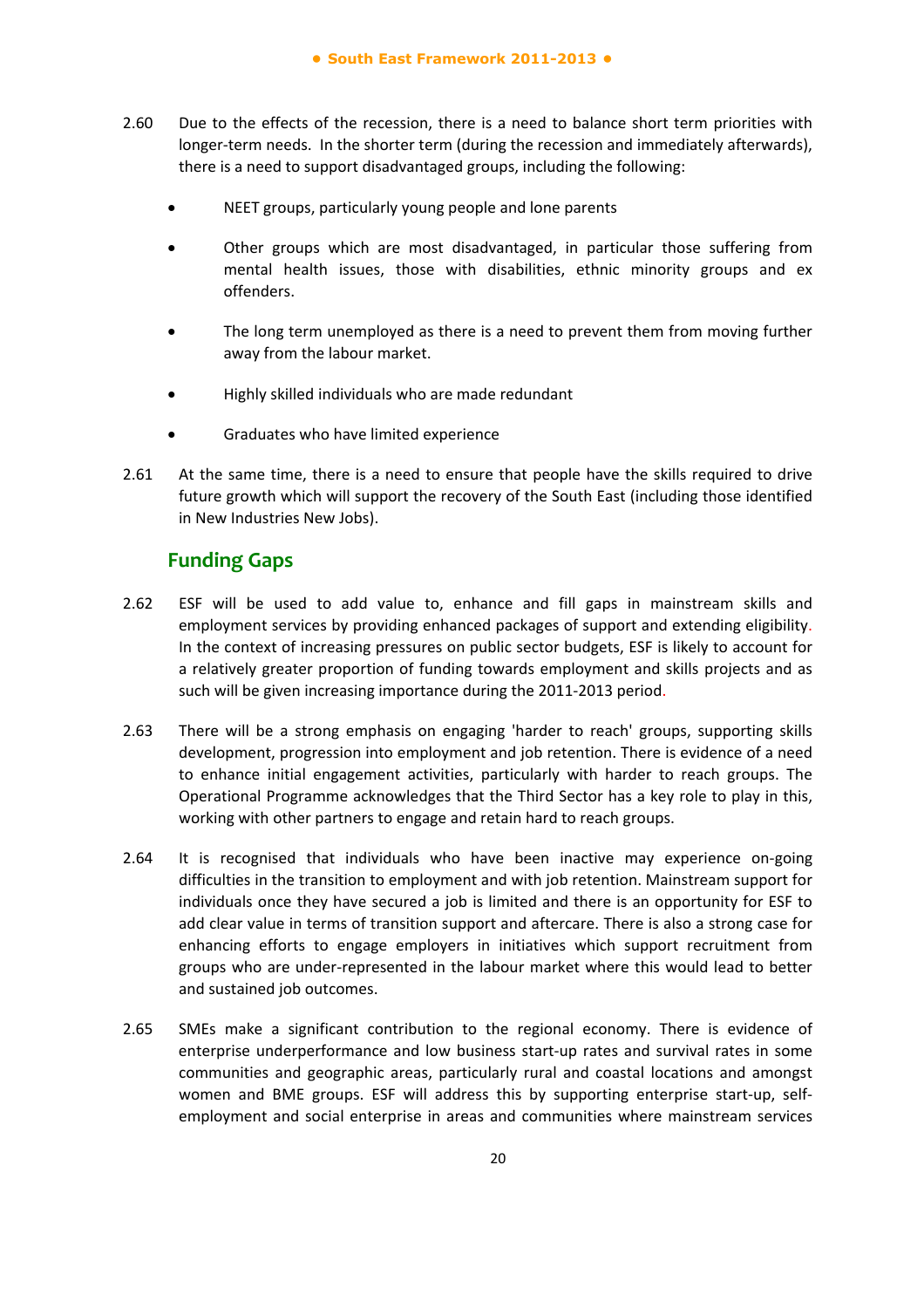are not readily taken up.

- 2.66 The Skills Funding Agency or SFA (formerly known as the LSC) is the main funder of qualifications at Levels 2 and 3 and national mainstream provision provides a first Level 2 qualification free to participants. In today's fast moving economy, characterised by rapid technological change, many people may not have a qualification which is relevant to their current job, or may hold a qualification which is not readily transferable to new areas of employment. ESF will be used to support re‐skilling and up‐skilling individuals to improve labour market mobility and reduce labour and skills constraints experienced by the region's priority sectors.
- 2.67 At skill Levels 3 and 4, in order to secure additionality, the ESF programme will prioritise skills requirements in SMEs, promote entrepreneurship and improved technical, management and leadership skills and support innovation in high value added and knowledge‐intensive sectors where there is evidence of market failure. This will complement the South East ERDF programme which is focused on promoting sustainable production and consumption, including take‐up of improved products and processes (such as clean technologies) in order to secure improved resource efficiency amongst businesses.

## **South East Competitiveness ERDF Programme**

2.68 The  $f22m^{25}$  South East Competitiveness European Regional Development Fund (ERDF) Operational Programme for the period 2007‐2013 is focused on Promoting Sustainable Production and Consumption. It will support activity in the three areas set out in Table 2.2 below and mapped against activities included in this Framework.

| Table 2.2 Links between ESF and ERDF                         |                                                                                                                                                                                                                                                                                                                                                  |  |  |
|--------------------------------------------------------------|--------------------------------------------------------------------------------------------------------------------------------------------------------------------------------------------------------------------------------------------------------------------------------------------------------------------------------------------------|--|--|
| <b>ERDF Priority</b>                                         | Potential Linkages to this Framework                                                                                                                                                                                                                                                                                                             |  |  |
| Promoting resource<br>efficiency                             | Potential integration of themes into Level 3 (and above) provision in priority<br>sectors, as well as management and leadership training for SMEs within<br>Priority 2.                                                                                                                                                                          |  |  |
| Stimulating<br>innovation in key<br>environmental<br>sectors | Link via Sustainable Development Cross Cutting Theme and Innovation (see<br>Chapters 4 and 5). Preparing people for jobs in new businesses in the<br>environmental sector under Priority 1 and integrating environmental<br>technologies into workforce development in Priority 2, in particular through<br>Management and Leadership provision. |  |  |
| Encouraging<br>Sustainable<br>Consumption                    | Potential integration into provision across both Priorities via Sustainable<br>Development Cross Cutting Theme.                                                                                                                                                                                                                                  |  |  |

2.69 For the 2011‐2013 period, there is a need to ensure that there are strong synergies between ERDF and ESF, building on the experience of delivering ESF and ERDF since 2007. ESF can be used to develop an effective workforce reflecting ERDF sector priorities.

<sup>&</sup>lt;sup>25</sup> €24 million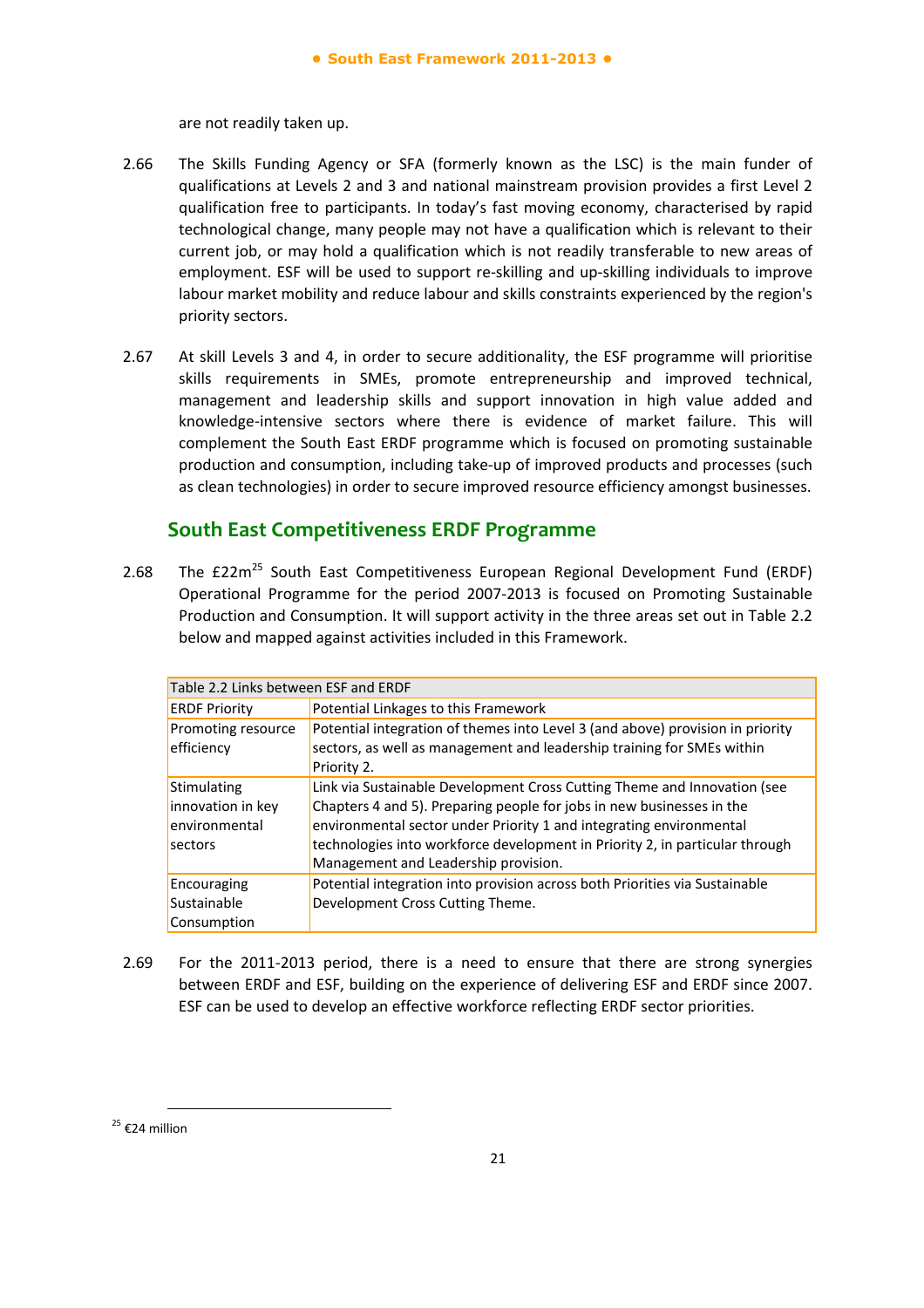## **Supporting the Provider Base**

2.70 Partners are committed to supporting the Provider Base of organisations delivering ESF activities. There is a particular need to support Third Sector organisations in bidding for and delivering ESF projects. The Third Sector is important in delivering ESF projects, particularly focusing on hard to reach groups. There is a need to ensure that they have awareness of ESF funding as an opportunity and know how to access this funding (e.g. through ESF networks and events). Particular support and capacity building would be beneficial when bidding for and delivering projects (including how to engage with hard to reach groups, support skills development, progression into employment and job retention). This will ensure that the funding is maximised.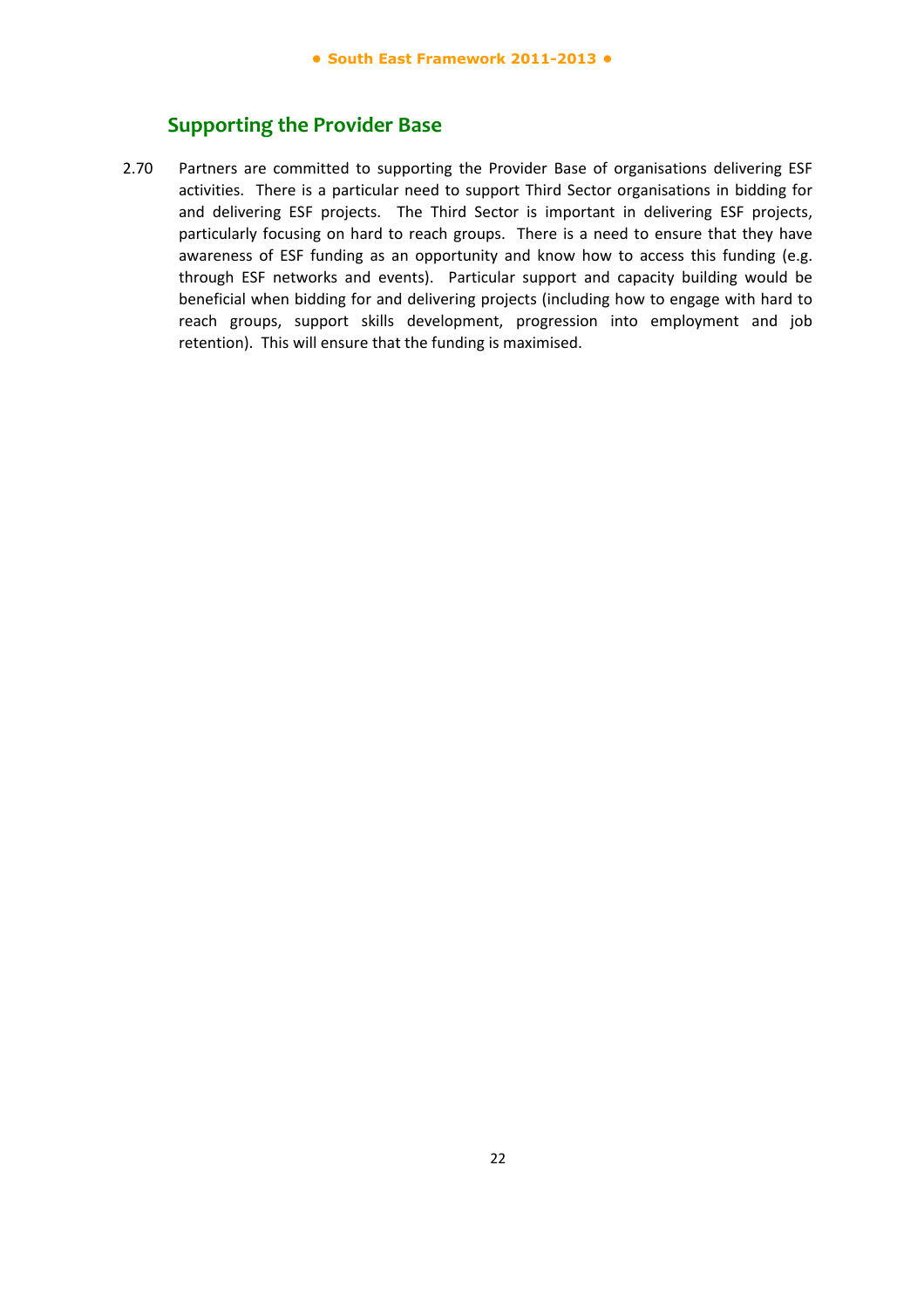## **3. Regional ESF Priorities**

- 3.1 This chapter describes how the national ESF priorities, as stated in the ESF Operational Programme 2007‐13, are to be delivered in the South East region. This section has been updated as part of the process of review carried out at the end of 2009. There are three Programme priorities:
	- Priority 1: Extending Employment Opportunities.
	- Priority 2: Developing a Skilled and Adaptable Workforce.
	- Priority 3: Technical Assistance.
- 3.2 It is not intended that Priority 1 activity focuses exclusively on employment activity, and Priority 2 on skills. Priority 1 includes support for skills activity to support employment goals. Activities under this priority focus on reducing worklessness and the number of young people not in education, employment and training. Priority 2 will help to sustain employment and support sustainable economic growth by improving workforce skills. Priorities 1 and 2 combined will support labour market and skills progression, a key theme in the Regional Economic Strategy.
- 3.3 This chapter sets out the strategic focus and associated indicative activities that may be supported by ESF in the South East. This Framework does not provide definitive lists of activities for the entire seven year programme. It identifies activities of particular relevance to the South East. CFO plans and activities may include other activities eligible within the scope of the Operational Programme.
- 3.4 The matrix approach outlined in Chapter 2 will guide the targeting of Priorities set out in this chapter. Interventions should combine a focus on participant groups and industrial sectors with an element of geographical targeting to best address the needs and opportunities highlighted in the Evidence Base.
- 3.5 There should be a clear rationale for targeting at different geographical levels, for example; to address common issues along the coastal fringe, to overcome barriers currently created by administrative boundaries or to bring economies in implementation through fewer, larger interventions. (LAAs) and Multiple Area Agreements (MAAs) should be used where available to inform targeting at a local level (see http://www.gose.gov.uk/gose/localGovt/localAreaAgreements).
- 3.6 The overall result of targeting must always be driven by the needs of participants and the achievement of outputs and sustained impact.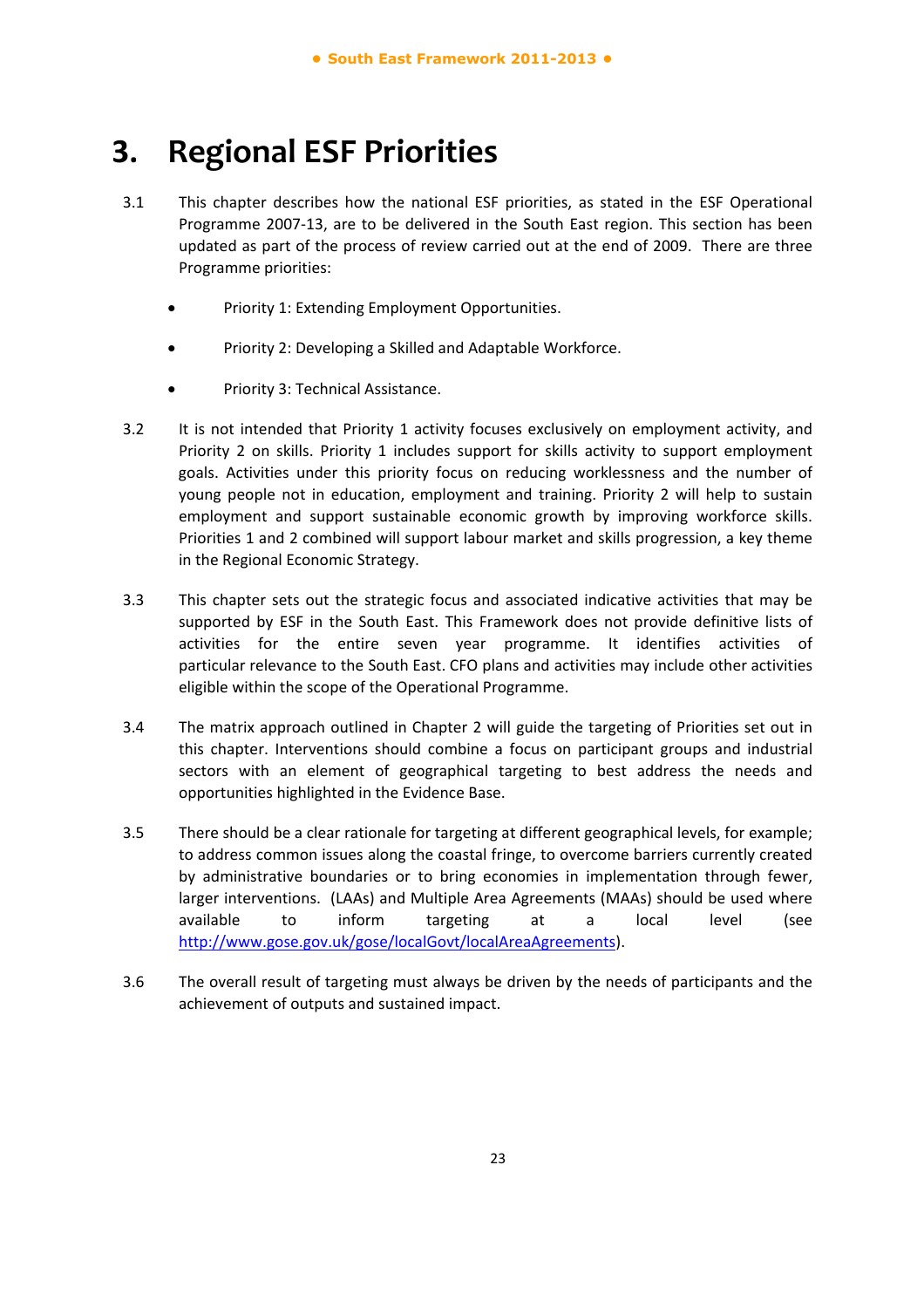3.7 Co-financing Organisations will consider the following Guiding Principles when developing specifications and procuring provision:

#### Box 3.1 Guiding Principles

Principle and Description

**Responsiveness to Economic Conditions:** there is a need for funding to support those people most disadvantaged as a result of the recession whilst strengthening skills in those sectors which will assist with recovery and drive future economic growth (such as the NINJ sectors). There is a need to balance short-term priorities with longer-term objectives.

**Targeting:** Given the reduced amount of ESF available to the region, activity should be as specific and targeted as possible, including geographical targeting where relevant and referring to Local Area Agreements where appropriate.

**Flexibility and tailoring:** Provision should be personalised, flexible and transferable to address multiple needs of participants.

**Partners delivering fewer, larger, interventions:** Given reduced ESF resources and the need to streamline the programme, opportunities to specify coherent, larger projects within priorities should be taken wherever possible and delivered in partnership where appropriate.

**Appropriate timeframes:** Where the needs of participants require long (or short) interventions, this should also be reflected wherever possible.

**Supporting sustained outcomes and the 'Skills Escalator':** ESF should be used to ensure outcomes are sustained beyond the immediate impact of funding, including progression to further learning and employment, supporting the RES Skills Escalator and Raising Economic Activity Rates Transformational Actions.

**Quality:** The region is committed to maintaining the quality of its ESF programme and will seek to procure provision from providers able to demonstrate a commitment to quality assurance.

**Logic:** Priorities and activity need to be justified by explicit links to the evidence base.

**Additionality:** All activity must be clearly additional to existing activity, avoiding duplication and supporting participants into mainstream programmes wherever possible.

**Synergy**: there is a need for synergies with existing programmes (such as ERDF) and public sector initiatives and agreements such as Local Area Agreements (LAAs), Multi‐Area Agreements (MAAs), Public Service Agreements (PSAs) and National Indicators where relevant.

**Integration:** In line with Leitch Review recommendations, skills and employment interventions should be integrated and mutually re-enforcing wherever possible.

**Brokerage and Business Simplification:** All ESF funded providers in the South East must demonstrate how their proposed activities will link in to wider business support activity and provide details of their programmes to Skills South East (responsible for delivering Train to Gain brokerage) and the region's Business Links for inclusion in their databases.

**Improve responsiveness of provision:** Every opportunity should be taken to engage and support participants in the design and delivery of provision.

**Learn lessons and look forward:** Wherever possible, specifications and activity supported should

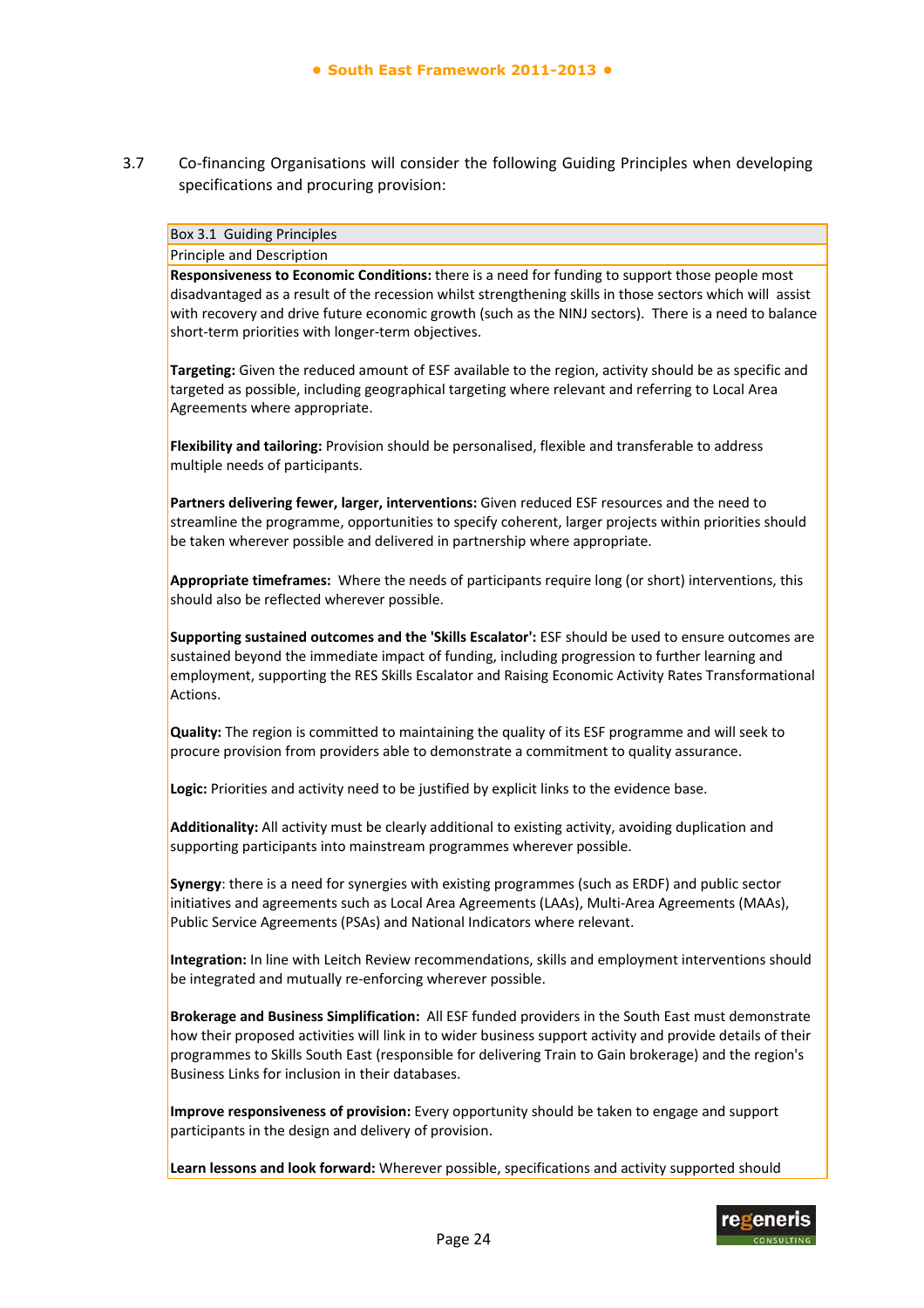reflect good practice and lessons learnt from the previous ESF programme and wider activity. It is important that programmes are evaluated to understand their true impact.

**Support a Lasting Legacy**: a key issue for this funding period will be the legacy of the programme and the sustainability of ESF projects once ESF funding ceases. This issue should be considered at the project development stage, including how individual elements of a programme can be sustained or mainstreamed.

#### Priority 1: Extending Employment Opportunities

- 3.8 The overall objective of Priority 1 is set out in the England Operational Programme to increase employment and to reduce unemployment and economic inactivity, including reducing the numbers of young people not in education, employment or training. This section sets out how this will be achieved in the South East.
- 3.9 The evidence base highlights that high levels of prosperity, employment and productivity in the region has left specific groups and areas furthest from the labour market, often facing multiple disadvantage. Priorities for the South East under this Priority will therefore need to focus where existing activities are insufficient or failing to meet the needs of these participant groups and locations. There should also be a focus on those people and areas most disadvantaged as a result of the recession.
- 3.10 The following sections set out a mix of regional and geographically targeted activity for each priority. The detail and rationale for interventions will need to be further justified and specified by Co-financing Organisations as well as delivery bodies, with particular reference to Local Area Agreements where available.
- 3.11 Initial allocations are given below to each element within the overall £53m of ESF for this Priority for the period covered by this Framework (2007‐10). The detailed breakdown by year is set out in Chapter 6. Output and results targets for the anticipated 70,200 participants for this Priority across the whole programme (i.e. including match funding and for 2007‐13) are set out in Chapter 7.
- 3.12 Given the focus of Priority 1 on tackling worklessness, DWP is an important co-financing organisation (CFO) for Priority 1, as is the SFA (formerly the LSC) which will be responsible for a wide range of skills programmes for the unemployed and will be working on behalf of the YPLA focusing on young people. The National Offender Management Service (NOMS) has also gained Co-Financing status. NOMS focus is to support offenders to access mainstream employment and skills services and to ensure that offenders' employment, training and education needs are met.

### A. Reduce Worklessness amongst Disadvantaged People, including those facing Multiple Barriers to Work

- 3.13 The majority of funding of ESF under this Priority (at least 70%) will be allocated to fund the employability and skills of unemployed and inactive people, particularly disadvantaged groups. Of this amount, at least half should be aligned with and complement national employment and skills programmes that focus on unemployed and inactive people (and particularly disadvantaged groups).
- 3.14 This priority is focused on economically inactive people in the South East who are not fully

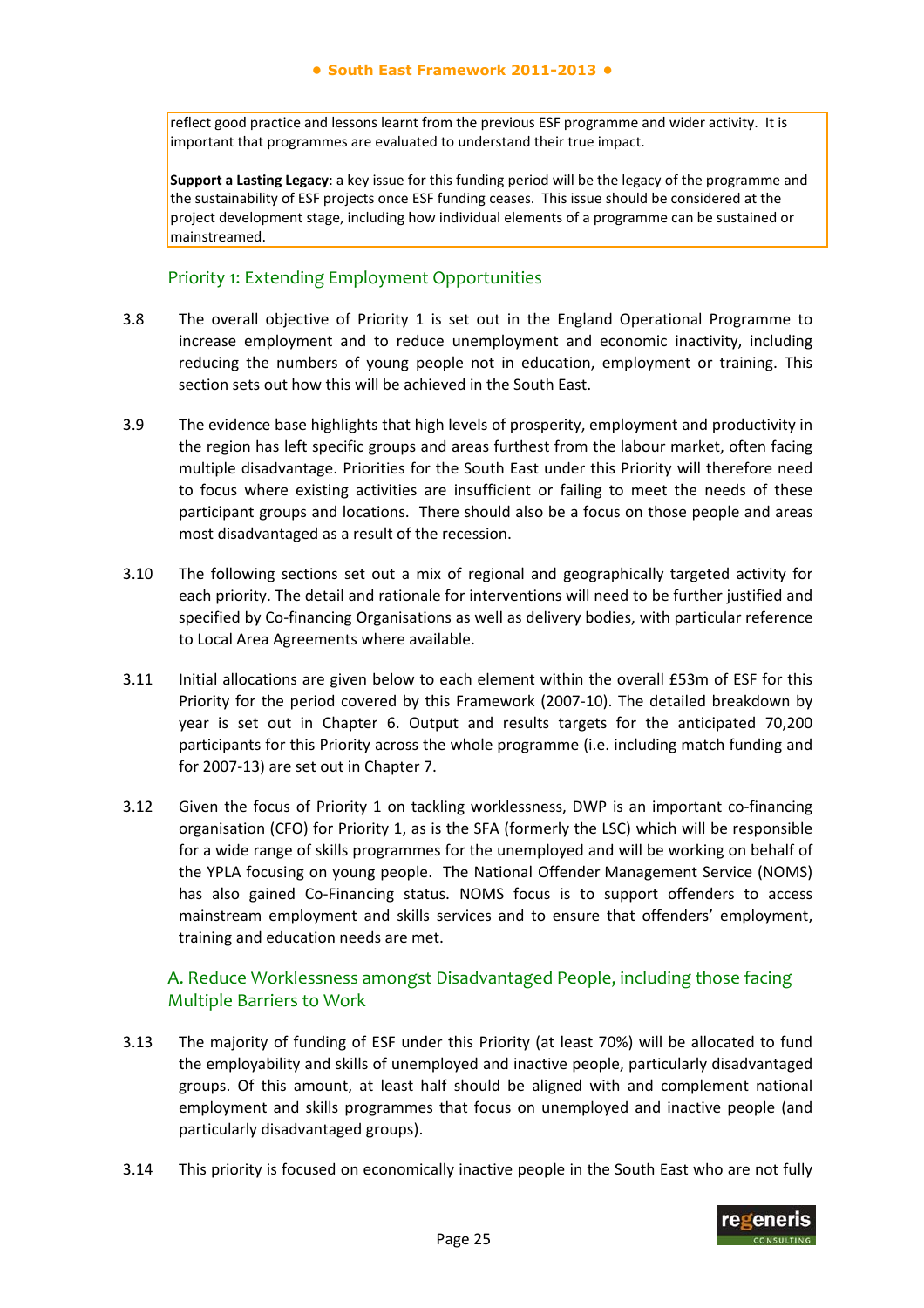supported by existing employment programmes. It will enhance engagement and work readiness activity, as well as help to ensure sustained employment outcomes for disadvantaged people facing multiple barriers to work.

- 3.15 As part of this, it will work to address negative employer attitudes and a lack of flexible working practices which may be stopping women, ethnic minorities, people with disabilities and older people over 50 from joining the workforce. It will also use enterprise as a route to employment in deprived areas characterised by low levels of business activity. It will also address specific gaps in provision, including support for existing incapacity benefit claimants not targeted by the new DWP Pathways to Work programme from April 2008 and for unemployed and long‐term unemployed people with multiple needs beyond the scope of New Deal and Flexible New Deal programmes.
- 3.16 The following groups should be targeted; people with disabilities (including learning difficulties), lone and other disadvantaged parents (including parents with younger children, below 7 years), older people (50+), people from ethnic minorities, women, offenders, as well as people at risk of redundancy. The Third Sector has a key role within this Priority in engaging the hardest to reach groups as well as offering opportunities for structured volunteering and mentoring. Linked to the Freud report, there is a need to target those individuals who face multiple, complex barriers to work. The private and voluntary sectors will be key in this regard.
- 3.17 Activities should focus on additional and integrated tailored support, building on; the DWP 'Action Teams for Jobs' and 'Ambition' programme approaches, which offered personalised and flexible support addressing specific barriers to work faced by individuals, and the experience of the Equal programme which piloted tailored IAG and mentoring for older people and holistic approaches to supporting sustained employment in conjunction with employers.
- 3.18 Offenders experience disproportionately high levels of worklessness compared to the general population. They are also likely to lack basic skills and vocational skills required by employers and will generally possess a range of other barriers to employment (such as poor or no employment history or substance misuse issues). These barriers are in themselves a significant barrier to competing for employment, however, offenders also face the further disadvantage of possessing criminal convictions which they can be asked or required to disclose during recruitment.
- 3.19 To help address offender needs in relation to employment, a range of actions are advocated, including a case management approach for offender employment, complementary to offender management and mainstream employment and skills services, preparation for engagement with mainstream services and brokerage into these as well as disclosure advice and information.
- 3.20 The South East 40 70 Tomorrows Workforce Programme has identified a number of emerging lessons on successfully supporting older workers. There is a need for different approaches to be taken depending on whether people are either 'willing' or 'reluctant' to work and developing self marketing skills early on for those who wish to work is important. Group sessions and volunteer-based / peer support works well and has been cost effective. Business first brokerage approaches to welfare to work also works well with employers involved in the early stages of the recruitment process. Within this, there is a need to

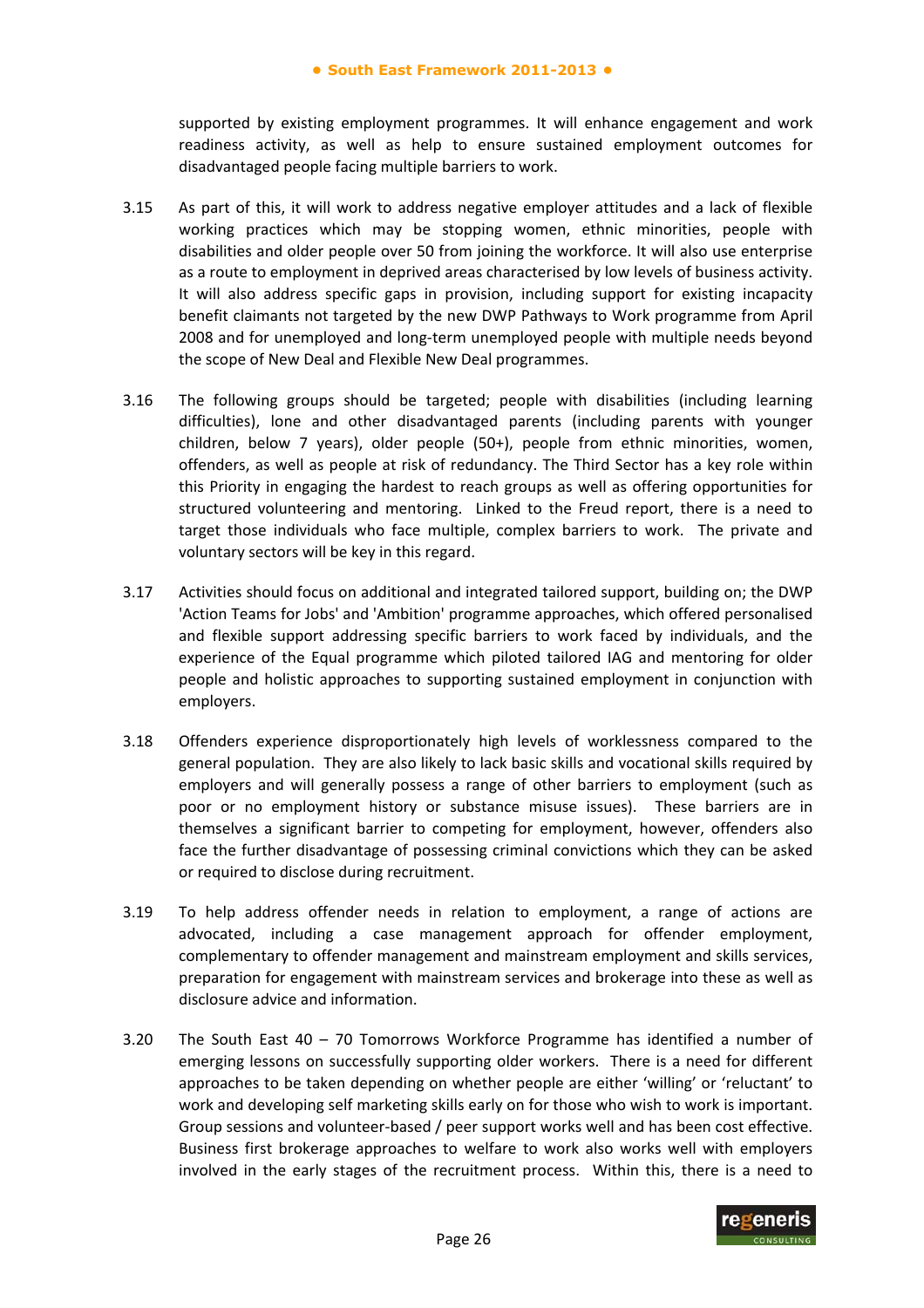address both the quality of work available to older people and the quality of older applicants for jobs. Self-employment / business start-up should be promoted as a significant option. There is a need for short, focused skills development opportunities as an alternative to 'courses'/full qualifications.

- 3.21 The 2012 Olympics will also be important and in particular the Personal Best programme which provides a training and volunteer programme aimed at helping those furthest from employment into long-term sustainable jobs. ESF projects which build on and enhance this programme should be supported.
- 3.22 The Operational Programme sets out a list of indicative activities. Activities of particular relevance in the South East include:
	- Tailored / personalised packages of support from engagement through to the transition to work and onward progression to further learning and employment, including: advice and guidance, individual brokerage linked to employers and work tasters and support employment, personal development, community learning, mentoring, structured volunteering, practical soft skills and workplace skills.
	- Training in Skills for Life, ESOL, ICT and vocational qualifications linked to priority sectors as appropriate as part of broader packages of support.
	- Activities to improve recruitment and retention practice, flexible working and sustained employment.
	- Support for lone parents and carers and other disadvantaged families, including access to childcare and care for dependent persons.
	- Extending employment opportunities through start-up support and skills for selfemployment and social enterprise, including mentoring and peer learning networks.
- 3.23 There may need to be specific support for those long term Incapacity Benefit claimants who after medical reassessment through to ESA are moved on to Job Seekers Allowance. In addition, support may be required for lone parents / income support claimants moved on to JSA when their youngest child reaches five years of age.
- 3.24 In particular, deprived coastal, urban and rural areas should be targeted as identified in the Evidence Base in line with RES geographies and taking into account detailed information from Local Area Agreements (LAAs) and Multi Area Agreements (MAAs) where available. In addition, parts of the inner south east which have experienced the fastest increases in unemployment may need some support (though total unemployment in these areas remain comparatively low).
- 3.25 Other activities which this Priority will need to complement include: New Deals, Entry to Employment (LSC), Flexible New Deal, the Personalised Employment Programme Pilot (providing a combined and flexible programme for Jobs Seekers Allowance and Employment Support Allowance claimants), the Young Persons Guarantee, Offender Learning and Skills Service, 'Skills for Jobs', Pathways to Employment (from April 2008), Local Enterprise and Growth Initiative, Business Links, Enterprise Gateways and Hubs, ERDF and Business Support Simplification.

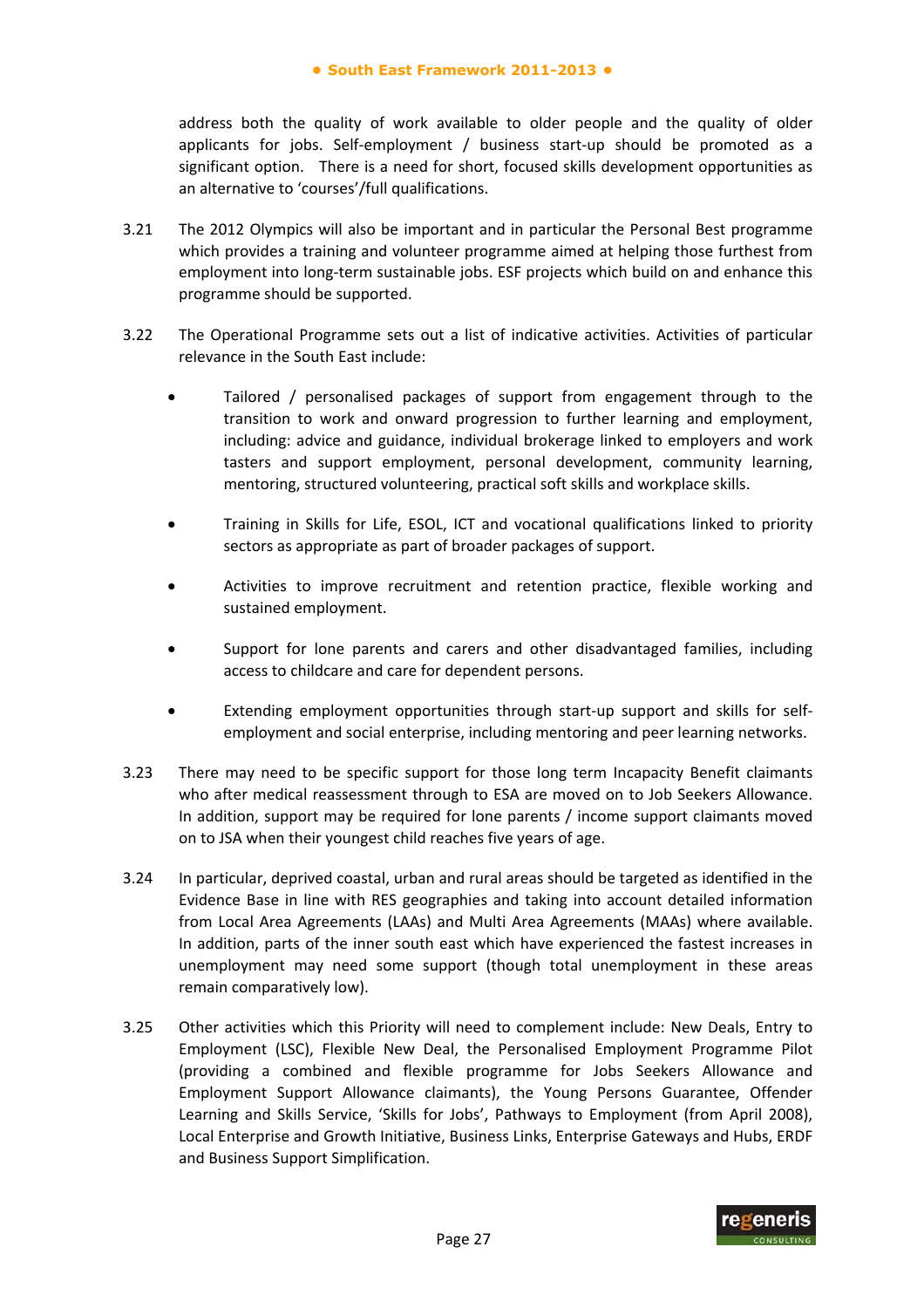3.26 The Government's Flexible New Deal Programme is specifically aimed at people who have been out of work for 12 months or more. After this time, individuals will be referred to private or third sector contractors to find them work with support tailored to their needs. ESF programmes will need to complement activities being carried out under Flexible New Deal.

#### B. Address NEET Priorities

- 3.27 At least 23% will be allocated to work with young people aged 14 to 19 who are not in education, employment or training (NEET) or at risk of becoming NEET.
- 3.28 This priority will prepare young people for working life, in particular 14 to 19 year olds not in education, employment or training (NEET) or at risk of becoming NEET. In particular, tailored support into and within training and employment should be offered for vulnerable young people which is additional to and enhances existing provision, including that delivered through Connexions and local authorities and in line with the Government's 'Every Child Matters' agenda and other relevant recent policy.
- 3.29 The Employment White Paper identifies new support for young people to get them into work, including New Young Persons and Graduate Guarantees, extra support for young people through Jobcentre Plus, subsidies for employers taking on 16‐17 year old apprentices. This is in addition to the Future Jobs Fund and the Young Persons Guarantee (with the later aimed at 18‐24 year olds who have been looking for work for a year).
- 3.30 The following vulnerable NEET / at risk of NEET groups should be targeted; teenage parents, carers and care leavers, truants, young people with behavioural difficulties, young people with learning difficulties, looked after children, offenders and travellers. The proportion of 16‐18 year old NEETS increased between 2007/08 and 200/09, therefore specific support for these age groups should be encouraged.
- 3.31 The Operational Programme sets out a list of indicative activities. Activities of particular relevance in the South East include:
	- Transition programmes to support vulnerable young people into work and training
	- Integrated tailored programmes, including vocational training and preventative work to provide pathways to employment and to develop employability skills.
	- Engagement programmes and initiatives to inspire young people into learning and work
	- Activities to tackle barriers to learning, and help young people access mainstream provision.
- 3.32 Approaches to concentrations of NEET groups in 'hot spots' across the South East should be prioritised in line with LSC's (now known as the SFA) updated research on targeting  $NEETs<sup>26</sup>$ . Hotspots currently include Gosport, Portsmouth, Southampton, Test Valley,

<sup>26 &#</sup>x27;Targeting Young People Not in Education, Employment or Training', January 2007, Experian (for National LSC), also, 'Regional and Sub-*Regional Variations in NEETs ‐ Reasons, Remedies and Impact', March 2006, LSDA.* 

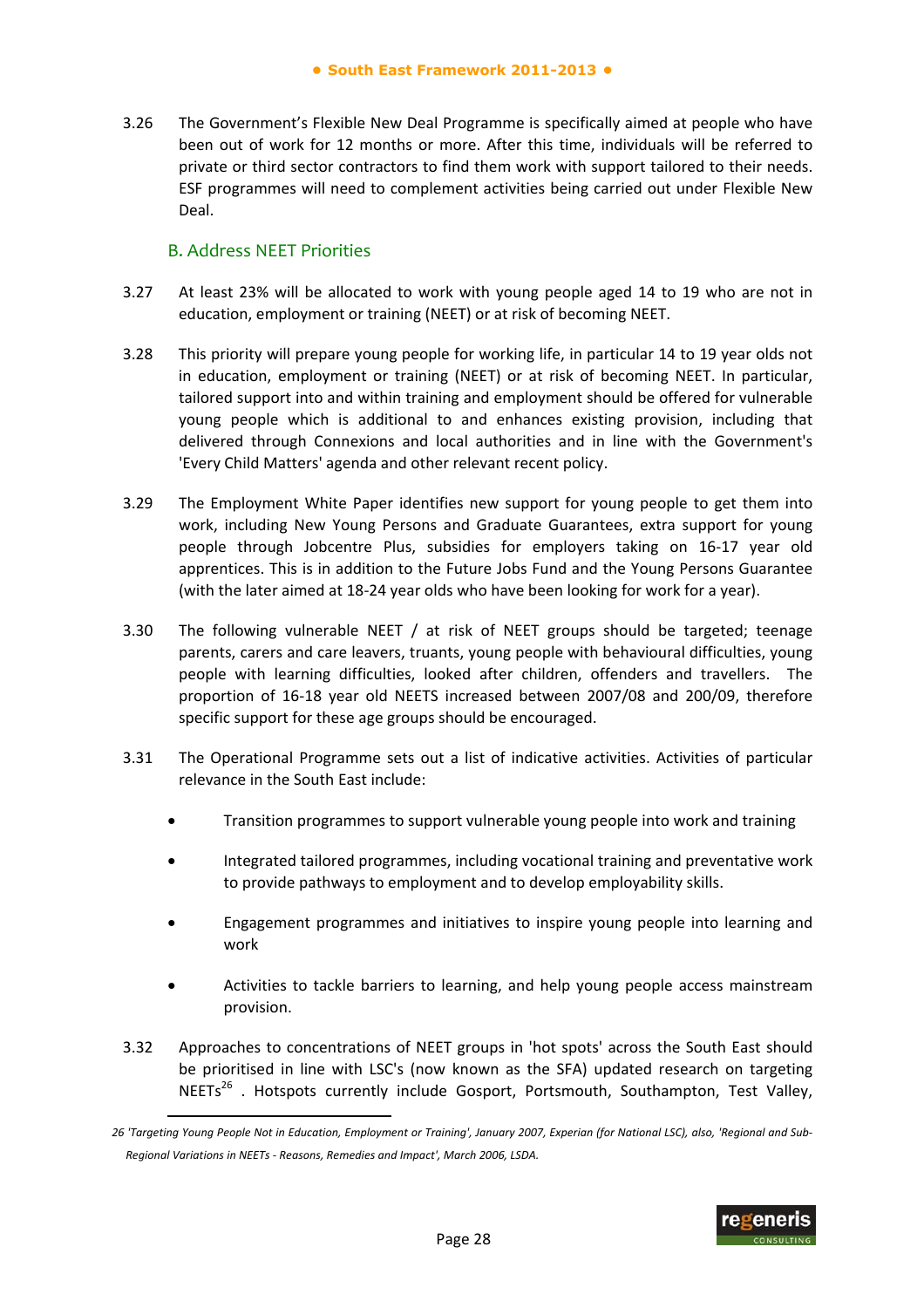Reading, Folkestone, Swale, Thanet, Brighton & Hove and Hastings. Approaches should take into account data limitations, in particular in relation to identifying cross-boundary issues. Research suggests that NEET status is often associated statistically with living in areas of deprivation, high proportions of people who are NEET are also common in transient communities, those with public housing and in African Caribbean communities. Rates are higher for disabled people than non‐disabled people. In 2008/09, the proportion of those who are NEET was highest in Southampton, Portsmouth, Brighton & Hove, Reading and East Sussex and Medway.

3.33 Other activities which this Priority will need to complement include: Future Jobs, Fund, Young Persons Guarantee, Entry to Employment, School Engagement programmes, Young Apprenticeship, Education Maintenance Allowance, Learner Support Funds, Residential Allowances, Children's Grant, Teenage Pregnancy Initiative, Apprenticeships, Advanced Apprenticeships, Flexible New Deal, Foundation Learning Tier, Increased Flexibility Programme, Sure Start, Information Advice and Guidance, Connexions, Youth Service (LEAs), Children's Trusts and Action 4 Skills (South East). Family based interventions which address intergenerational worklessness should also be encouraged. ESF activities should also complement Local Authority and YPLA work for securing sufficient education and training provision for people aged 16‐19 and some 19‐25 year olds (that is those being assessed for a learning difficult and/or disability).

#### C. Distribute Community Grants (formerly Global Grants in 2000‐06 Programme)

- 3.34 Up to 2.5% of ESF funding will be allocated for distribution as small grants to community‐ based organisations (formerly Global Grants).
- 3.35 Community Grants will be available to appropriate Third Sector organisations to mobilise disadvantaged or excluded unemployed and inactive people to facilitate their introduction into employment. Local needs and priorities must be appropriately targeted through reference to Local Area Agreements where available.
- 3.36 The balance of 4.5% (£2.4m for 2007‐2010) will be allocated across Priority 1.

## **Priority 2: Developing a Skilled and Adaptable Workforce**

- 3.37 The objective of Priority 2 is to develop a skilled and adaptable workforce with a particular emphasis on disadvantaged groups, supporting progression through re-skilling and upskilling, reducing skills gaps and shortages faced by SMEs and promoting sustainable employment, social inclusion and equality.
- 3.38 Initial allocations are given below to each element within the overall £29m ESF for this Priority for the period covered by this Framework (2007‐10).

#### D. Reduce the Number of People without Basic Skills

- 3.39 **In the South East 30% (previously 35%) of ESF funding should support foundation level and basic skills training between 2011‐2013**
- 3.40 ESF will offer support for basic skills not currently provided for in mainstream programmes such as Train to Gain, and will include support to those with very low levels of literacy and

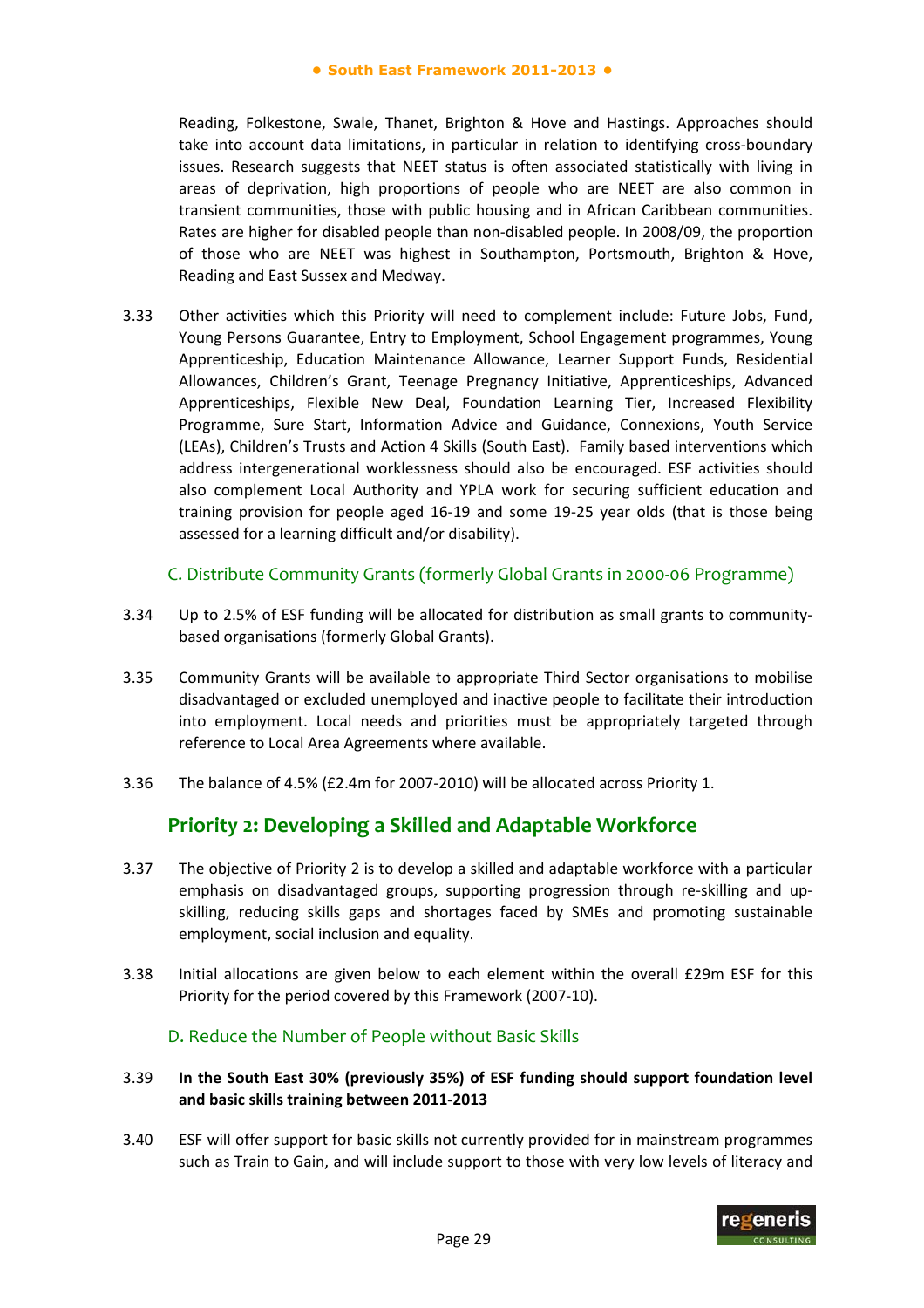numeracy skills, those not taking up the NVQ Level 2 offer, self employed people not targeted by Train to Gain and paid volunteers. ESF will complement existing offers within the Skills for Life entitlement, and any further enhancements to eligibility within Train to Gain. Within this overall context, ESF basic skills provision will focus on:

- Addressing Entry Level basic skill issues in the workforce, as identified by employers.
- Older people with basic skills needs and no qualifications as a first step on the 'skills escalator'.
- Geographical areas identified in the evidence base facing basic skills issues.
- 3.41 Indicative activities will include:

-

- Skills for Life, including basic literacy and numeracy skills, English for Speakers of Other Languages and ICT skills.
- Additional support on programme and to groups currently not accessing mainstream programmes, including mentoring and links to wider packages of support.
- Increased capacity to deliver Skills for Life in the workplace through Level 3 and 4 qualifications for new and existing tutors as well as CPD programmes for literacy, numeracy and new ESOL at Work qualifications.
- 3.42 At 8.9% (2008), the proportion of working age people with no qualifications is the lowest of any region and remains significantly lower than the UK average of 12.7%. The proportion has declined steadily by over 3 percentage points over the decade to 1998.
- 3.43 Regional variations do exist, however the proportion of working age residents with no qualifications is highest in eastern parts of the region – in locations such as coastal areas of Kent and Sussex, areas to the east of London, and in Portsmouth. A small number of areas have seen an increase in the proportion of residents with no qualifications since 2005 – mainly in areas of East Hampshire, West Sussex and Kent. Crawley stands out with growth of 8.1 percentage points<sup>27</sup>.
- 3.44 Offenders are less likely to have qualifications and lack basic skills and so tend to have poorer pay and employment prospects. Whilst the Skills Funding Agency (SFA) commissions the Offender Learning and Skills Service (OLASS) which delivers education services in custody, only 40% of prisoners access this support. There are also issues around access to mainstream learning provision for those serving sentences in the community. In the light of these needs, there are a number of priority activities for funding, including mentoring support and effective brokerage into mainstream learning opportunities.

#### E. Improve Access to and Success Rates in Level 2 Qualifications

3.45 In the South East, 30% of ESF funding (previously 35%) between 2011‐2013 of ESF should support progression to level 2 and training at level 2. The delivery of Level 2 qualifications is a priority for mainstream SFA (formerly the LSC) delivery under the Train to Gain service.

 $27$  Experian estimates cited in the Regional Economic Strategy, 2006-2016, Annual Monitoring Report (2009)

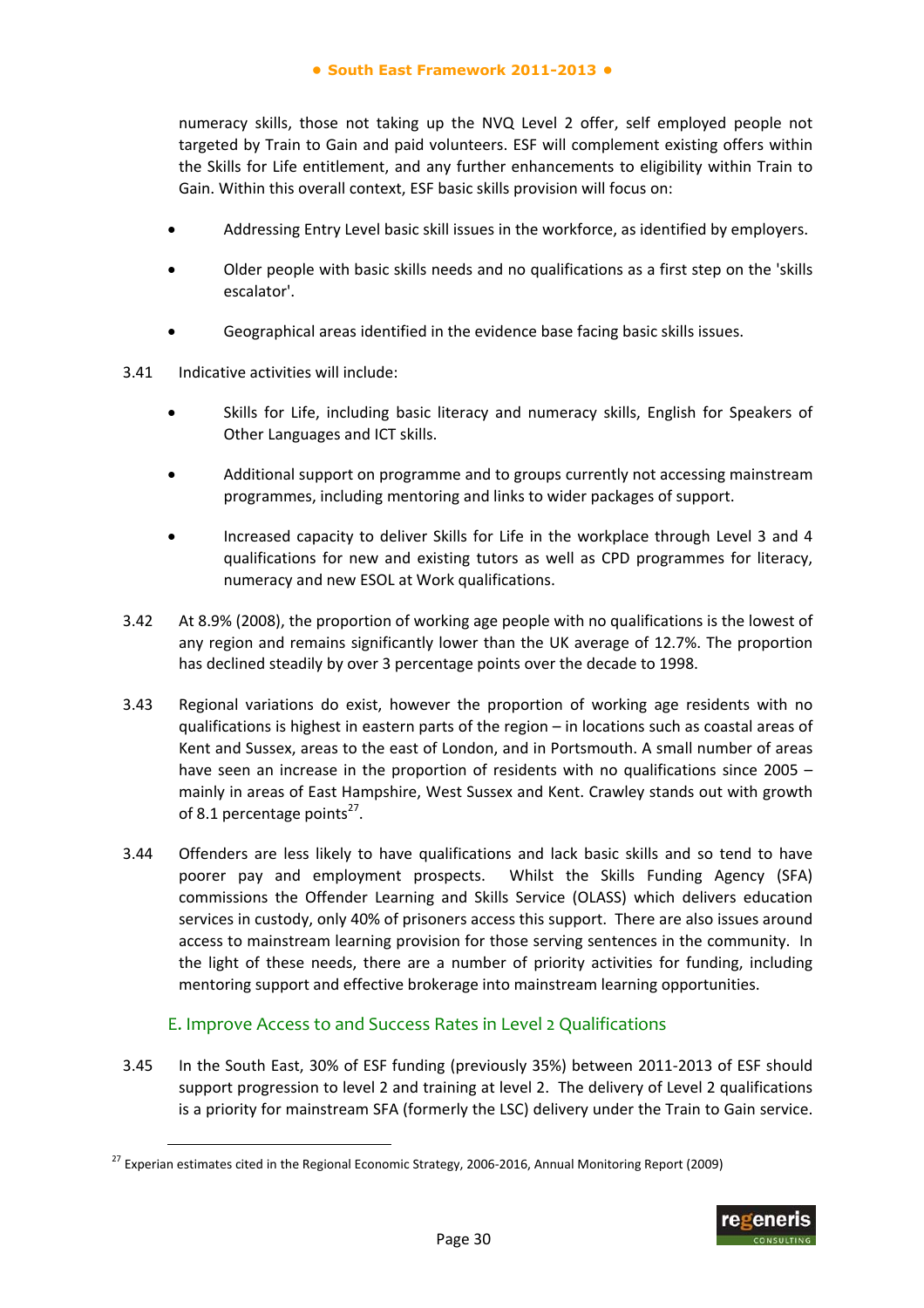There is a statutory entitlement to fully fund first Level 2 qualifications. ESF will support additional activities to enhance the Train to Gain offer. In addition funding should support initiatives which are additional to the Apprenticeship scheme.

- 3.46 Many people in the South East have Level 2 qualifications that are no longer relevant due to changes in the workplace and wider economy. ESF will extend Train to Gain eligibility to support re-skilling and up-skilling for people without a current or relevant Level 2 qualification.
- 3.47 The priority sectors identified in the RES, the South East LSC Regional Commissioning Plan (which will be replaced by the SFA) and New Industries New Jobs will be used to guide the targeting of provision. Activity should be aligned to the needs of employers and skills gaps and shortages, and be flexible and responsive to the needs of participants and employers.
- 3.48 Provision supported under this priority will form part of enhanced packages of support for priority sectors, accessible through the region's Train to Gain brokers, providing flexible, unitised provision and supporting the achievement of full qualifications.
- 3.49 Activity under this priority will include a focus on groups with below average attainment at Level 2, including; people with disabilities (including learning difficulties), older people (50+), people from ethnic minorities offenders and women.
- 3.50 The Operational Programme sets out a list of indicative activities. Activities of particular relevance in the South East include:
	- Training at Level 2 for people without a current or relevant Level 2 qualification.
	- Second full Level 2 qualifications and Continuing Professional Development opportunities for individuals requiring re‐skilling and up‐skilling in priority sectors.
	- Enhanced 'packages' of support for priority sectors, aligned with specific industry skills needs that bring together mainstream provision with ESF support.
	- Further Train to Gain provision where there is evidence that demand exceeds the volume that the mainstream SFA (formerly the LSC) budget can support.
	- A focus on part‐time workers, individuals facing redundancy, and sectors with weak training records.
	- Training, mentoring and supporting disadvantaged groups, including women and men in occupations or sectors where their gender is under‐represented.
- 3.51 Level 2 qualifications equate to 5 GCSEs or one A Level. SEEDA $^{28}$  note that level 2 qualifications are essentially an entry‐level requirement for access to the labour market.
- 3.52 Around 68.9% of working age residents in the South East have a level 2 qualification or higher. This is higher than the national average (65.1%) and the second highest of any region and the rate has increased by around 6 percentage points in the decade to 2008.



<sup>&</sup>lt;sup>28</sup> Experian estimates cited in the Regional Economic Strategy, 2006-2016, Annual Monitoring Report (2009)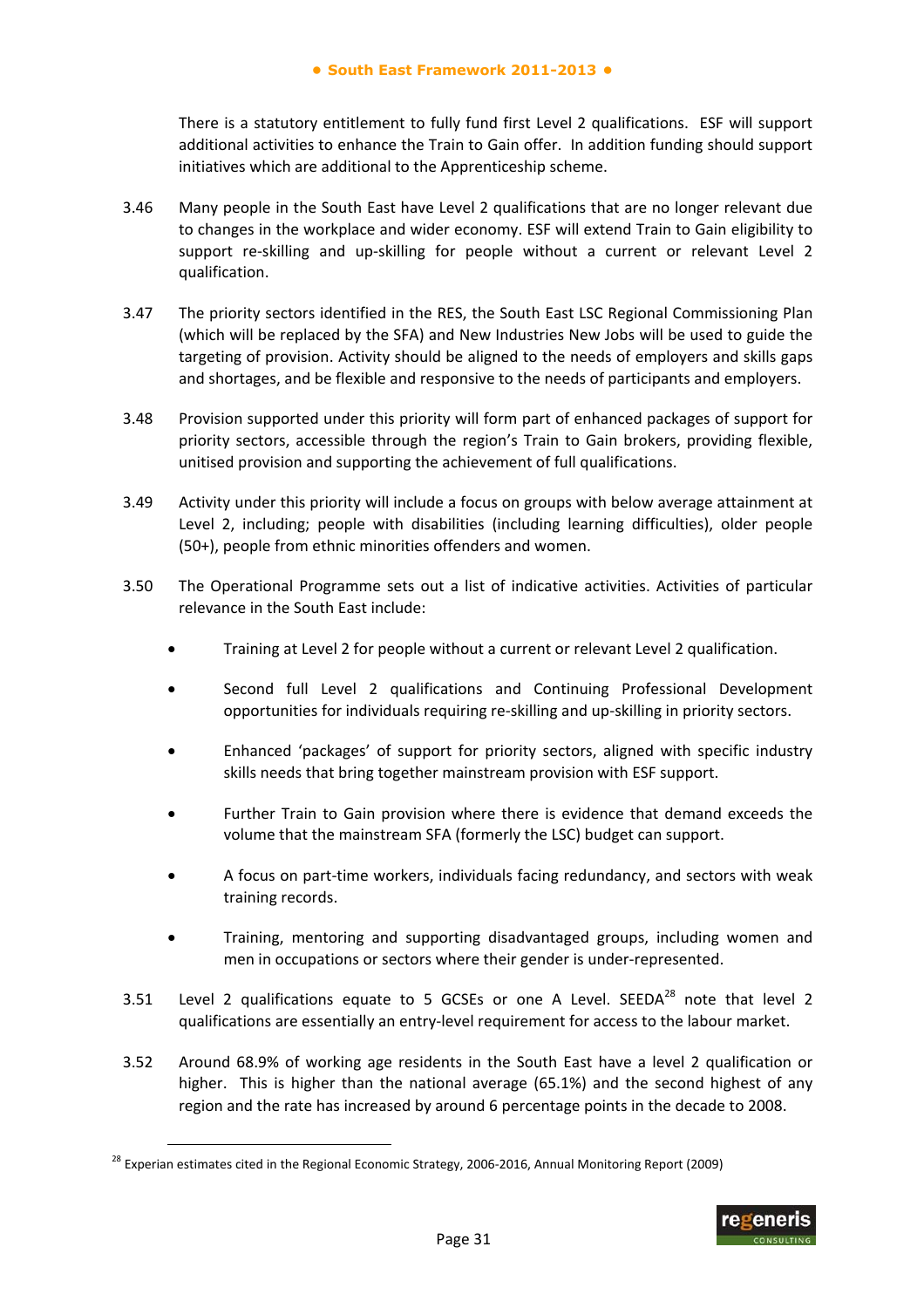3.53 Within the region, the lowest proportions (less than 65%) are seen in North Kent, Hastings, Portsmouth and Milton Keynes<sup>29</sup>. Some local authorities have seen a decline in the proportion of people with at least level 2 since 2005. In Wycombe, the figure dropped by almost 17 percentage points, while in Spelthorne the fall was -12 percentage points. In general the decline has been greatest in areas bordering London and the East of England (Buckinghamshire, parts of Surrey and west Kent).

#### F. Increase Progression to and Achievement of Level 3 and above

- 3.54 There is an increasing emphasis on supporting higher level skills during the 2011‐2013 period. In the South East, 40% of ESF funding (previously 28%) can support training at Level 3 and above. This will be particularly important to support the recovery of the South East economy.
- 3.55 This priority will support re-skilling and up-skilling of the SME workforce at Levels 3 and 4 and above. Activity at level 4 will be targeted at small enterprises under 50 employees in line with the Operational Programme. It will be focused on the following priority sectors and technologies identified as strategically important to the region in the RES and the South East LSC (now SFA) Regional Commissioning Plan. The New Industry New Jobs sectors (summarised below) are also significant for supporting recovery and growth and are also a priority. Other sectors identified as being important by the Sector Skills Council include ICT and digital services and creative industries and these too could be supported.

| South East LSC (now SFA) Regional<br><b>Commissioning Plan</b> |                                             | New Industries New Jobs |                                                                    |
|----------------------------------------------------------------|---------------------------------------------|-------------------------|--------------------------------------------------------------------|
|                                                                | <b>Bio Science</b>                          |                         | Low carbon vehicles                                                |
|                                                                | <b>Environmental Technologies</b>           |                         | Life<br>sciences<br>and<br>pharmaceuticals                         |
|                                                                | Aerospace/Space                             |                         |                                                                    |
|                                                                | Engineering & Manufacturing                 |                         | Advanced<br>manufacturing<br>(including<br>aerospace,              |
|                                                                | <b>Construction &amp; Built Environment</b> |                         | composite materials, industrial<br>biotechnology<br>plastic<br>and |
|                                                                | Retail                                      |                         | electronics)                                                       |
|                                                                | Health & Social care                        |                         | Professional<br>Financial<br>and<br><b>Services</b>                |
|                                                                | Children's Workforce                        |                         | <b>Engineering Construction</b>                                    |
|                                                                | Hospitality, Tourism, Leisure & Sport       |                         |                                                                    |
|                                                                | Logistics                                   |                         |                                                                    |

3.56 In terms of **Low Carbon**, ESF in the South East currently supports interventions designed to help people to access the job and training opportunities arising from emerging sectors as



 $29$  Experian estimates cited in the Regional Economic Strategy, 2006-2016, Annual Monitoring Report (2009)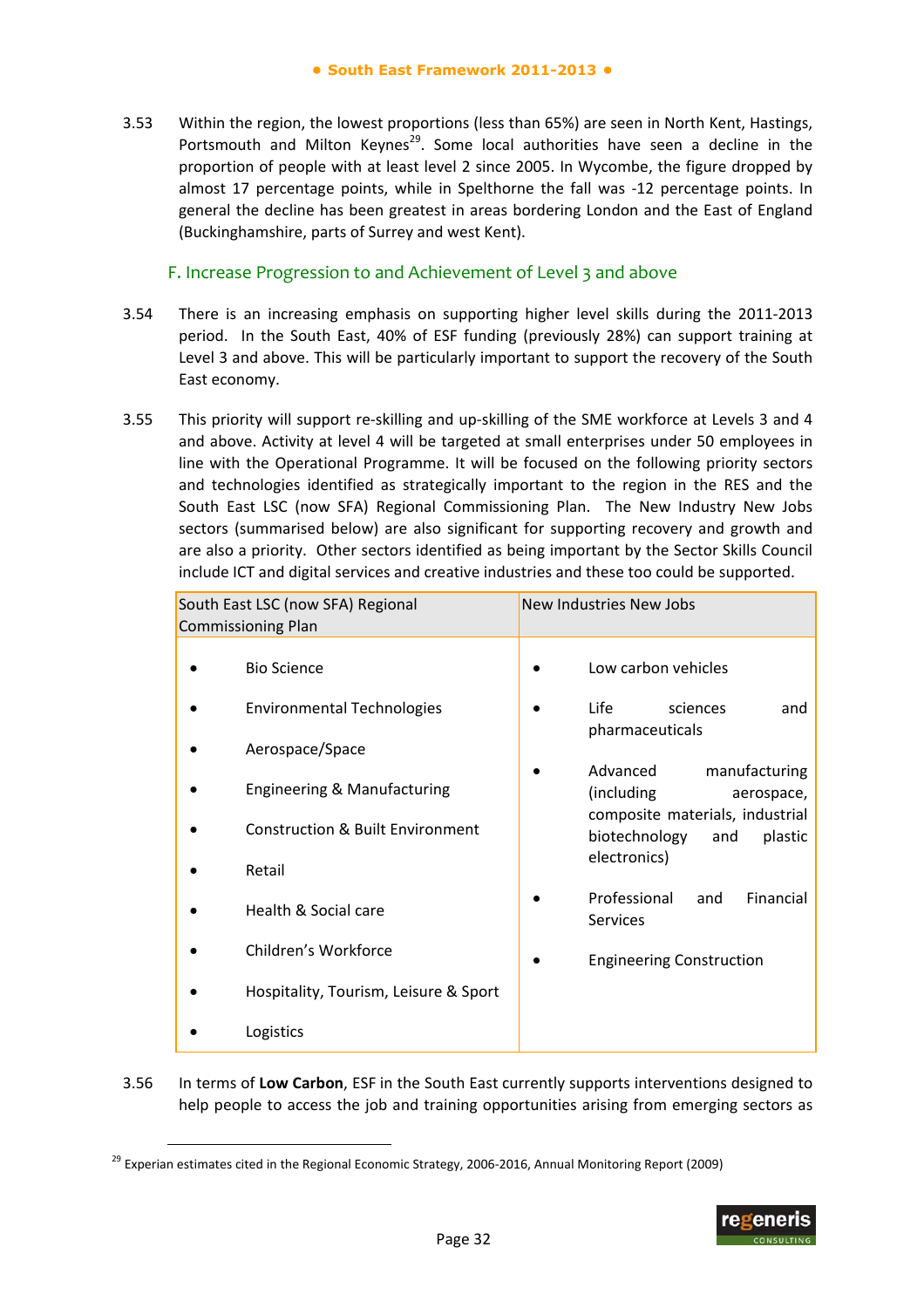the economy recovers, including the low carbon sector. The recent National Skills Strategy calls for a focus from the skills system on areas of the economy which can do most to drive jobs and growth and 'New Industry, New Jobs' and Jobs of the Future have begun to outline market areas which will be crucial to future growth ‐ including the low carbon economy. Research into the Low Carbon and Environmental Goods and Services conducted for BERR highlighted growth subsectors of this economy, including Emerging Low carbon and Renewable Energy. Therefore future provision through ESF will include a focus on supporting key growth sub sectors including energy efficiency and building technologies, renewable energy and waste. This is an approach which has been agreed with the London Development Agency (LDA\) and the East of England Development Agency (EEDA) as well as SEEDA to provide some alignment with ESF programmes across the Greater South East.

- 3.57 Across all sectors, there should be a focus on those geographical areas which demonstrate that they have a high level of employment in growth sectors, with priority given to areas of greatest deprivation.
- 3.58 Provision to address relevant skills needs associated with the 2012 Games may also be supported, reflecting the significant opportunities for upskilling for people within and outside of the workforce. It is envisaged that key sectors which will benefit include: sports, travel, tourism and hospitality, culture and health and fitness.
- 3.59 Provision supported under this priority will form part of enhanced packages of support for priority sectors, accessible through the region's Train to Gain service, providing flexible, unitised provision and supporting achievement of full qualifications. It must be additional to or enhance mainstream programmes including Learner Accounts, Adult Apprenticeships, Regional Resource Centres and Training Pools.
- 3.60 Funding should also support Advanced Apprenticeships which has been given increased emphasis by the government. There is also an aspiration to turn these Apprenticeships into potential ladders to University. As such activities which can support this ambition should also be supported through ESF.
- 3.61 The following groups should be prioritised; people with disabilities (including learning difficulties), people from ethnic minorities, offenders and women. Older People (50+) in work are also a priority responding to the changing demographics of the South East. There is a need to work with employers to encourage them to provide training in work and training outside of the workplace should also be encouraged.
- 3.62 The Operational Programme sets out a list of indicative activities. Activities of particular relevance in the South East include:
	- Training at Level 3 qualifications for SMEs in priority sectors and targeting of priority groups in those sectors and occupational areas where they are under‐represented at Level 3.
	- Enhanced 'packages' of support for priority sectors, aligned with specific industry skills needs that bring together mainstream provision with ESF support.
	- Developing the skills of managers in SMEs with regard to improved utilisation of skills in the workplace and good practice in recruitment and retention, where not

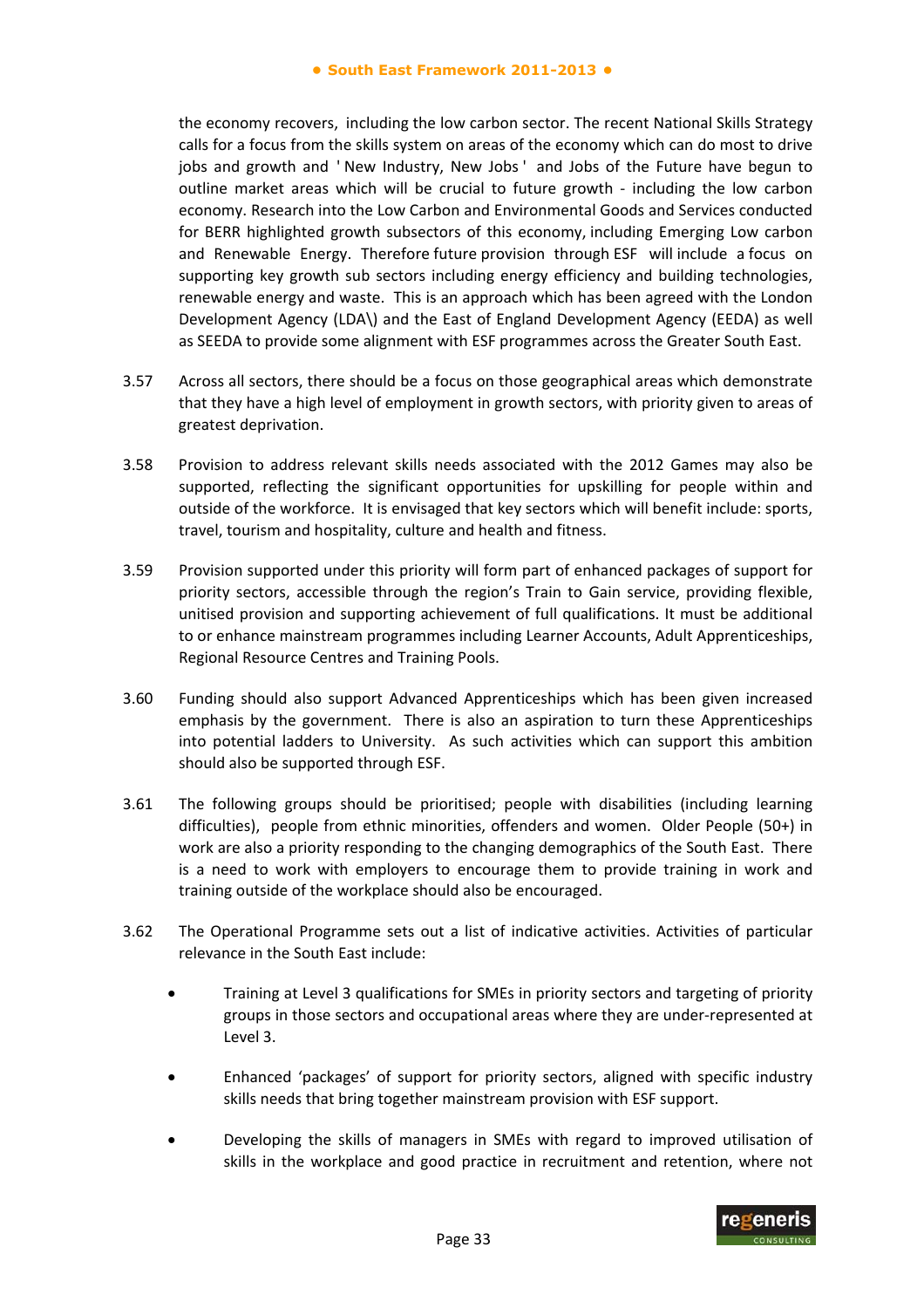otherwise provided.

- 3.63 Funding for higher level skills (Level 4 and above) will target specific needs of sectors where there is evidence of market failure.
- 3.64 The Operational Programme sets out a list of indicative activities. Activities for higher level skills of particular relevance in the South East include:
	- Training in environmental management and protection skills and in eco-friendly technologies, including training which supports renewable energy sectors, energy efficiency and recycling, linked to activities funded by the South East ERDF programme.
	- Management and leadership training, particularly with regard to innovation and knowledge transfer.
- 3.65 The Governments' new Right to Request Time to Train will support the development of higher level skills in the workplace. From April 2010, workers in companies employing 250 people or more will be able to use a new legal right to request time to train. From 2011, it is expected that all workers within any firm will be able to request time to train.
- 3.66 As a region, the South East also performs well in terms of the proportion of its residents holding Level 3 skills or above.
- 3.67 In 2008, 17.3% of the working age population in the South East held a level 3 as their highest qualification, only slightly below the leading region in this respect (the South West). There has been a steady increase in the rate in the decade to 2008 (a total increase of 3.4 percentage point over this period)
- 3.68 Around 31.5% of working age residents in the South East hold a level 4 qualification or above – higher than the national average, but below the average in London and Scotland. The rate has seen a large increase of 5.6 percentage points since 1999. Within the region, the proportion tends to be lowest (below 25%) in the coastal areas of north and east Kent, Southampton and Portsmouth.

## **Priority 3: Technical Assistance**

- 3.69 Technical assistance funds will be available to finance the preparatory, management, monitoring, evaluation, information and control activities of the Operational Programme, together with activities to reinforce the administrative capacity for implementing the funds, at national and regional levels. Technical Assistance funds will also support the development of capacity within the Regional ESF Committee to manage and deliver the Programme.
- 3.70 The Operational Programme currently (2007‐2010) allocates 4% of funding to Priority 3. For 2011-2013, the Managing Authority proposes to allocate 1% to regions for regional technical assistance. In the South East, the remaining 3% will be split across regional Priority 1 and Priority 2 allocations for 2011‐2013. The split has been set at 65% and 35% respectively.

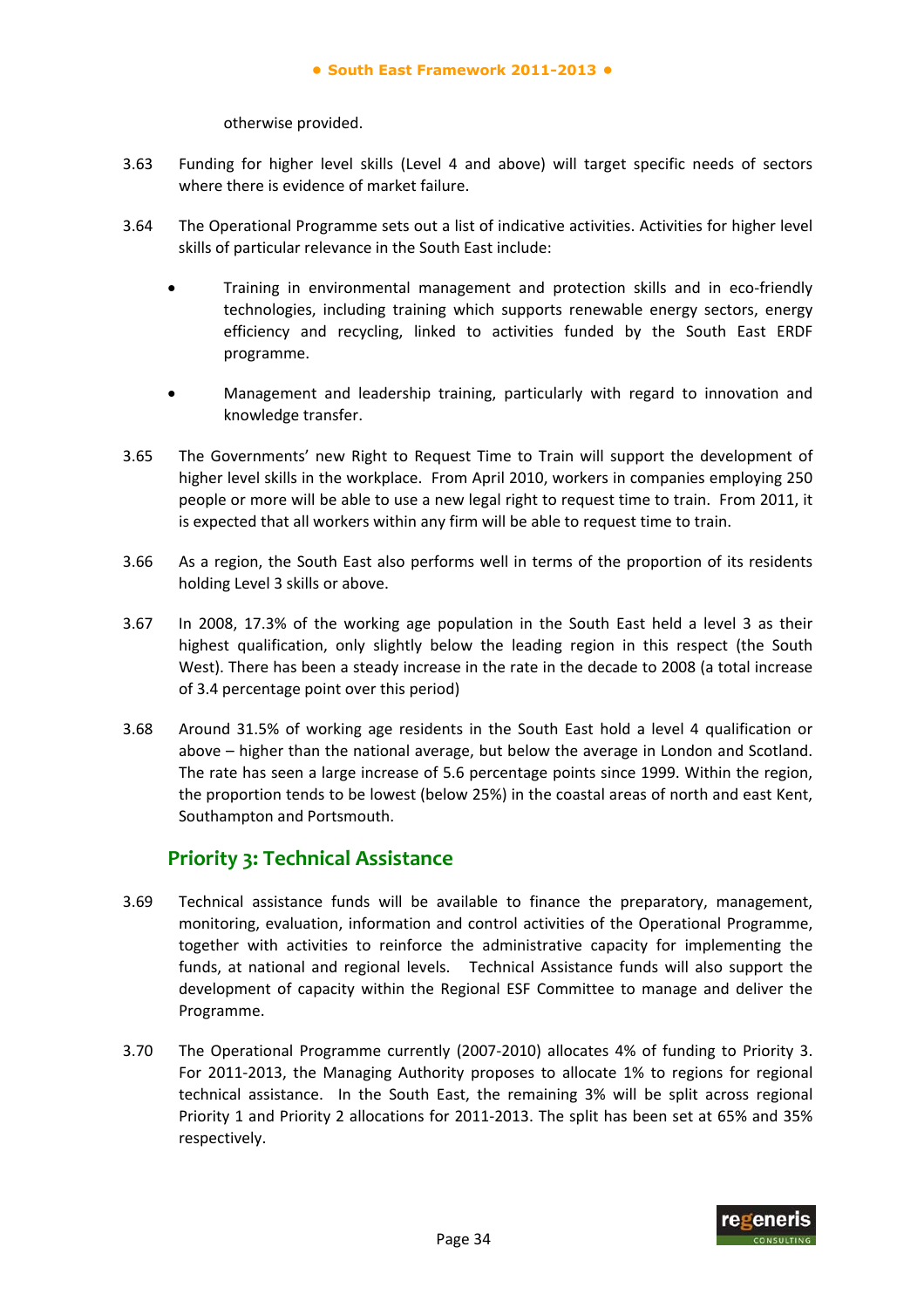# **4. Cross Cutting Themes**

- 4.1 This chapter identifies specific South East issues in relation to the two cross cutting themes of equal opportunities and sustainable development. There will be a dual approach to implementing cross cutting themes in the programme. First, at a project level, there will be specific activity to address equality and sustainable development issues in the South East. Second, and in parallel, both cross cutting themes will be integrated as far as possible across all aspects of programme planning, implementation, monitoring and evaluation.
- 4.2 A number of specific issues have been identified for participant groups in Table 2.1 which CFOs are asked to address through activity delivered under Priority 1 and 2. These issues include:
	- Addressing high levels of economic inactivity amongst people with disabilities.
	- Tackling gender imbalance in terms of economic activity rates, pay gaps, occupational segregation access to training and under‐employment as highlighted in relevant Sector Skills Agreements.
	- Promoting work‐life balance and improving employer attitudes to flexible working.
	- Addressing the significant number of economically inactive older people excluded from the labour market.
	- Improving qualification levels of older people, in particular in relation to basic skills and Level 2.
	- The potential for women to take up enterprise opportunities throughout the region.
	- Helping disadvantaged ethnic minority groups gain employment, especially Bangladeshi and Pakistani women.
- 4.3 The two main priorities have a number of output and result targets related to these activities as set out in Table 7.1. These 'minimum levels of inclusion' are set for the following groups under each priority and will need to be integrated into Co-financing Plans, with overall performance monitored by the Regional ESF Committee.
	- Participants with disabilities or health conditions.
	- Participants who are lone parents (Priority 1 only).
	- Participants aged 50 and over.
	- Participants from ethnic minorities.
	- Participants who are offenders.
	- Female participants.

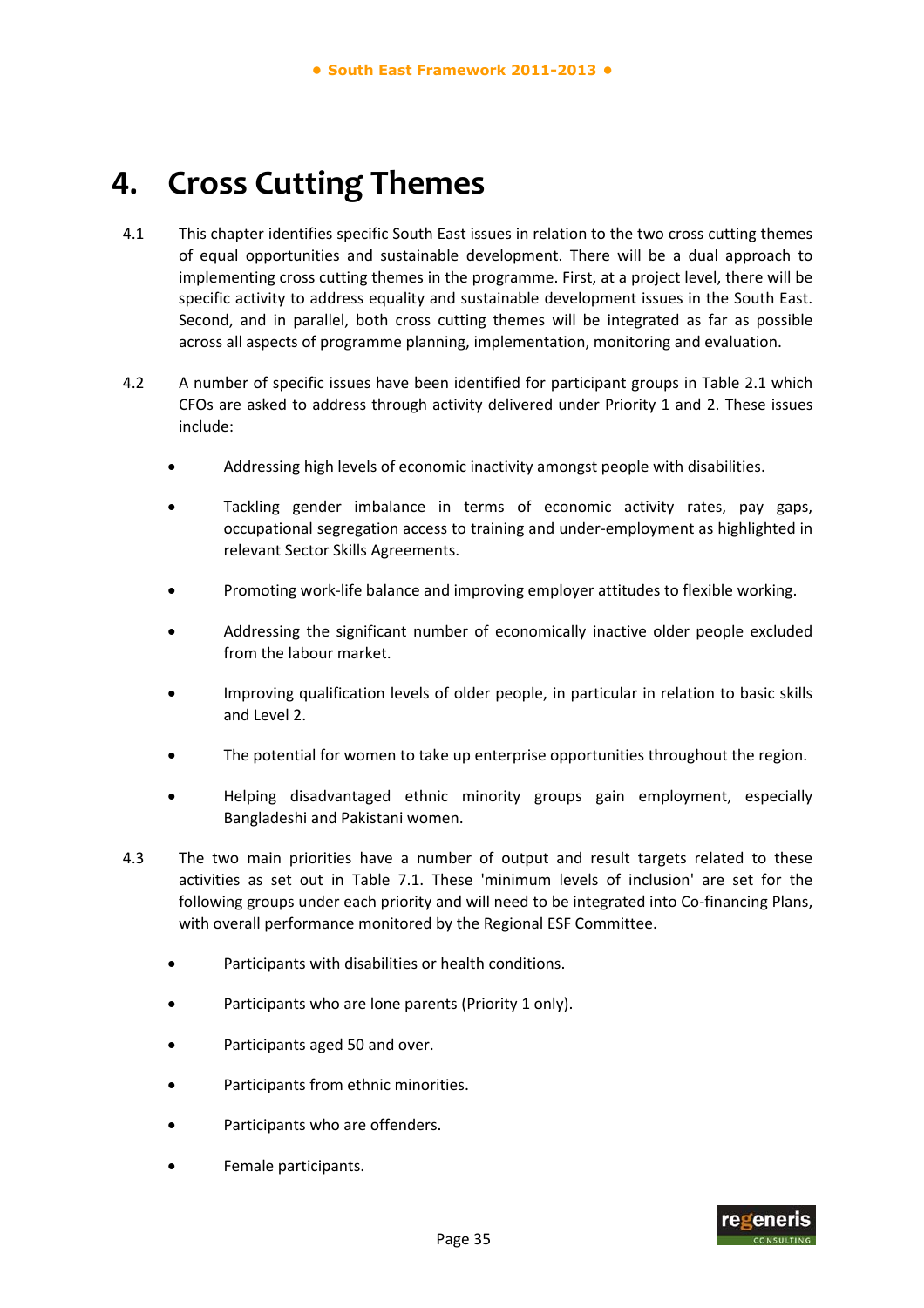- 4.4 In parallel, this programme will promote equality in a pro-active way by integrating equal opportunities into the planning, implementation, monitoring and evaluation of the programme. This will be achieved by:
	- Co‐financing Organisations undertaking Equality Impact Assessments (EIAs) at Co‐ financing Plan or Prospectus level;
	- All partners associated with the programme maintaining their duty to promote equal opportunities, including participating in the national Race, Equality and Gender Equality Schemes.
	- All projects will have to take account of the needs of people with disabilities and ensure all activity and information is accessible to all groups.

In addition:

- Technical assistance may be available to support equal opportunities awareness raising training, sharing of adaptive technologies (including ICT) and to promote the use of tool kits and Impact Assessments.
- The Equal-WORKS repository will be promoted.
- The London 2012 Paralympic Games will be promoted as a positive focus for awareness raising.
- 4.5 Sustainable Development aims to promote social, economic and environmental sustainability and meet the needs of businesses in an integrated way. This approach is consistent with the wider EU and UK Sustainable Development Strategies (see Annex 2) as well as with the approaches to Sustainable Development of the CFOs. Priorities 1 and 2 will promote environmental sustainability through projects that specifically address the jobs and skills needs of a low carbon economy as set out in section 2. In addition, all providers will have sustainable development policies and plans to promote environmental sustainability in their activities
- 4.6 Priorities should be delivered in a way which uses resources and energy as efficiently as possible and in ways which can also help to enhance or protect the physical and natural environment. Where appropriate, ESF will complement the focus of the ERDF programme on sustainable production and consumption and promote the growth of environmental technologies in order to help address some of the environmental issues faced by the South East, which include:
	- Climate change.
	- Coastal erosion.
	- Pressure on infrastructure and scarcity of natural resources (particularly water shortages)
	- Congestion and poor access in rural areas.
	- Research excellence in and growth of environmental technologies.

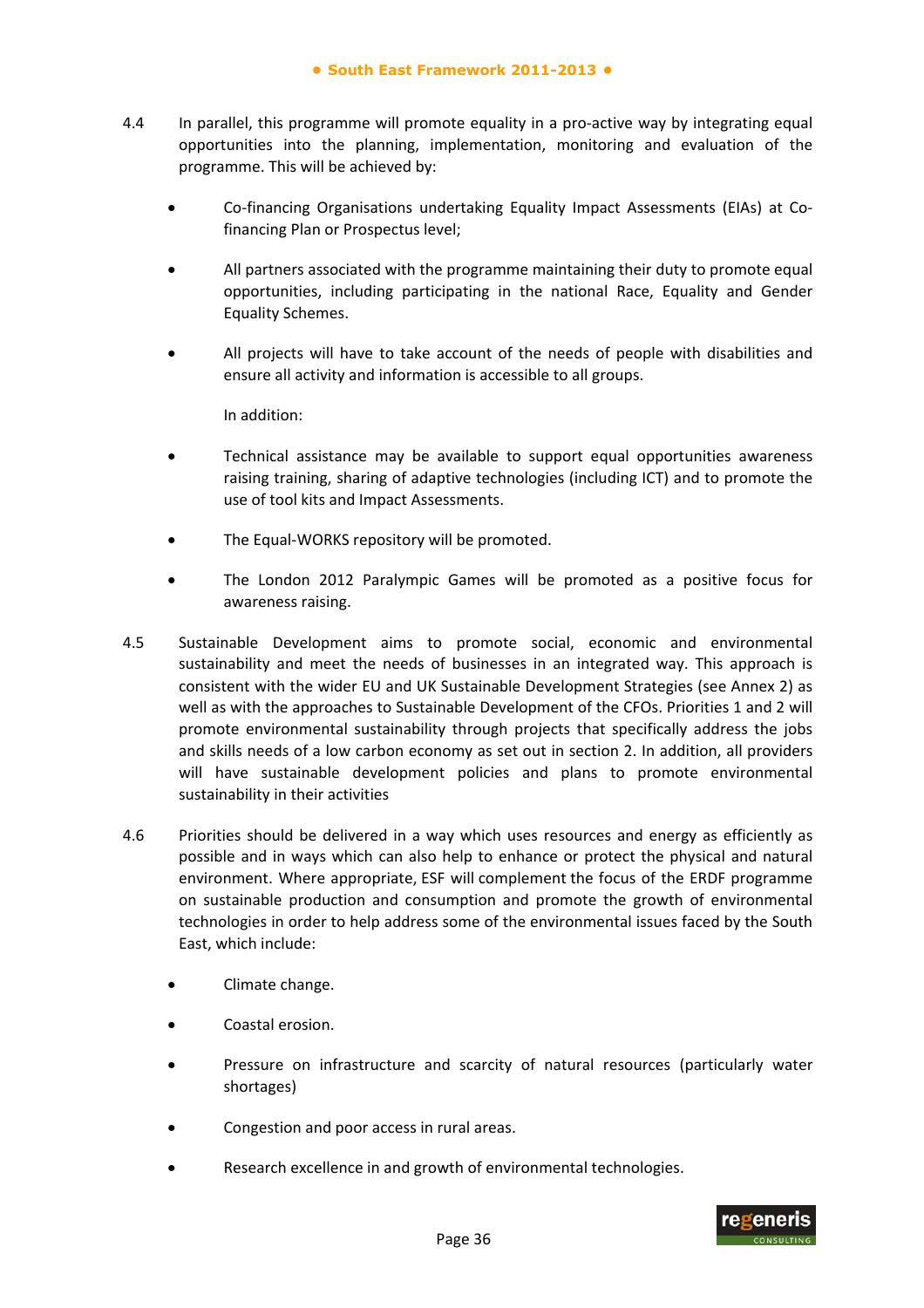- 4.7 Ways in which this programme may address these issues and contribute to principles of sustainable development will include the following types of activity to be set out in CFO specifications:
	- Minimising travel and maximising access to provision through innovative delivery methods and the use of ICT.
	- Contributing to the development of the Regional Resource Centre for Environmental Technologies through the development of appropriate skills to enhance the implementation of relevant initiatives.
	- Integrating environmental management and technologies across provision in Priorities wherever possible, including support for skills and jobs identified in LANTRA's Sector Skills Agreement (Environmental Conservation Industry).
	- Identifying skills needs in key sectors driving economic growth in the region which are likely to have a positive impact on the environment.
- 4.8 NOMS is committed to sustainable development and NOMS South East is particularly interested in exploring with regional partners the potential for prisons across the region (and probation trusts through community payback) to contribute to the South East response to this issue.

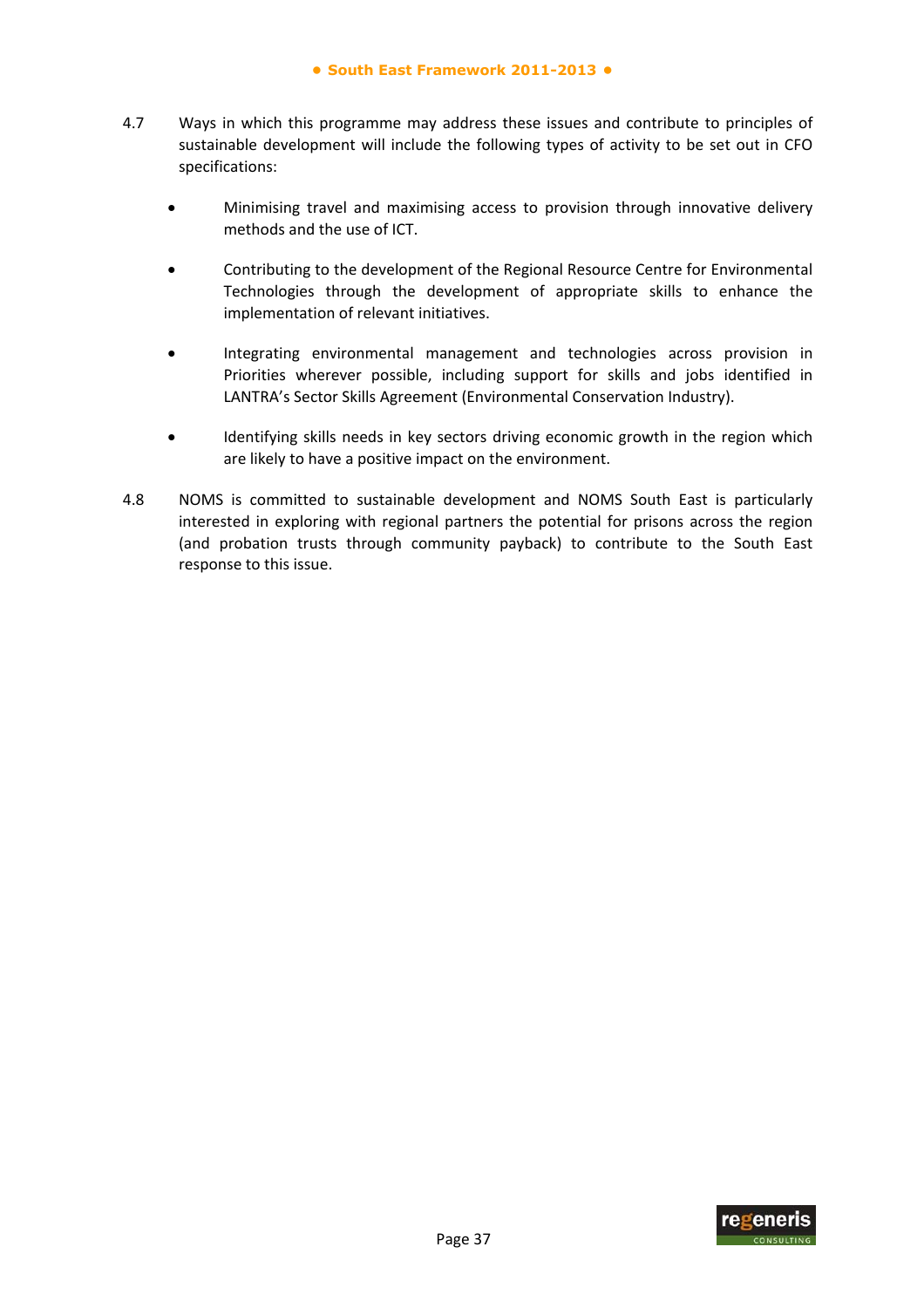# **5. Innovation**

- 5.1 Innovation may be a feature of any activity, and could take a number of forms. There will also be dedicated innovative activity. As part of Equal, the ESF innovation programme for 2000-06, innovation was defined as being process, goal or context-oriented $30$ . Innovative activity will also be encouraged to have an element of co-operation with one or more other Member States.
- 5.2 The South East has an excellent track record in innovation and participation in transnational ESF activity. This a number of projects under the Equal programme. In taking these experiences forward and responding to the challenges of the new programme, Box 5.1 below sets out suggested themes for innovation for the South East.

Box 5.1 Suggested Themes for Innovation in the South East

**Themes** 

-

Addressing multiple issues faced by disadvantaged participants accessing the labour market through flexible and personalised packages of support.

Reconciling family and professional life, as well as the re-integration of economically inactive women and older people, by developing more flexible and effective forms of work organisation and support services.

Sustaining employment and promoting new multi-disciplinary roles in the workplace for older people by applying the experience of previous ESF / Equal projects.

Developing targeted delivery methods to minimise travel and maximise SME access to training, either in the workplace, through learning networks or the adoption of cluster-based approaches.

#### Innovative and trans‐national projects

- 5.3 Following the discussion at the ESF Regional committee on 11 September 2008 and a web based consultation amongst the wider ESF regional partnership the following three innovation themes were selected in the South East:
	- **Active inclusion £ 613,381**
	- **Demographic change £ 613,381**
	- **Skills for climate change £ 672,741**
- 5.4 Between October 2008 and January 2009, there was a call for proposals for innovative and transnational projects. In the South East, three projects were selected for funding and details about these is provided below:



*<sup>30</sup> 'Measuring and Sustaining Innovation, A Guide for Development Partnerships' www.equal.ecotec.co.uk*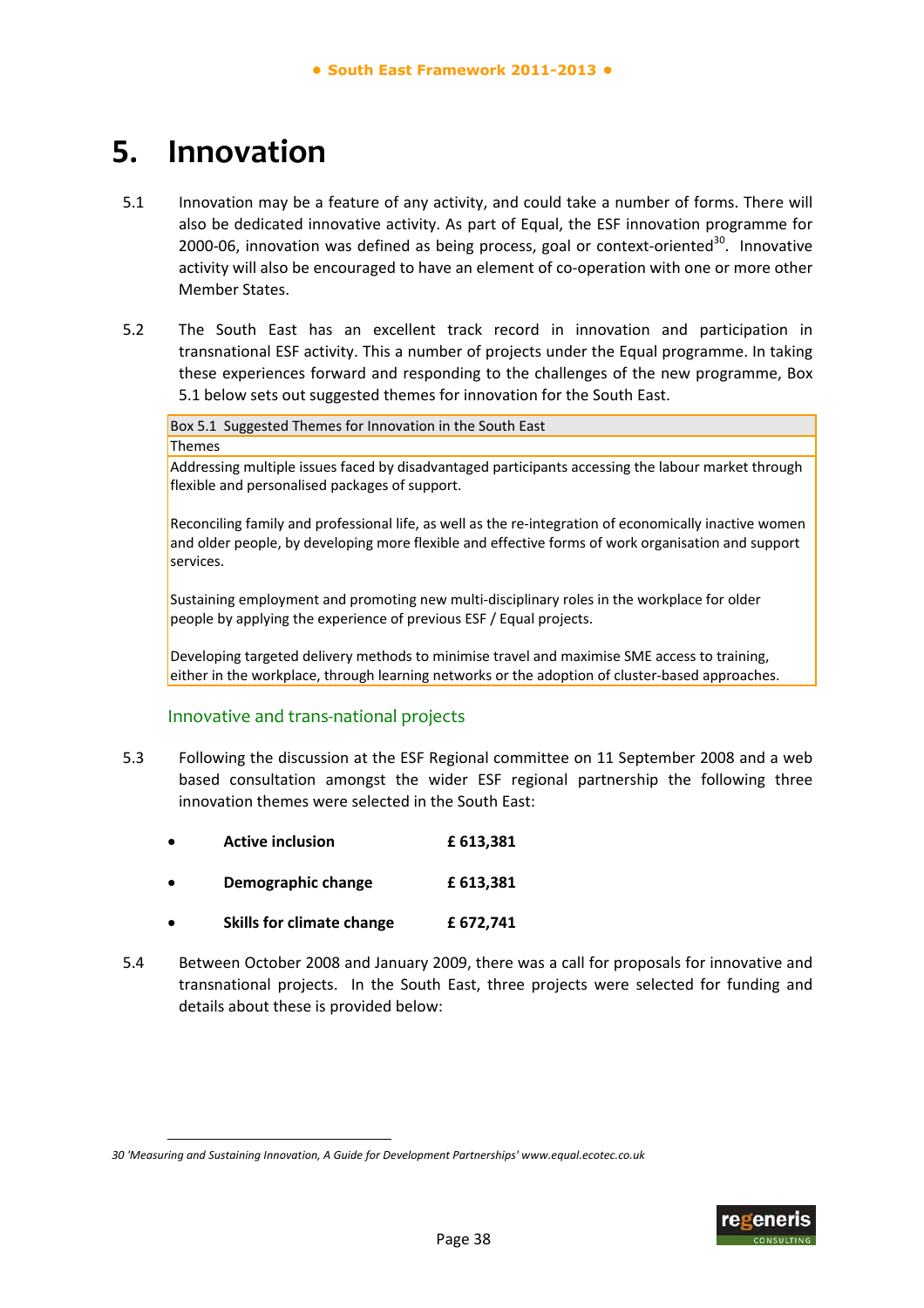#### **● South East Framework 2011-2013 ●**

| <b>Theme</b>              | <b>Project Name</b>      | Applicant          | <b>ESF Funding</b> |
|---------------------------|--------------------------|--------------------|--------------------|
| Active Inclusion          | <b>What Works</b>        | Newhaven Community | £608,836           |
|                           |                          | Development        |                    |
|                           |                          | Association        |                    |
| Demographic Change        | Flexible Lives for Older | Age Concern Milton | £402,085           |
|                           | <b>Workers</b>           | Keynes             |                    |
| <b>Skills for Climate</b> | Eco Advantage            | Medway Unitary     | £672,742           |
| Change                    |                          | Authority          |                    |

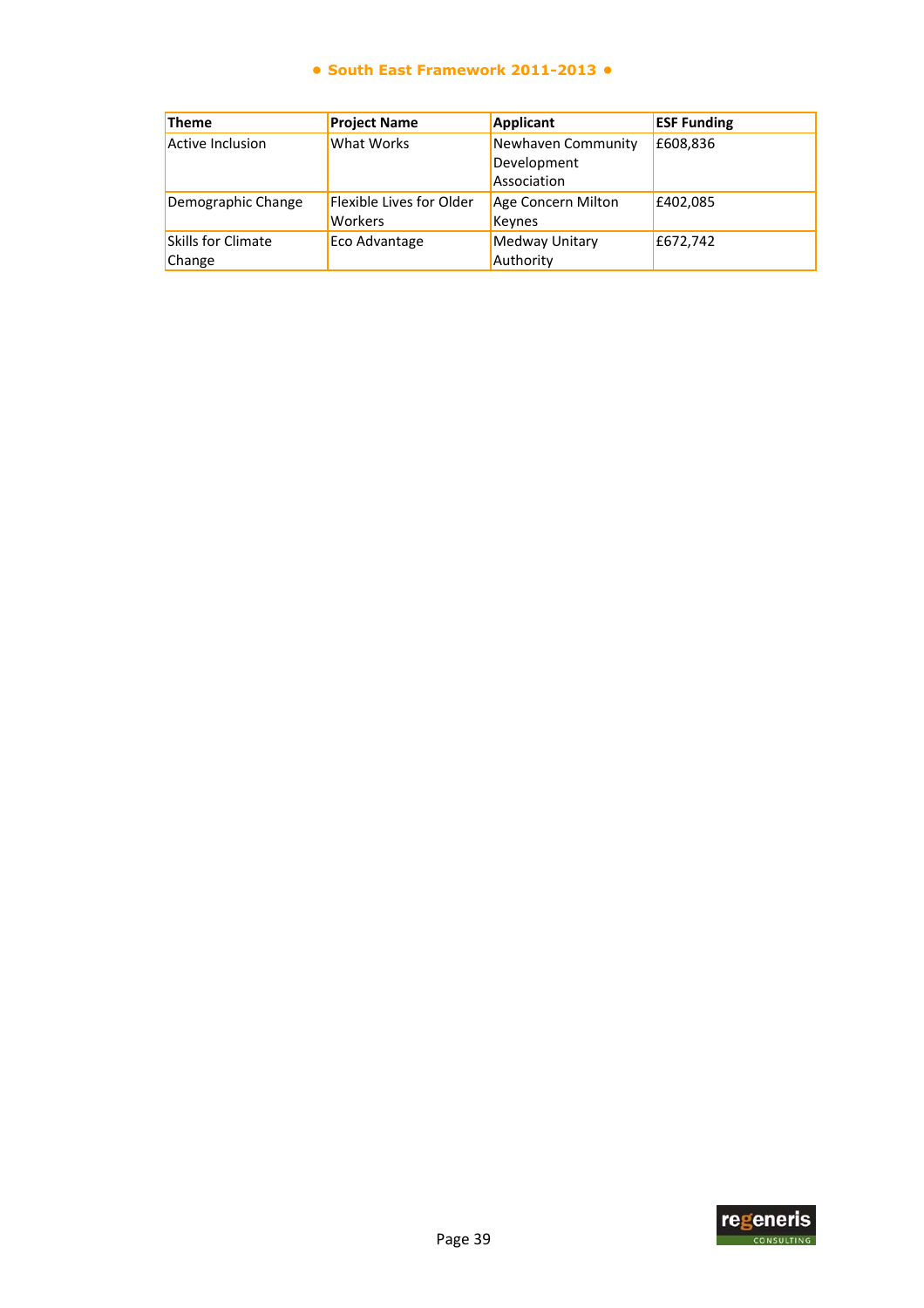# **6. Regional Financial Allocations**

- 6.1 Overall funding allocations are set by the Managing Authority in DWP and are consistent with the financial tables in the Operational Programme.
- 6.2 The overall ESF allocation for the South East is £150.9 million over 2007‐13. With UK public match funding, this amounts to £301.8 million over 2007‐13. Between 2011 and 2013, the ESF funding allocation is likely to be in the region of £76 million<sup>31</sup>, which represents over half of the funding allocated between 2007‐2013.
- *6.3* The content in the tables below is subject to change, pending the issuing of final sterling allocations by the Managing Authority.

| Table 5.1 South East financial allocations (£s) |            |            |            |            |            |            |            |             |
|-------------------------------------------------|------------|------------|------------|------------|------------|------------|------------|-------------|
|                                                 | 2007       | 2008       | 2009       | 2010       | 2011       | 2012       | 2013       | Total       |
| Priority 1                                      | 14,882,094 | 15,179,736 | 15,483,332 | 15,792,998 | 16,108,858 | 15,731,069 | 16,759,656 | 110,637,709 |
| Employment (at<br>least 70%)                    | 10,417,466 | 10,625,815 | 10,838,332 | 11,055,099 | 11,276,201 | 11,501,759 | 11,731,759 | 77,446,397  |
| NEETS (at least<br> 23%                         | 3,422,882  | 3,491,339  | 3,561,166  | 3,632,390  | 3,705,037  | 3,779,138  | 3,854,721  | 25,446,673  |
| Community<br>Grants (2.5%)                      | 372,052    | 379,493    | 387,083    | 394,825    | 402,721    | 410,776    | 418,991    | 2,765,941   |
| Balance (4.5%)                                  | 669,694    | 683,089    | 696,751    | 710,684    | 724,899    | 39,396     | 754,185    | 4,978,698   |
| Priority 2 total                                | 8,161,149  | 8,324,371  | 8,490,859  | 8,660,676  | 8,833,890  | 9,010,568  | 9,190,779  | 60,672,292  |
| Basic Skills (<br>$30\%$                        | 2,448,345  | 2,497,311  | 2,547,258  | 2,598,203  | 2,650,167  | 2,703,170  | 2,757,234  | 18,201,688  |
| Level 2 (30%)                                   | 2,448,345  | 2,497,311  | 2,547,258  | 2,598,203  | 2,650,167  | 2,703,170  | 2,757,234  | 18,201,688  |
| Level 3+ (40%)                                  | 3,264,459  | 3,329,749  | 3,396,343  | 3,464,270  | 3,533,556  | 3,604,228  | 3,676,311  | 24,268,916  |
| <b>Grand Total</b>                              | 23,043,243 | 23,504,107 | 23,974,191 | 24,453,674 | 24,942,748 | 24,741,637 | 25,950,435 | 171,310,001 |

-



 $31$  In 2009 Prices. Excludes Technical Assistance (Priority 3) funding which will now be retained centrally by DWP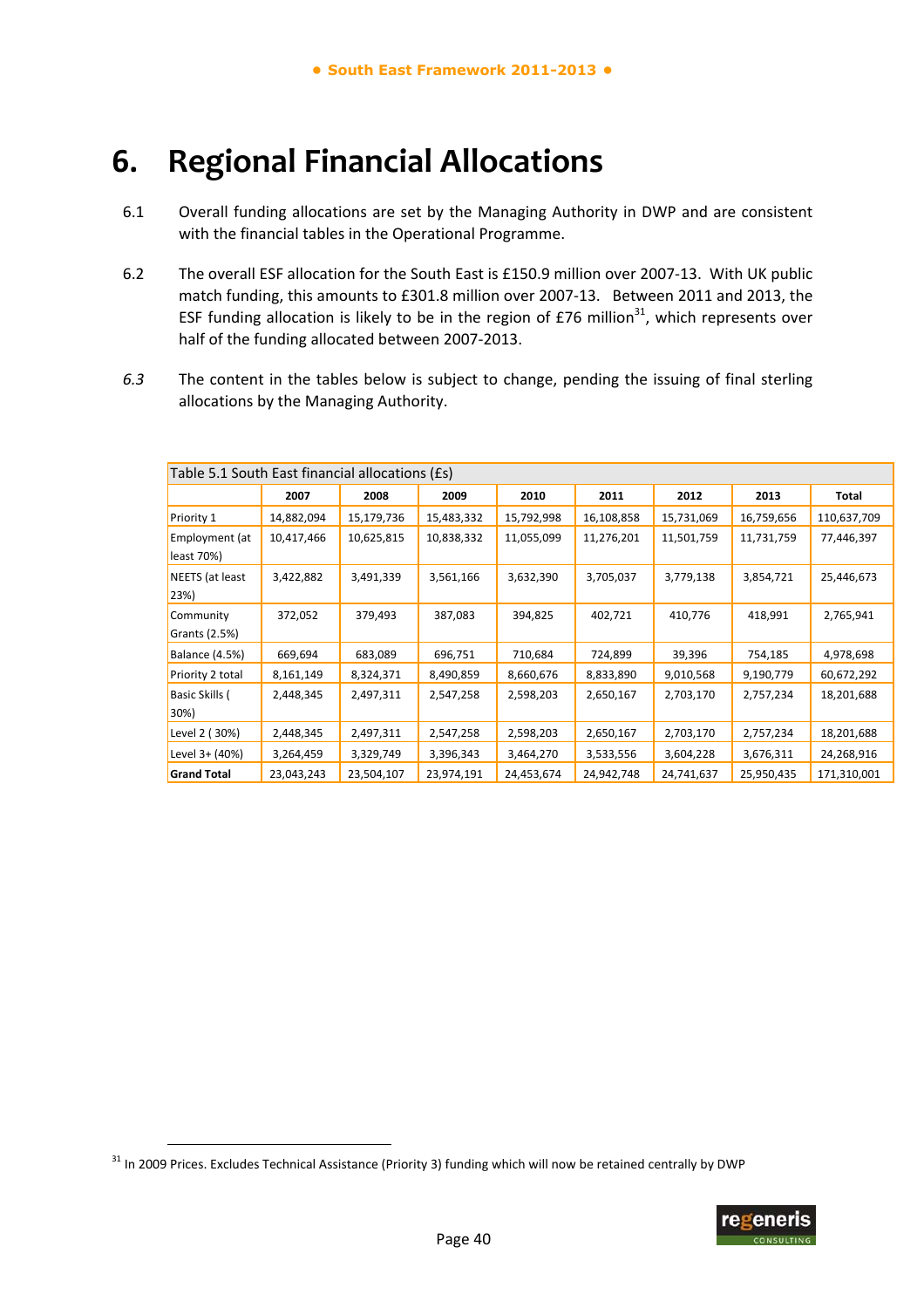# **7. Outputs and Results**

7.1 The following table sets out the output and result targets to be achieved by the overall programme (i.e. including both the ESF and the match funding elements) during the entire programme period 2007‐13. Their purpose is to steer programme performance and they are not a prediction of expected actual outputs and results. Actual performance may be different, particularly if there are significant labour market or policy changes, in which case it may be necessary to revise the targets. An additional regional target to measure the number of SMEs engaged is also proposed for Priority 2.

|                | Table 7.1 Priority 1 and 2 Output and Result Targets for the period 2007-13 |                        |  |  |
|----------------|-----------------------------------------------------------------------------|------------------------|--|--|
|                | Indicator:                                                                  | 2007-13                |  |  |
|                | Priority 1                                                                  | Quantification         |  |  |
|                | 1.1 Total number of participants                                            | 70,200                 |  |  |
|                | 1.2 Number & % of participants who are unemployed                           | (a) 29,400 (b) 42%     |  |  |
|                | 1.3 Number & % of participants who are inactive                             | (a) 24,000 (b) 34%     |  |  |
|                | 1.4 Number & % of participants aged 14 to 19 who are NEET / at risk of NEET | (a) 14,000 (b) 20%     |  |  |
|                | 1.5 % of participants with disabilities or health conditions                | 22%                    |  |  |
|                | 1.6 % of participants who are lone parents                                  | 12%                    |  |  |
|                | 1.7 % of participants aged 50 or over                                       | 18%                    |  |  |
| <b>Outputs</b> | 1.8 % of participants from ethnic minorities                                | 11%                    |  |  |
|                | 1.9 % of female participants                                                | 51%                    |  |  |
|                | 1.10 Number & % of participants in work on leaving                          | (a) 15,400 (b) 22%     |  |  |
|                | 1.11 Number & % of participants in work six months after leaving            | (a) 18,300 (b) 26%     |  |  |
|                | 1.12 Number & % of inactive participants engaged in job search / further    | (a) 10,800 (b) 45%     |  |  |
| Results        | learning                                                                    |                        |  |  |
|                | 1.13 Number and % of 14 to 19 year old NEETs or at risk of NEET             | (a) 6,300 (b) 45%      |  |  |
|                | <b>Priority 2</b>                                                           |                        |  |  |
|                | 2.1 Total number of participants                                            | 65,300                 |  |  |
|                | 2.2 Number & % of participants with basic skills needs                      | (a) 26,600 (b) 41%     |  |  |
|                | 2.3 Number & % of participants without Level 2 qualifications               | (a) 26,700 (b) 41%     |  |  |
|                | 2.4 Number & % of participants without Level 3 qualifications               | (a) 8,000 (b) 12%      |  |  |
|                | 2.5 % of participants with disabilities or health conditions                | 15%                    |  |  |
|                | 2.6 % of participants aged 50 and over                                      | 20%                    |  |  |
| <b>Outputs</b> | 2.7 % of participants from ethnic minorities                                | 9%                     |  |  |
|                | 2.8 % of female participants                                                | 50%                    |  |  |
|                | 2.9 Number & % of participants gaining basic skills                         | (a) 12,000 (b) 45%     |  |  |
|                | 2.10 Number & % of participants gaining Level 2 qualifications              | (a) $10,700$ (b)       |  |  |
|                |                                                                             | 40%                    |  |  |
| Results s      | 2.11 Number & % of participants gaining Level 3 qualifications              | (a) $2,400$ (b) $30\%$ |  |  |
|                |                                                                             |                        |  |  |
|                | Proposed Additional Output Indicator for Priority 2                         |                        |  |  |
|                | 2.12 Number of SMEs engaged                                                 |                        |  |  |
|                | 1-10 employees                                                              | 13,175                 |  |  |
|                | 11-49 employees                                                             | 2,015                  |  |  |
|                | 50-249 employees                                                            | 310                    |  |  |
|                | < 250 employees                                                             | 15,500                 |  |  |

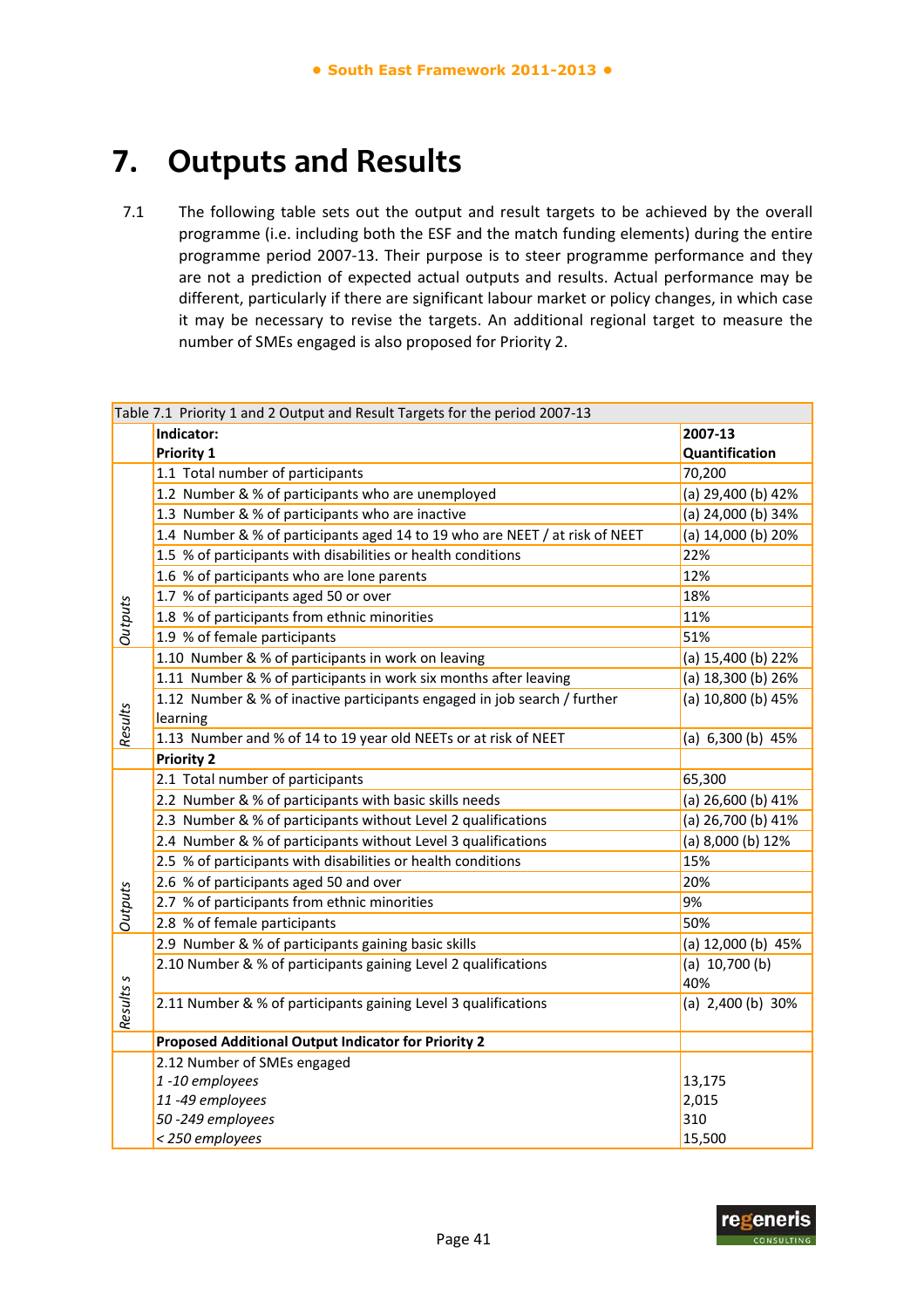## **Evaluation and Additional Indicators**

## **Soft Indicators**

- 7.2 In our discussion with partners, many were keen to highlight that some of the impacts of ESF interventions will be on soft outcomes, such as individuals' attitudes and aspirations. The sort of attitudes that ESF interventions may change relate to:
	- Views about skills, employment and self‐employment;
	- Attitudes to work and to training for employment.
- 7.3 The Operational Programme emphasises the importance of soft outcomes but explains that it is not feasible to specify standard indicators for soft outcomes at a programme or priority level because of the diverse variety of approaches taken by projects; rather providers will be expected to record soft outcomes as part of their monitoring data for Priority 1 and 2 interventions. In terms of understanding the impact of ESF and in picking up indications of change, evidence on attitudes and aspirations could form part of a subsequent evaluation of some aspects of ESF Framework activity. If so, evidence needs to be collected and collated in order to form a baseline.

## **Learning and Evaluation**

- 7.4 A key issue for the 2011-13 ESF funding period will be the legacy of the programme and the sustainability of successful ESF projects once ESF funding ceases. CFOs will need to ensure that consideration is given to this issue at the project development stage. Given the increasing pressures on public sector funding which may limit the potential to fund entire projects, consideration should be given to how individual elements of a programme can be sustained or mainstreamed.
- 7.5 In order to encourage continual improvement and added value, projects which can demonstrate that there is progression from earlier ESF funded projects, should be encouraged. These should demonstrate that lessons have been learnt from previous projects carried out and that they are building on projects and activities which have a successful track record. There will also be a need to link in with mainstream provision to add value to the ESF programme and provide opportunities for further progression.
- 7.6 Developing synergies and co-ordination between CFOs is also important. This is true for existing CFOs (SEEDA, LSC/SFA, DWP) and will be important in the light of NOMS being awarded CFO status in early 2009. This will ensure that there is no overlap in activities and that the impact of funding is maximised. It will also help to avoid any confusion which results from a wide range of programmes being delivered. Regional and sub regional coordination of programmes funded through a range of mainstream and ESF (and possibly other funders) routes is important. Linked to this point, CFOs and other organisations (colleges and training providers) should learn from each other in terms of what support works best and for which target group.
- 7.7 In the light of an increased emphasis on learning from previous projects, it is important that projects are evaluated to understand their true impact. This is important in

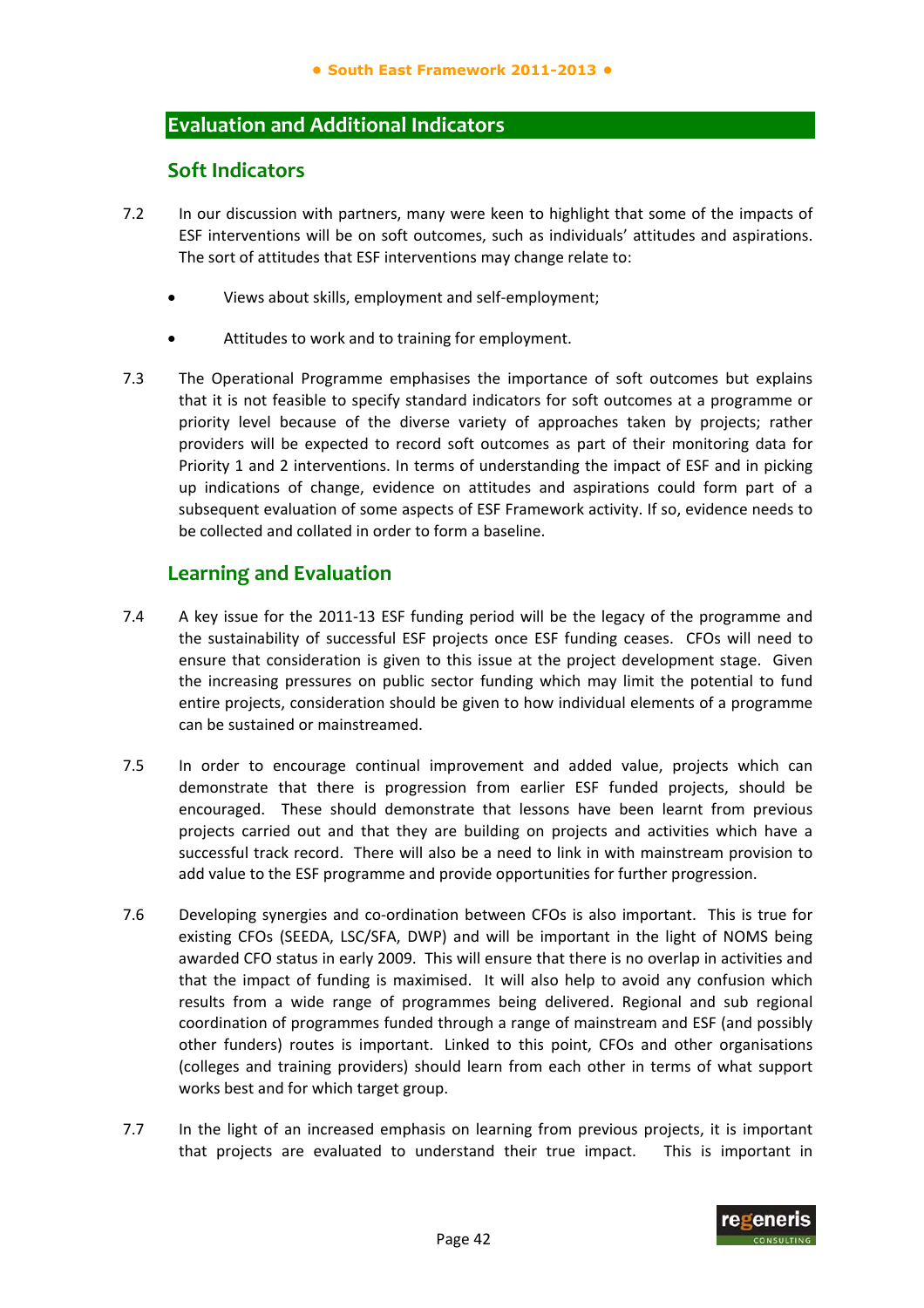#### **● South East Framework 2011-2013 ●**

identifying successful projects and sharing best practice in terms of the activities which are most successful in raising skills levels and enabling people to access employment.

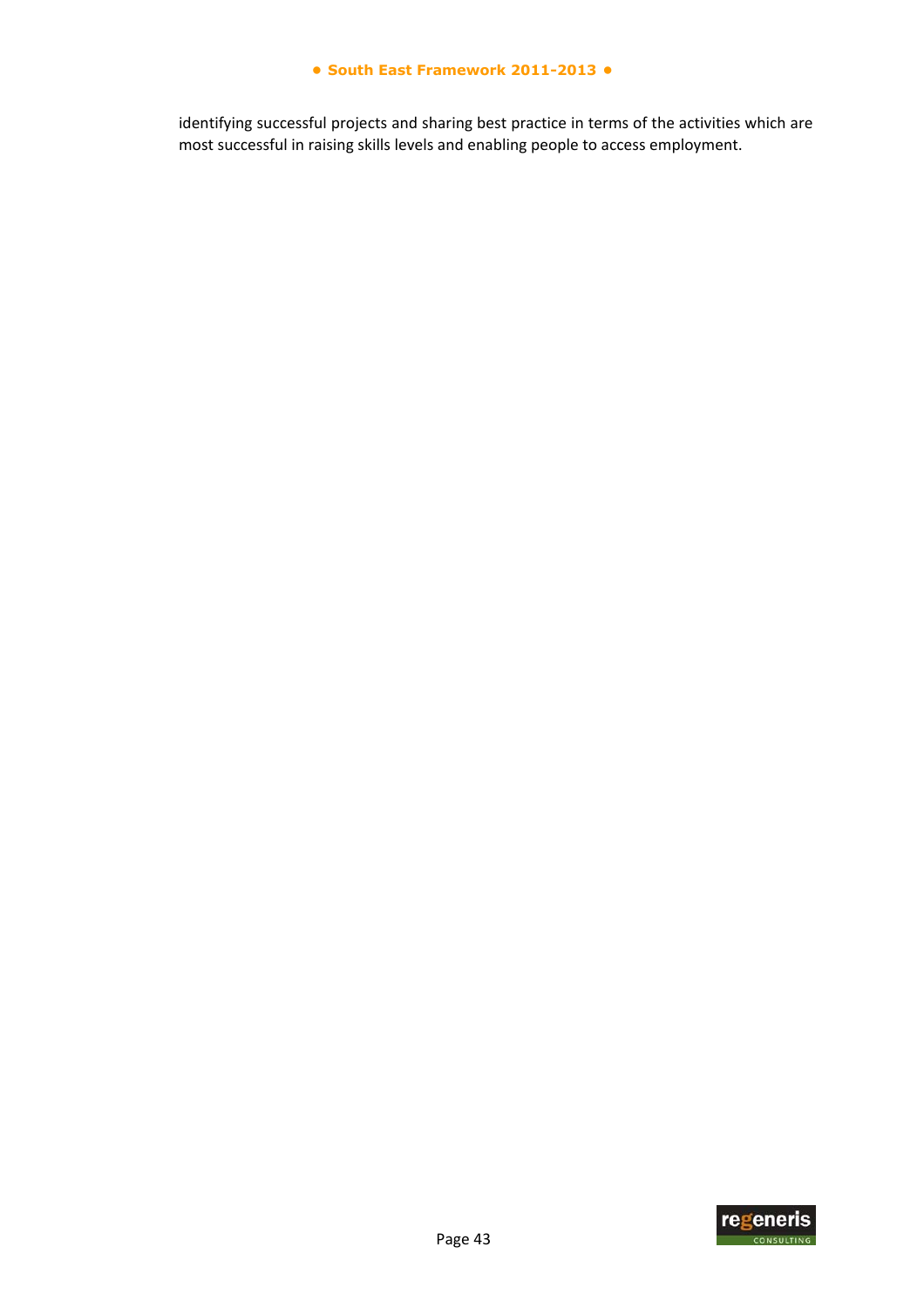# Appendix A Summary of Consultations December 2009

1. In order to inform the revisions to the ESF Framework document, a number of one to one consultations with strategic partners were carried out. The purpose of these consultations is to understand their views on the current Framework, and to take on board their thoughts on how the Framework should be revised in the future. A list of the key people we have spoke to is provided below together with a summary of the key points arising from our consultations.

| <b>Key Consultees</b>                                                             |
|-----------------------------------------------------------------------------------|
| David Steed, Head of European Programmes, GOSE, and Chair of ESF Task Group       |
| Jill Goddard, LSC/SFA lead for ESF                                                |
| Wendy Knighton, Senior ESF Manager, DWP / Jobcentre Plus                          |
| Carmel George, NOMS                                                               |
| Catherine Hilton, Deputy Chief Executive of the Association of SE Colleges        |
| John Pinnell, European Programmes Manager, GOSE and secretariat to ESF Task Group |
| Vivienne Gray, Information and Projects Executive, Higher Education SE            |
| James Ruel, European Programmes Manager, SEEDA                                    |
| Sue Taylor, Lead for ALPSE - private training providers in the SE                 |
| Sue Ormiston, ESF Manager                                                         |
| Carol McKinley, ESF Manager                                                       |
| Kate Poulton, ESF Manager, DWP/Jobcentre Plus                                     |
| Claire Parnham, Locality Manager Medway and Thames Gateway and PSA 16 Lead, GOSE  |
| Keith Frost, Taen                                                                 |
| Carol McKinley, RAISE (3 <sup>rd</sup> Sector association)                        |
| Jo Cassey, Alliance of Sector Skills Councils                                     |
| Andrew Adams, SEEDA                                                               |
| Martin Tugwell, South East England Regional Partnership Board                     |

## **Recession**

- 2. It is recognised that there is a need to balance short-term priorities and long-term needs. The short-term priorities will be focused on tackling the immediate issues associated with the recession. At present, a clear and up to date picture of the key skills and employment related issues and needs resulting from the downturn do not exist and as such there needs to be flexibility for ESF to respond as needs arise.
- 3. In the shorter term (i.e. during the recession and the early stages of recovery), it was generally felt that there needs to be a strong focus on supply‐side issues and tackling the needs of the most disadvantaged groups. Particular groups which need to be targeted include:
	- NEET groups: particularly Young People (17yrs) and Lone Parents. For these individuals there is likely to be limited routes into learning and employment
	- Disadvantaged groups: people with disabilities; ethnic minority groups, young offenders; people with mental health issues
	- Long-term unemployed: effort is required to prevent them from moving further

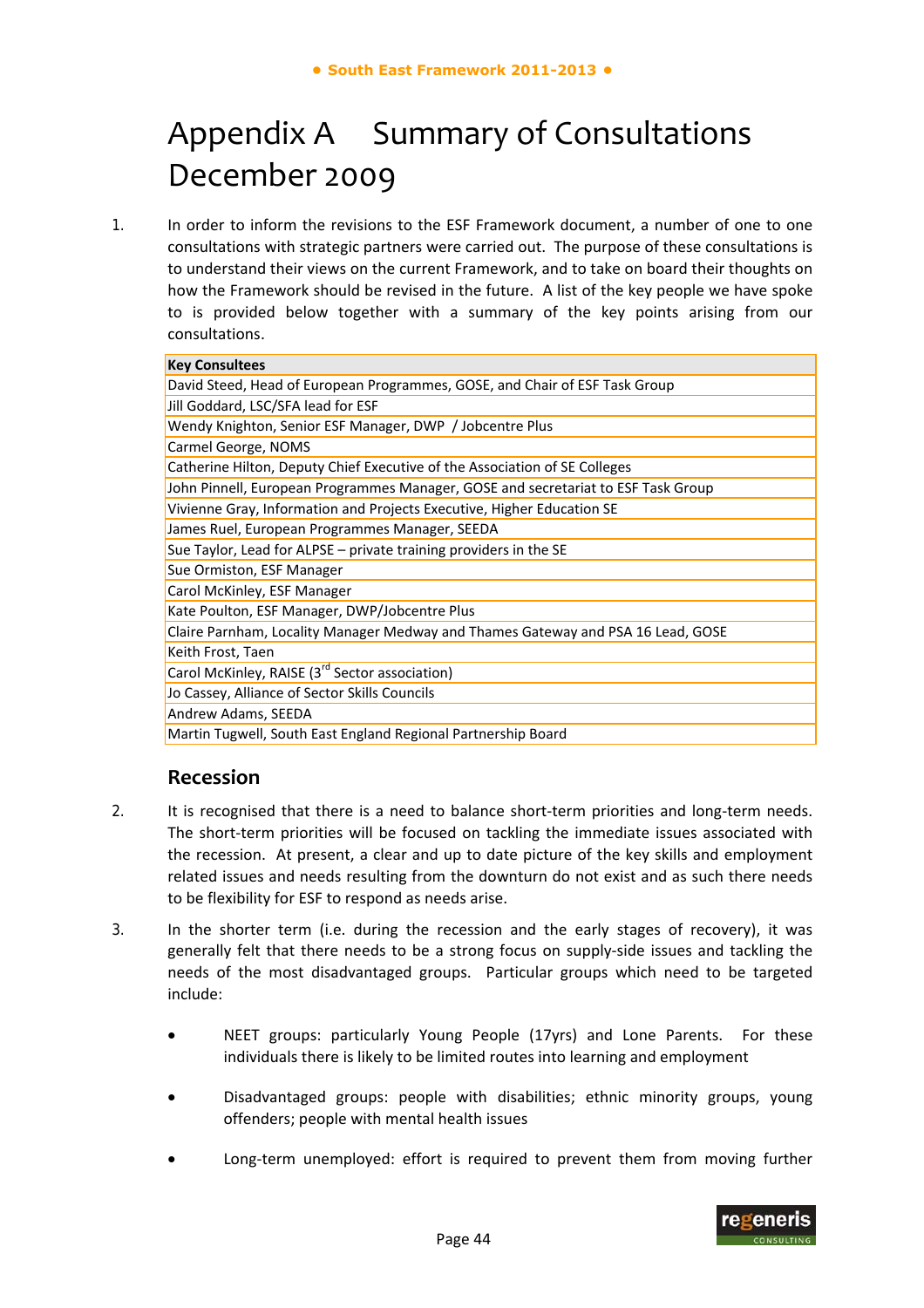away from the labour market

- 4. There also needs to be a focus on:
	- Highly skilled (Level 3+) individuals who have been faced with redundancy and require support (e.g. confidence building or retraining) to re‐enter the labour market. Whilst these individuals are well placed to find other work, they are likely to be a key driving force in the recovery of the economy and growth of the region.
	- Graduates who have limited work experience and will find it difficult to enter employment.
- 5. It also needs to be recognised that during the recession it will be more difficult to encourage employers to train staff (especially SMEs) since training is often viewed as being less important and some firms are not prepared to free up staff time for this activity.
- 6. During the recession support should be focused in the first instance on those geographical locations which are most affected by the recession (e.g. Gatwick Diamond, Milton Keynes were mentioned). Priority locations will need to be identified based on clear evidence of need.
- 7. There may be opportunities to train some individuals with skills to fill jobs left by migrants who are leaving the UK as a result of the recession.
- 8. As well as tackling the skills and employment needs of individuals who have been impacted by the recession or who most are at risk, in the shorter term there also needs to be an emphasis on ensuring that people have the skills that are required to support the recovery of the South East economy.

## **Future Outlook**

- 9. A particular issue in the future will be changes to the demographics of the population within the South East. In the future there is likely to be a demographic shift with fewer people aged 35‐45 years and more people within the 45‐65 year old age group. The proportion of retirement age people is also projected to increase. This demographic shift could lead to fewer people in the labour market. The utilisation of older people within the workforce will be particularly important and there will be a need for more training of the older workforce (50+ years) both in the workplace and outside of work.
- 10. With an increased focus on sustainability issues, low carbon working practices will be important which will require training within the workforce. There should also be a strong emphasis on improving skills which are required for future growth sectors (such as those identified in the New Industry New Jobs Strategy). At the same time, basic and transferable skills will remain important.
- 11. The changing nature of recruitment processes is constraining some people from accessing employment, for example the NHS (a major employer at all levels) uses an online application process. Those with no or limited ICT skills are immediately excluded. This approach is likely to increase in the future and therefore training which supports access to jobs in this way should be supported.
- 12. The 2012 Olympics needs to be given due weight in the revised ESF framework. The focus will be relevant across the South East but is likely to be greatest in those geographical

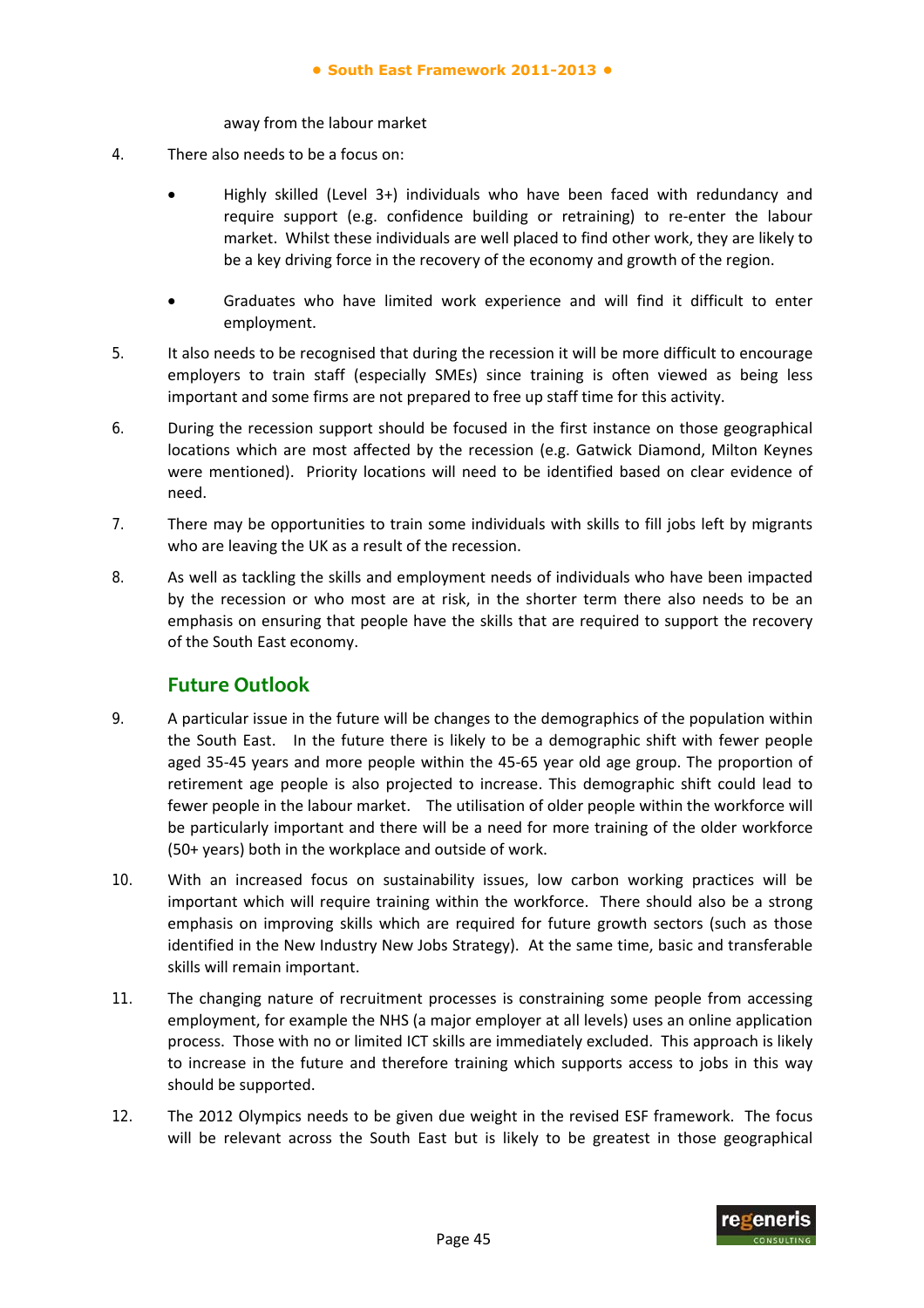locations which are closest to Stratford including Kent and Thames Gateway. There is likely to be a focus on the construction, sports and leisure sectors.

- 13. The revised framework will need to ensure that there is a greater focus on ex-offenders since NOMS was awarded CFO status in February 2009.
- 14. There also needs to be a discussion to determine whether too much weight in terms of funding is being placed on Level 3 and 4 skills from 2011.

# **Targeting**

15. There is a general feeling that the South East ESF Programme has been successful at targeting the key groups which require greatest assistance. In the future, the focus should be on identifying specific gaps and needs in specific locations. This needs to be based on a researched need (hard evidence demonstrating need is important) and best practice on what works from the previous programme. The rationale is that more targeted investment will generate greater benefits for the South East region. Further points on targeting are made below.

## Locations

16. There needs to be a balance between supporting disadvantaged areas and supporting growth locations. There is a clear rationale for supporting disadvantaged areas focused on raising aspirations and opportunities for all. However, there is also a need to raise skills levels in geographical locations which are likely to experience greatest employment growth (e.g. Reading and Oxford) focusing on the key sectors which are likely to drive future growth. The focus here should be on supporting Level 3 and Level 4 skills.

## **Sectors**

- 17. It is recognised that there needs to be support for developing skills in growth sectors. However, there also needs to be support for traditional sectors such as Manufacturing. These are sectors which are often overlooked in terms of training and support and as a result they are likely to experience skills gaps.
- 18. There was a view amongst some people that the current sectoral definitions identified in the framework are restrictive and that a broader sectoral definition (e.g. Energy Efficiency) could allow for greater flexibility to support a wider range of projects and people.
- 19. It needs to be recognised that there are often conflicts between targeting key growth sectors and deprived groups (e.g. disabled) or locations (e.g. Hastings).

## **Alignment with other Programmes**

- 20. It is considered that ESF is adding value to mainstream funding. Due to changes (and potentially a reduction) in mainstream funding, ESF will be more important in supporting skills and employment issues in the future.
- 21. It is recognised that there needs to be complimentarity between ESF and other structural funds such as ERDF. There also needs to be synergies between ESF and mainstream funding such as PSA16 (Socially Excluded Adults).
- 22. Developing synergies and co-ordination between CFOs is also important. This is true for existing CFOs and will be important given the status awarded to NOMS to become a new co-

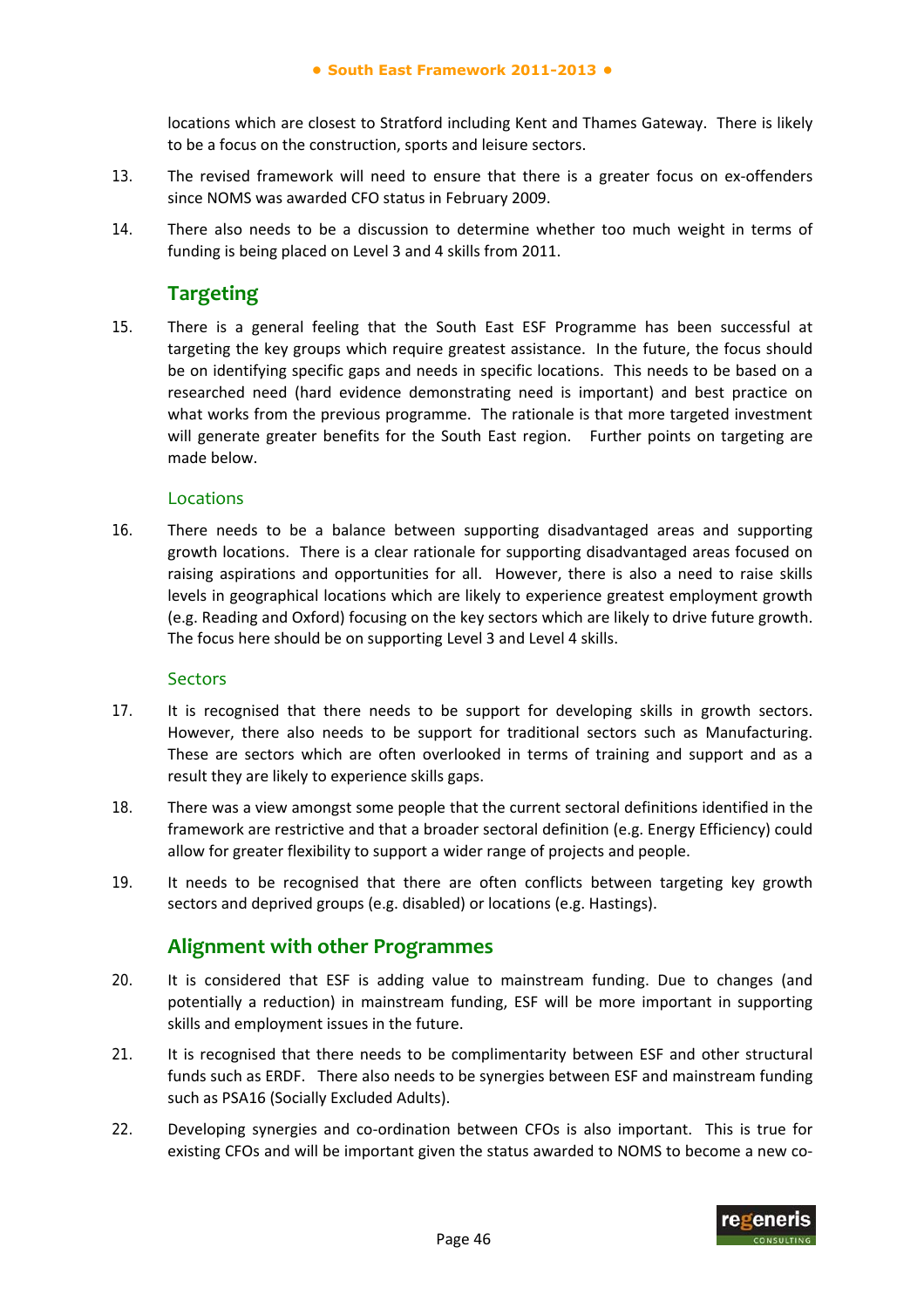financing organisation. This will ensure that there is no overlap or confusion and that the impact of funding is maximised. Linked to this point, CFOs and other organisations (colleges and training providers) should learn from each other in terms of what support works best and for who. Many projects such as confidence building are just as relevant to ex‐offenders as they are to disabled people and as such common ways of working can be applied to different groups.

## **Other Issues**

- 23. A key issue for this second phase of the 2007‐13 ESF period will be the legacy of the programme and the sustainability of successful ESF projects once funding ceases. CFOs will need to ensure that consideration is given to this issue at the project development stage. Given the increasing pressures on public sector funding which may limit the potential to fund entire projects, the focus should be on determining how individual elements of a programme can be sustained or mainstreamed.
- 24. Projects which are innovative and which generate lessons which can be applied to mainstream activities, should be considered.
- 25. During the second period of ESF funding (2011-2013), projects which can demonstrate that there is progression from the 2007‐2010 projects, should be encouraged. These should demonstrate that lessons have been learnt from previous projects carried out and that they are building on what has been achieved.
- 26. An increased emphasis in terms of assessing the impacts of individual projects to identify whether they are successful will be particularly important in terms of learning from previous programmes. It is important to understand what type of activities are successful at getting people into work.
- 27. NOMS main focus will be on Priority 1 activities and it is expected that they could receive around 17‐24% of regional funds (not confirmed in writing).
- 28. Improving softer outcomes are also important e.g. confidence building and this should be reflected in the framework.

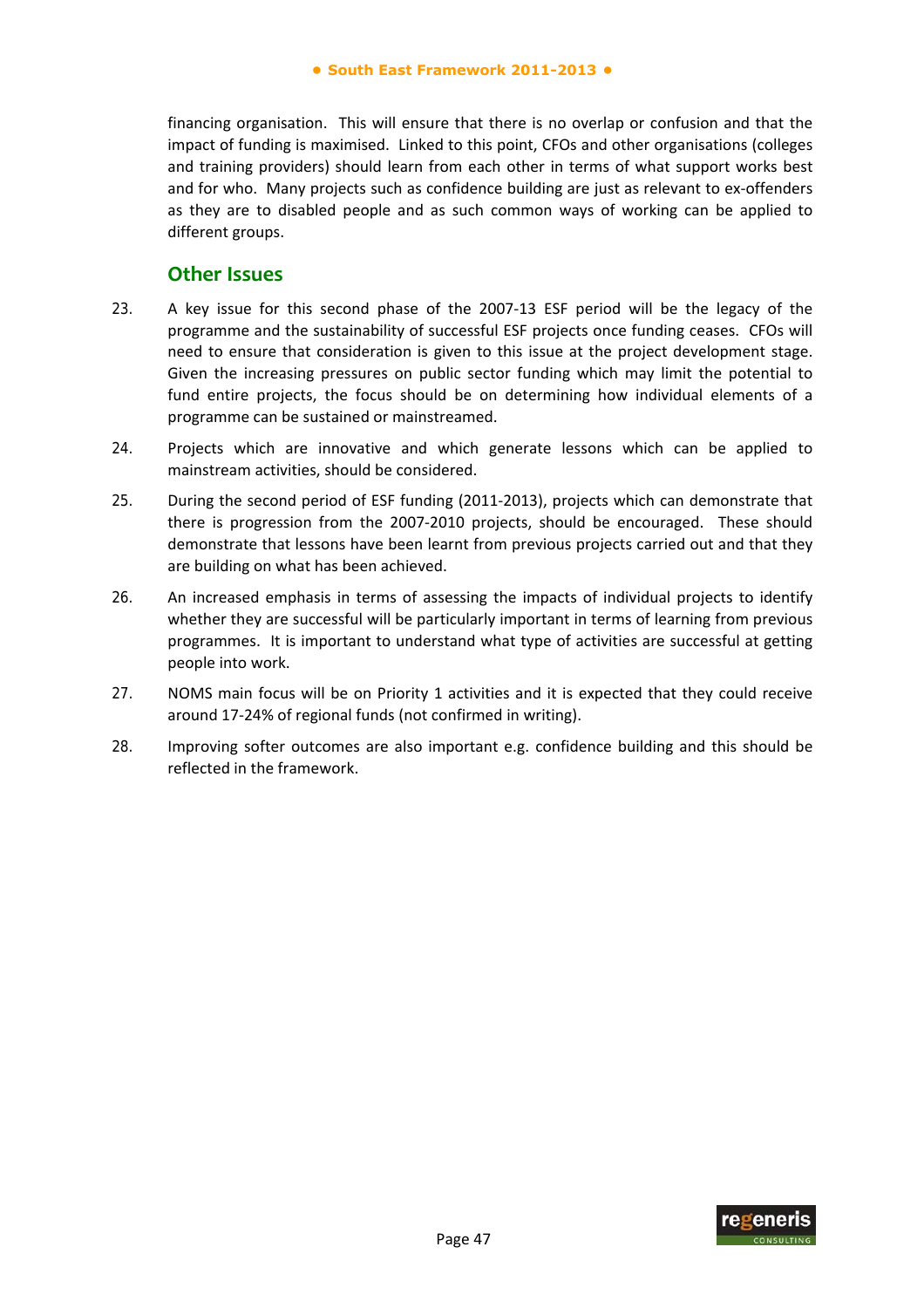# Appendix B Summary of Regional Consultation (2007)

#### Introduction

- 1. Following the full consultation on the overall National Operational Programme between October 2006 and January 2007, the RSPA undertook a regional consultation on the draft South East ESF Framework between 22 June and 22 July 2007. The draft Framework was posted on a dedicated website (www.seesf.ecotec.co.uk) and three consultation events were then held to encourage feedback on the following dates and locations:
	- Friday 29 June, Reading
	- Wednesday 4 July, Southampton
	- Thursday 5 July, Maidstone
- 2. In total, these events were attended by over 100 people and covered a general overview of the draft Framework together with break out groups looking at proposals for Priority 1 and 2 in more depth. In addition twenty eight written responses were received via the website and a detailed account of all consultation responses was presented to a RSPA Sub Group on 23 July.

#### Overview

3. Overall, the consultation draft was well‐received, with no 'fundamental flaws' identified. Consultees were generally content with the evidence base and priorities and made a number of constructive and detailed comments as to how the focus of the draft Framework could be further refined. These are summarised under the headings below and led to a series of revisions being made to this (revised) Framework, which are also summarised below. In a parallel, consultation responses at a more detailed / operational level were documented and passed on the Government Office for the South East to action with CFOs and requests for further information on the composition and role of the RSPA were passed to the RSPA Manager.

#### Key Consultation Themes

4. Overall, there were ten key recurring themes raised at the consultation events and through online responses which were highlighted for consideration by the RSPA Sub Group on 23 July. Revisions to this Framework which resulted from this are also outlined below.

## Scope for Further Integration of Employment and Skills Interventions

5. There was a general feeling that the draft Framework could go further in applying recommendations of the Leitch Review in integrating employment and skills interventions. For example, the need to separate the two Priorities was questioned as well as scope for integrated prospectuses / specifications across both Priorities at the Co-financing Organisation level. There was also a specific query in relation to the claiming of outputs and results e.g. employment outcomes arising from skills interventions. Finally, there was a suggestion that inter-regional issues (e.g. offenders moving from London to the South East) should be explicitly addressed within this.

**Response**: Whilst the overall structure of the programme was consulted on and set

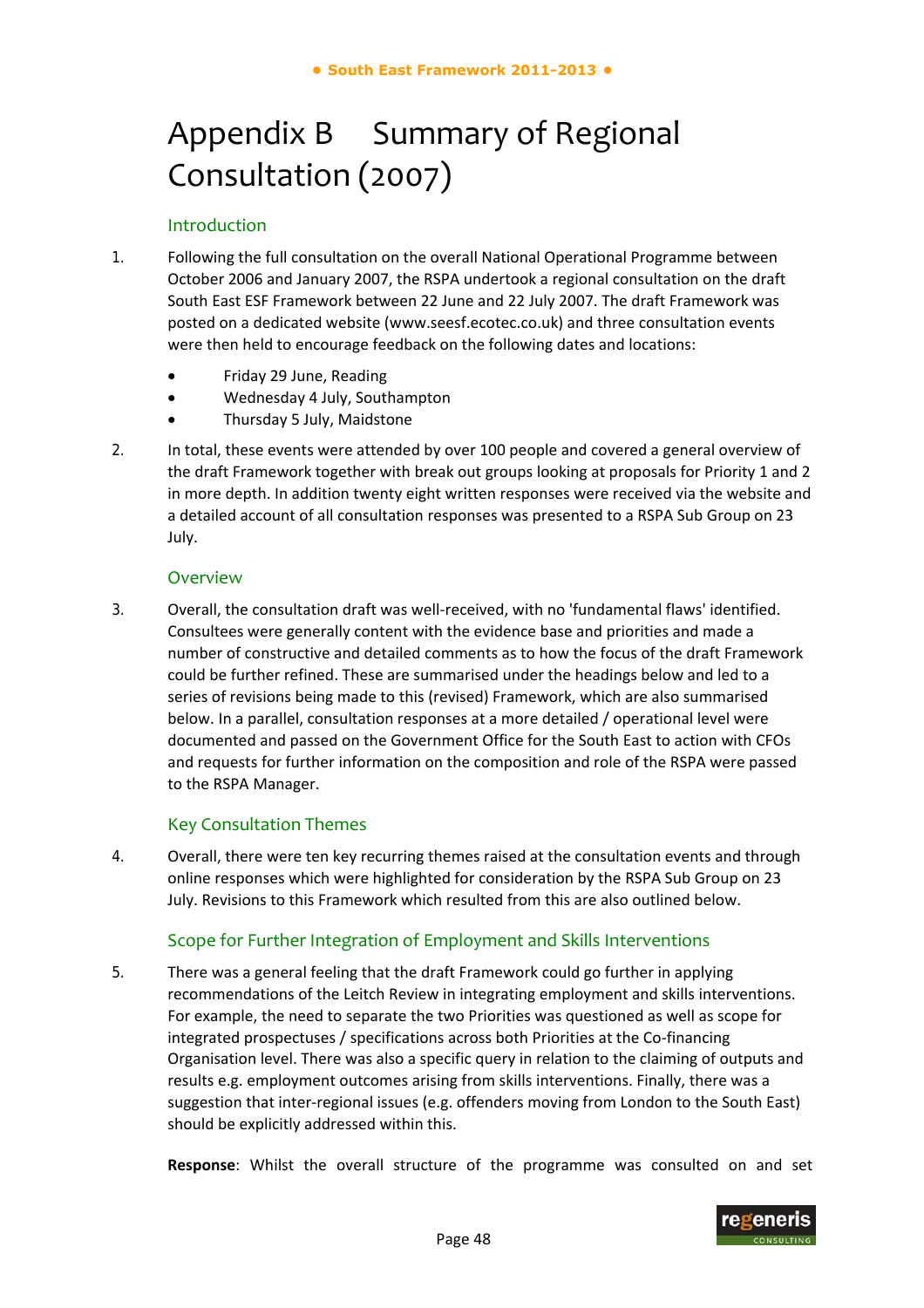nationally, this (revised) Framework takes steps to more effectively cross refer employment and skills interventions, including a strengthened 'integration' principle and, in addition, CFOs have been asked to ensure the same is done at an operational level, although practicalities mean that there is unlikely to be sufficient time to develop a joint prospectus. Due to the overall structure of the Programme nationally, outputs and results cannot be interchanged between Priorities. Inter-regional issues were taken up at a national level by the RSPA.

#### Review and Expansion of the Principles

6. There were a number of suggestions for amendments to the Principles underpinning Priorities in the draft Framework document. This included concerns regarding the implications of 'fewer, larger interventions' for the role of the Third Sector, emphasis on the importance of LAAs and a suggestion that Quality should be made a Principle.

**Response**: It was felt that making a specific reference to the role of the Third Sector within the Principles could compromise Open and Competitive Tendering. However, this (revised) Framework included further references to the potential role of the Third Sector (which replaced the term voluntary and community sector). New principles on Quality and Brokerage (see below) were added as well as further emphasis on the importance of co‐ ordinating activity with LAAs throughout this (revised) Framework.

## Support for Personalised and Integrated Packages of Support

7. This principle had universal support, with much discussion on the need for flexible / unitised provision and soft outcomes in response to need, for example for older people with no qualifications and within the construction sector. Within this, the need to protect the scope for innovation and the potential role for volunteering to demonstrate good practice was also highlighted.

**Response**: RSPA are seeking clarification as to whether programme can deliver equivalents / units / CPD elements in addition to full Level 2 and 3 qualifications. Also awaiting clarification around VRQs and NVQs. Some flexibility available within the programme from discretionary funds and beyond targets, including for Level 2' jumpers' highlighted in this (revised) Framework.

#### The Key Role for Brokers

8. This was also a recurring theme from the consultation events, with brokers seen as key to successful employer engagement and participant retention. There was felt to be an important role for brokers in 'creating demand' by making the economic case for investment in skills development at all levels in order to secure commitment to the programme as well as addressing basic skills issues in a sensitive way. Furthermore, making coherent and responsive offers to businesses and individuals in the transition to mainstream support was seen as key in achieving business support simplification and delivering successful interventions.

**Response**: The importance of Brokers was acknowledged by the RSPA and made into a new Principle, but differentiated from the role of IAG and advocacy. The RSPA also highlighted scope for innovation in the programme for brokers to explore new methods for engagement and retention, for example through 'clustering' and the experience of the Workplace Union

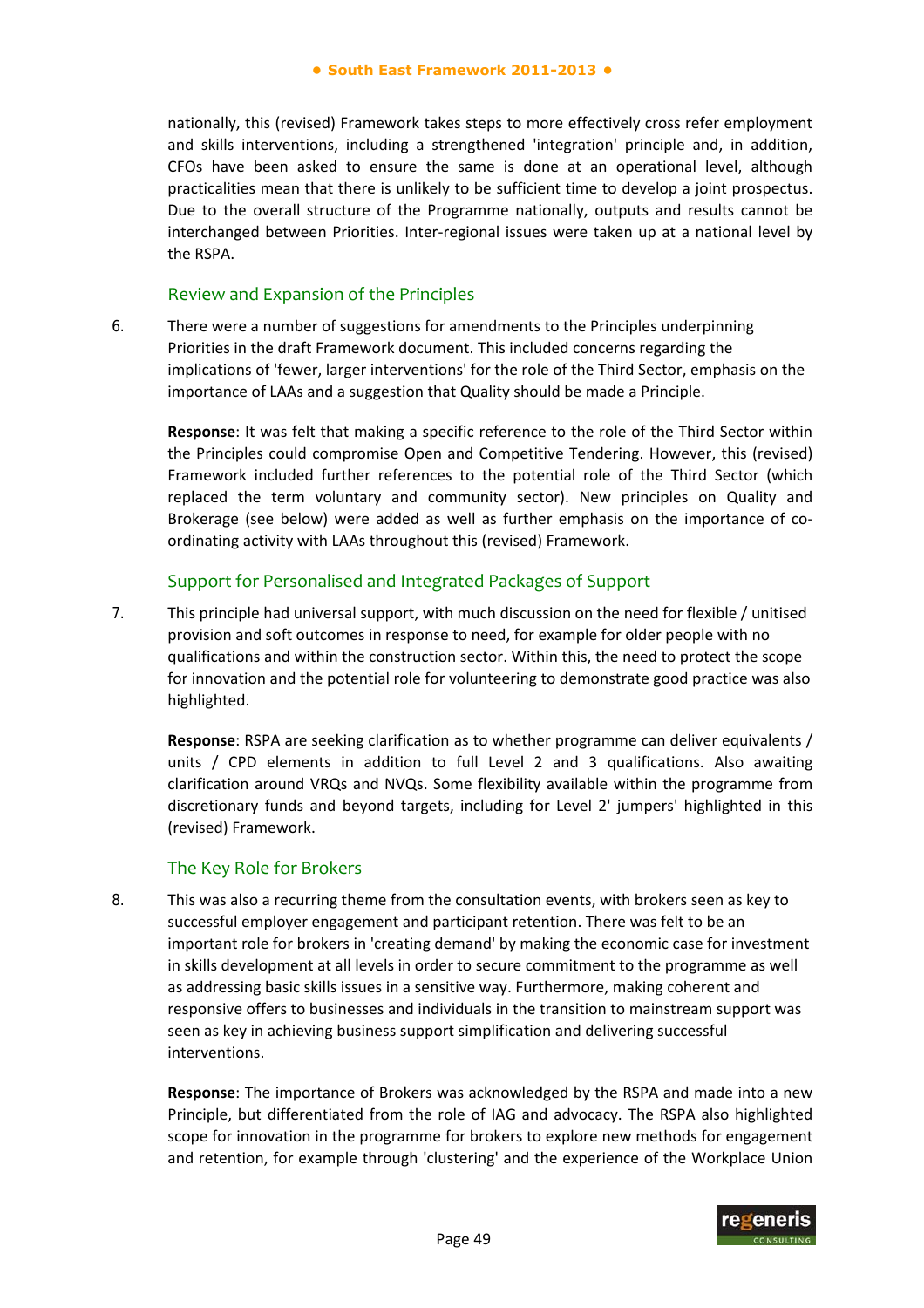Learning Reps model, where unions are recognised. CFOs to address practicalities of integration with Train to Gain and competencies of Brokers.

#### Expansion of the number of sectors specified under Priority 2

9. Consultation responses highlighted the case for the specification of further target sectors in the draft Framework document, in particular leisure and tourism in light of the employment profile of coastal area and opportunities arising from the 2012 Games.

**Response**: The list of sectors was revised to be more explicit (including hospitality, leisure, tourism and sport) and an explanatory note as to the composition sectors (derived from ONS Standard Industrial Classifications) was added.

#### Focus on generic / employability / customer service skills

10. A number of respondents made the case that skills gaps and shortages in more general skills should be highlighted throughout the Priorities in order to meet employer need.

**Response**: The RSPA felt that these skills already had sufficient emphasis in this (revised) Framework in light of the need to prioritise and target provision given reduced resources.

#### Migrants

11. It was felt that the specific needs of migrants could be better addressed in the draft Framework document, especially in relation to specific ESOL needs and transfer of qualifications from new Member States.

**Response**: The RSPA had considered this issue in the development of the draft Framework document and re‐iterated the lack of reliable regional evidence on which to base interventions. It felt that the needs of migrants was adequately covered through activities across both Priorities where they fell under other specified target participant groups (e.g. people with basic skills and ERSOL needs).

#### SME Focus

12. A number of respondents questioned the focus on Priority 2 on small enterprises (under 50 employees) and the inclusion of a target for SME engagement under Priority 1.

**Response**: After reviewing the evidence base, the RSPA broadened the focus of Priority 2 to up to 250 employees, but retained a breakdown of company size to be monitored within the suggested additional indicator, but not for Priority 1.

## The Fate of Annex 2 (Context) and Chapter 8 (Implementation)

13. Chapter 8 was included for consultation purposes, but is not specified by DWP as being a required section the final Framework. Similarly, Annex 2 (Context) was not required. In particular, the Implementation section was the subject of a number of responses during the consultation.

**Response**: The RSPA felt that including Chapter 8 in the consultation process had been useful and relevant consultation responses were passed to the Government Office and CFOs to action as prt of the implementation of the programme. Parts of Chapter 8 were integrated elsewhere in this (revised) Framework (principally the introduction), but it was

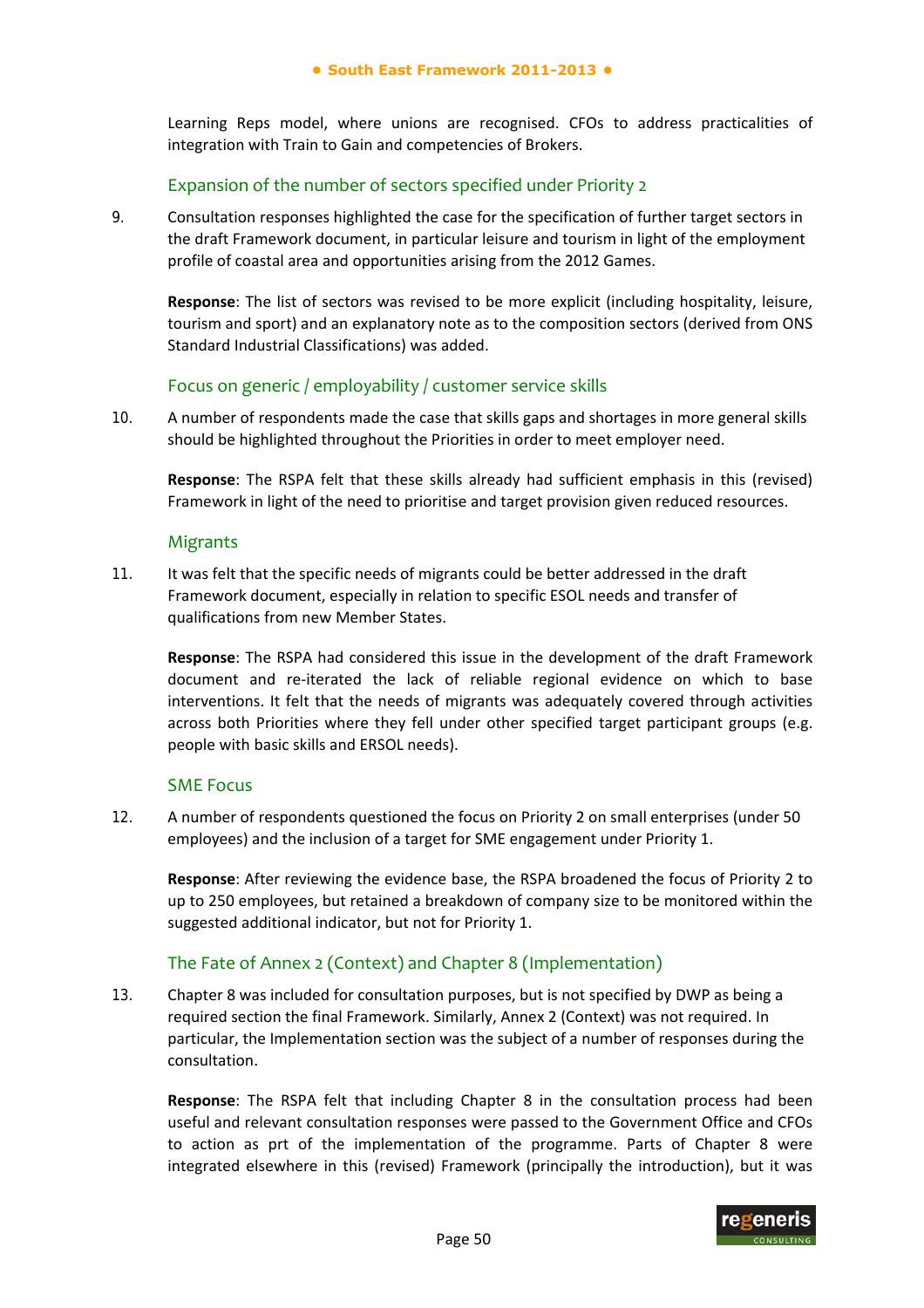otherwise deleted. It was felt that Annex 2 should be retained as providing useful contextual information for reference.

### The Fate of Skills for Enterprise (Priority G)

14. A number of respondents felt that there was not a strong link to the evidence base in support of Priority G and suggested that it should be more appropriately incorporated into Priority A.

Response: Following further review of the Evidence Base, the RSPA incorporated relevant elements of this Priority under Priority A instead.

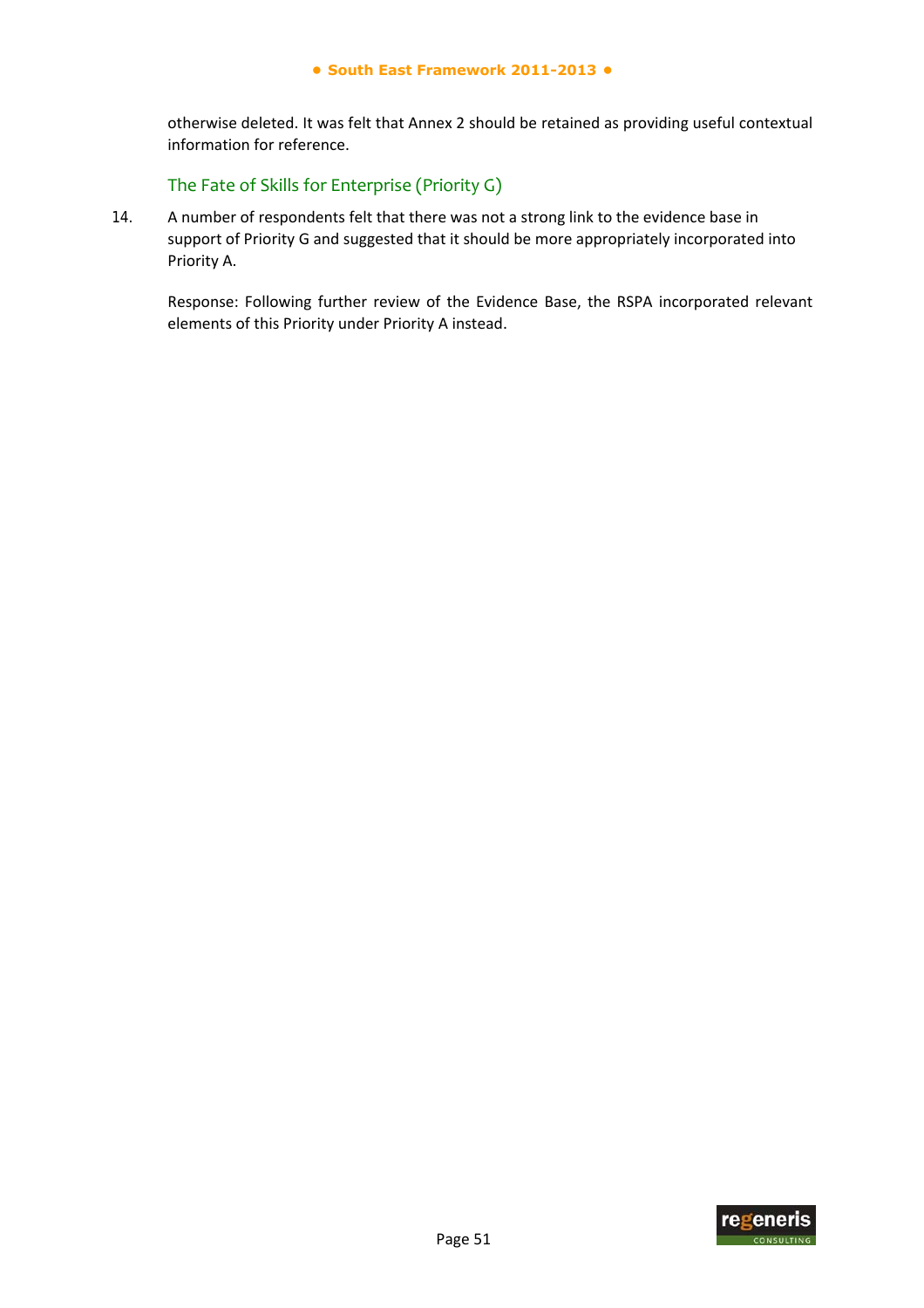# Appendix CEuropean and National Policy Context

# **EU Guidelines and Objectives**

## Lisbon Agenda

1. In 2000, the European Council agreed the Lisbon agenda. This set a new strategic goal for the next decade for the EU to 'become the most competitive and dynamic knowledge‐based economy in the world, capable of sustainable economic growth with more and better jobs and greater social cohesion'. The Council also stated that 'People are Europe's main asset and should be the focal point of the Union's policies'. ESF supports the Lisbon agenda by investing in people and attracting more people into employment. ESF has a particular role to play in targeting people who are at a disadvantage in the labour market. Improving their employability and skills is critical to increasing the supply of skilled labour and achieving the Lisbon goals.

## Community Strategic Guidelines

- 2. The Community Strategic Guidelines provide an indicative framework for Structural and Cohesion Fund programmes. The Council adopted the Guidelines on 6 October 2006<sup>32</sup>. They identify three main priorities for future spending:
	- Improving the attractiveness of Member States, regions and cities by improving accessibility, ensuring adequate quality and level of services, and preserving their environmental potential;
	- Encouraging innovation, entrepreneurship and the growth of the knowledge economy by research and innovation capacities, including new information and communication technologies; and
	- Creating more and better jobs by attracting more people into employment or entrepreneurial activity, improving adaptability of workers and enterprises and increasing investment in human capital.
- 3. The priorities in this programme will primarily support the third guideline on more and better jobs, but will also contribute to the others.

## Integrated Guidelines for Jobs and Growth

-

- 4. The June 2005 European Council approved the Integrated Guidelines for Growth and Jobs for the period 2005‐2008. There are now 24 guidelines incorporating the previously separate Broad Economic Policy Guidelines and Employment Guidelines.
- 5. The European Council in March 2006 confirmed that the Integrated Guidelines for jobs and growth remained valid. It also agreed that increasing employment opportunities should be one of the areas for priority action within the Lisbon Agenda. In particular, the Council called on Member States to: develop a lifecycle approach to work; pursue the shift towards active



*<sup>32</sup> Council Decision of 6 th October 2006 on Community Strategic Guidelines on Cohesion*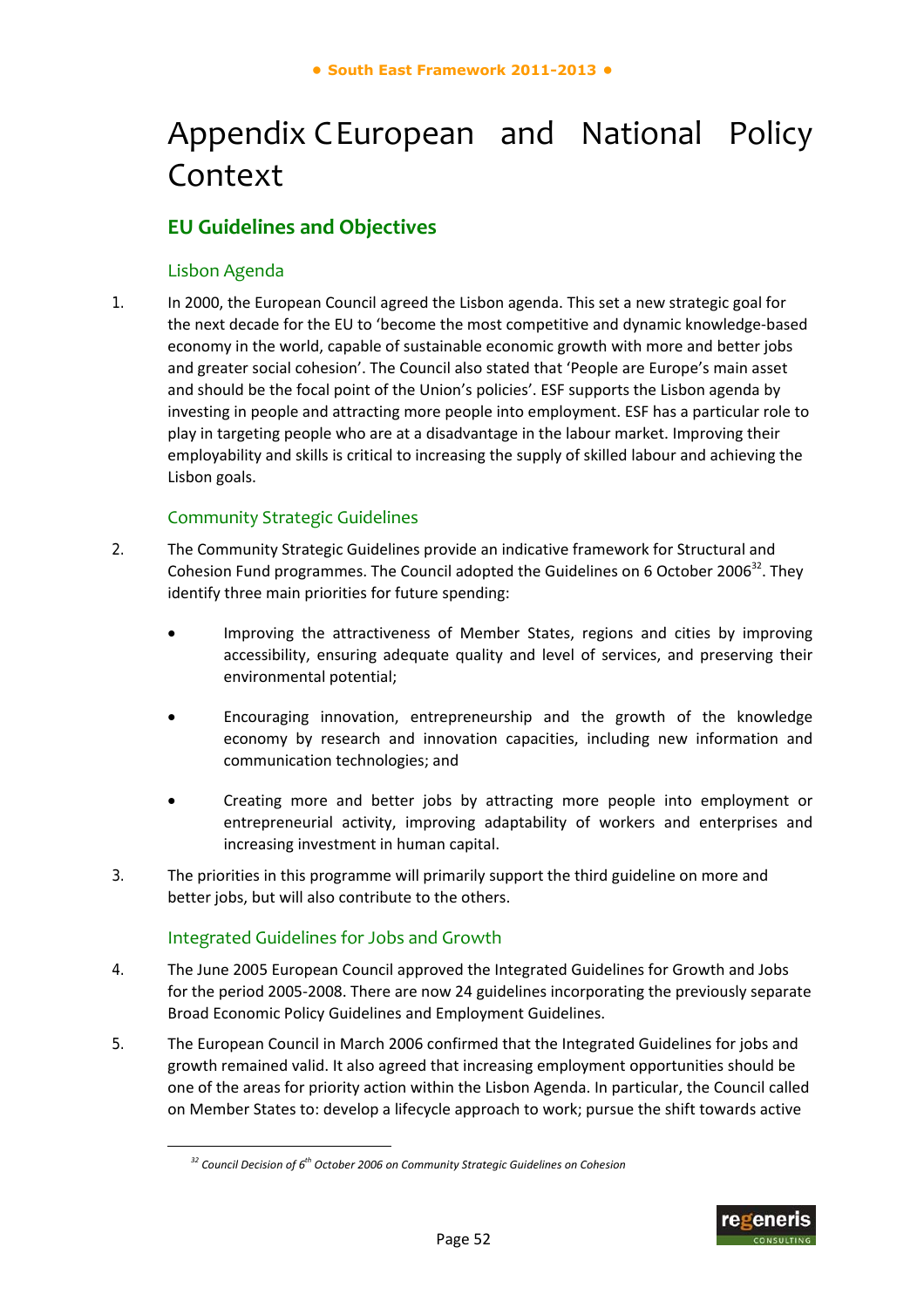and preventative policies; and better focus measures for those with low skills and low pay. It emphasised the need to improve the participation of young people, older workers and women. These are all issues which are central to the England ESF Programme.

The European Employment Strategy and Recommendations to the UK

6. The most recent Recommendations to the UK were made on 27 March 2007<sup>33</sup>. They were prefaced by the following description on the implementation of the National Reform Programme:

> *'the UK is making good progress in the implementation of its National Reform Programme and of the commitments made by the 2006 Spring European Council. Solid progress has been made in all policy areas, particularly in micro‐economic and employment policy…The particularly strong points in the UK reform implementation are in encouraging entrepreneurship, promoting better regulation, and undertaking welfare reforms.'*

> *'The policy areas in the UK National Reform Programme where weaknesses need to be tackled with the highest priority are: improving skill levels compared with other economies; and taking further measures to tackle disadvantage and exclusion in the labour market.'*

The Council therefore recommended that the UK:

*'increase basic and intermediate skills, in order to raise productivity, and further improve employment prospects for the most disadvantaged.'* 

7. The Council also considered it important for the UK over the period of the National Reform Programme, to continue '*improving access to childcare'*.

#### Social Protection and Inclusion Objectives

- 8. The England ESF programme contributes to the relevant employment related objectives of the Community in the field of social inclusion. It will contribute to the long-term goal, set by EU Member States at the Nice European Council in December 2000, that there should be a decisive impact on the eradication of poverty, across Europe, by 2010.
- 9. In December 2005, the Commission set out the new common objectives on social protection and social inclusion in the communication 'Working Together, Working Better: A new framework for the open coordination of social protection and inclusion policies in the European Union. The England Operation Programme sets out how ESF will contribute to this.

#### Education and Training Objectives

-

10. The England ESF programme will contribute to the relevant employment related objectives of the Community in the field of education and training. The England Operational Programme refers to the future objectives of education and training systems adopted by EU Education Ministers in February 2002.

<sup>&</sup>lt;sup>33</sup> Recommendation for a Council Recommendation on the update of the broad guidelines for the economic policies of the *Member States and the Community and on the implementation of Member States' employment policies. Brussels, 12.12.2006 COM (2006) 816 final PART III.*

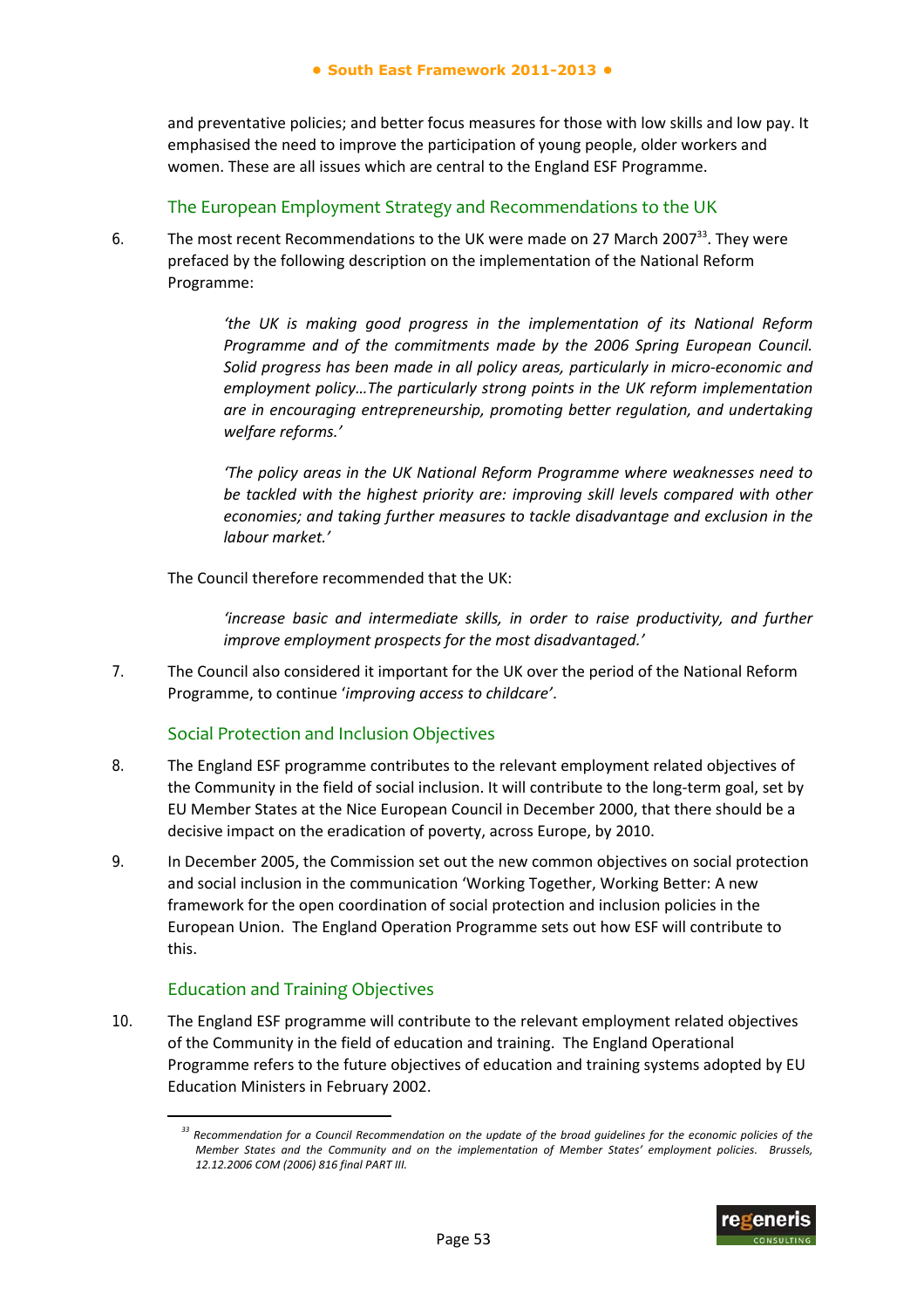### Sustainable Development Strategy

11. The programme will operate within the EU's sustainable development strategy, which was first discussed at the Gothenburg European Council in June 2001. In June 2006 the European Council adopted a renewed sustainable development strategy for the EU. The UK Government also has a Sustainable Development Strategy, which was published in March 2005, and which emphasises the need to take an integrated approach to policy making recognising both the potential impact of economic policies on the environment and the potential economic benefits that environmental policies can bring. The programme's employment and training activities will be implemented in a way that respects the limits to the planet's environment, resources and biodiversity. The programme will be able to provide training in environmental management skills and environmental technologies.

## **National Strategies**

## Lisbon National Reform Programme

- 12. As part of the renewed Lisbon agenda, Member States are now required to identify their Lisbon priorities and share best practice through National Reform Programmes. The UK National Reform Programme details the challenges currently facing the UK economy, and sets out the Government's strategy for delivering long term sustainable growth, high employment and a fair and inclusive society $34$ .
- 13. The UK's National Reform Programme sets out the Government's overall approach to increasing growth in the UK economy. This is based on maintaining macroeconomic stability and driving forward lasting improvements focused on employment and the five drivers of productivity: investment, skills, innovation, competition and enterprise. The Government believes that radical labour market reform aimed at getting more people into employment is fundamental to delivering economic growth and ensuring the long-term fiscal sustainability of the economy. A flexible and job-creating labour market is especially important for competing in today's increasingly global markets.

## National Strategic Reference Framework

14. The UK National Strategic Reference Framework provides a reference instrument for drawing up Structural Funds Programmes to ensure that Structural Funds spending is consistent with the Community Strategic Guidelines and the National Reform Programme for delivering the Lisbon Agenda. The UK Framework was published by the Department of Trade and Industry in October 2005 $^{35}$ . The priorities for ESF spending identified in the Framework have been translated into the priorities in the England Operational Programme.

## National Employment Strategy

-

15. The Government has set a long-term goal of employment opportunity for all – the modern definition of full employment. Delivering this requires that everyone should be provided with the support they need to enable them to find employment and develop skills. The employment strategy is therefore closely inter-related with the skills strategy, and the links



<sup>&</sup>lt;sup>34</sup> UK National Reform Programme 2005-08, HMT, October 2005; UK National Reform Programme Update on Progress, HMT, *October 2006.*

*<sup>35</sup> UK National Strategic Reference Framework, DTI, October 2005.*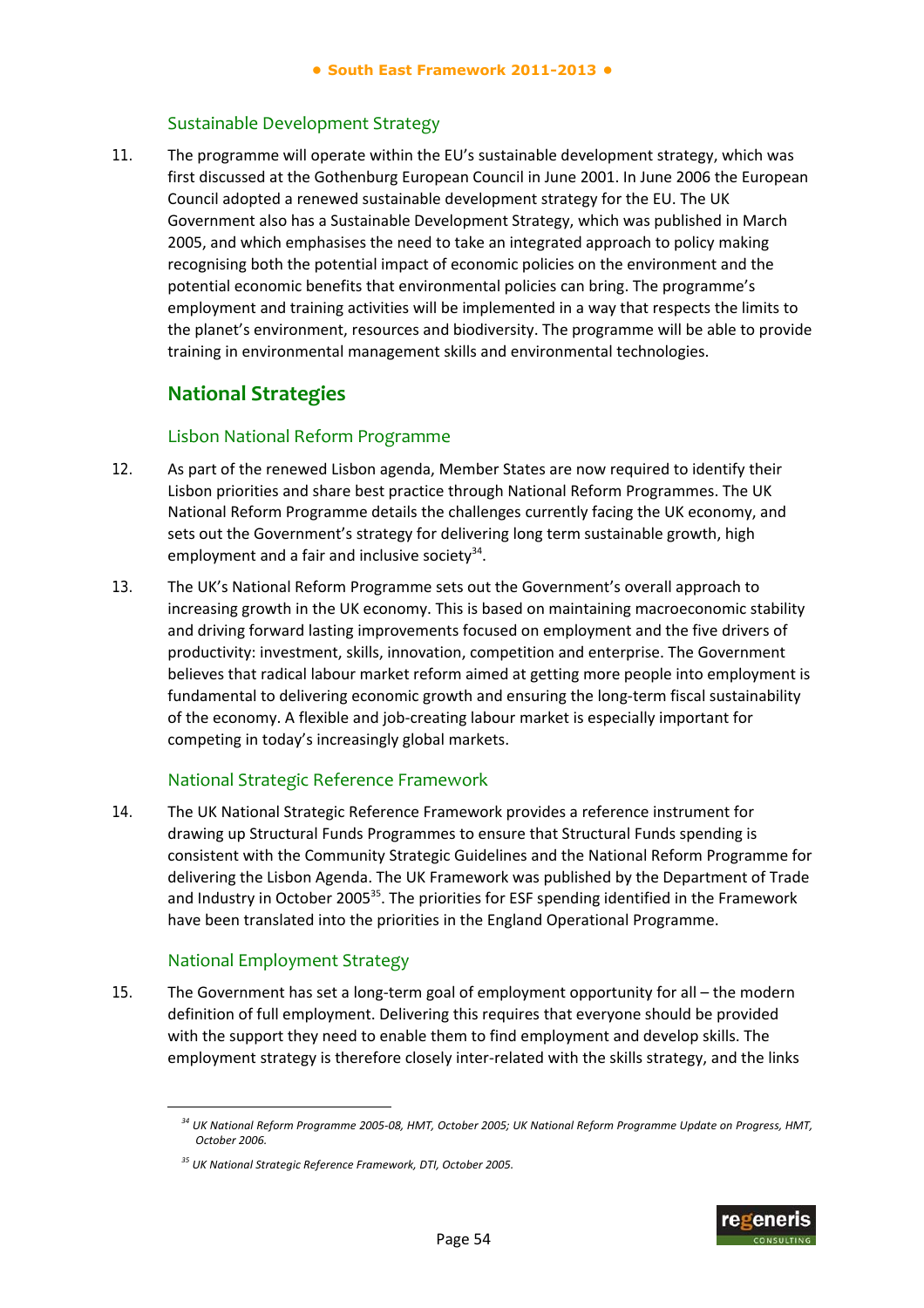between the two are increasingly being emphasised in initiatives such as the new Cities Strategy.

- 16. Recognising that individuals need the state to play a different role at different points in their lives, the Government is developing labour market policies and welfare reforms that are flexible and take account of people's changing circumstances. By combining flexible active labour market policies with measures to make work pay and initiatives to reduce barriers to work, the Government intends to increase employment opportunities for all, alongside offering help for those who cannot work.
- 17. This involves:
	- Active labour market policies tailored and appropriate help for those without work, both unemployed and inactive, to prevent long-term detachment from the labour market. Priority 1 will add value to these policies.
	- Policies that make work pay improved incentives through reform of the tax and benefit system, and the introduction of the National Minimum Wage. These policies are outside the scope of ESF.
	- Policies that reduce barriers to work including education, skills, childcare and training policies to create an adaptive, flexible and productive workforce. Priorities 1 and 2 will add value to these policies.
- 18. The future challenge for the Government is to reach its own aspiration of an 80 % employment rate<sup>36</sup>. To achieve this, a further 2.3 million people would need to be helped into work. This might include for example an extra 1 million Incapacity Benefit recipients in work, a further 300,000 lone parents and 1 million older people. This requires a welfare reform agenda focused on improving people's employability and therefore their lives whatever their circumstances.

## National Skills Strategy

-

- 19. The Government launched its National Skills Strategy in 2003. It is committed to ensuring that all young people reach the age of 19 ready for skilled employment or higher education. For those already in the workforce its aim is to ensure employers have the right skills to support the success of their businesses, and individuals have the skills they need for employment and personal fulfilment<sup>37</sup>.
- 20. Despite improvements over the last few years, the UK still has a large stock of workers with low or no skills, including poor basic literacy and numeracy. This stock of low skills directly accounts for some of the productivity gap between the UK and peer economies<sup>38</sup>. People with low skills are also more likely to be unemployed and therefore at risk of social exclusion.
- 21. The Government's approach to addressing these challenges is described in a series of recent policy documents and White Papers and is underpinned by a five year strategy for children



*<sup>36</sup> The Department for Work and Pensions (DWP), Five year Strategy, February 2005.*

<sup>&</sup>lt;sup>37</sup> These targets are contained in the Public Service Agreement between the Treasury and the Department for Work and Pensions agreed in the 2004 Spending Review. They will be reviewed during the 2007 Comprehensive Spending Review *which will set new targets for 2008‐2011.*

*<sup>38</sup> Productivity in the UK 6: Progress and new evidence, HMT, 2006.*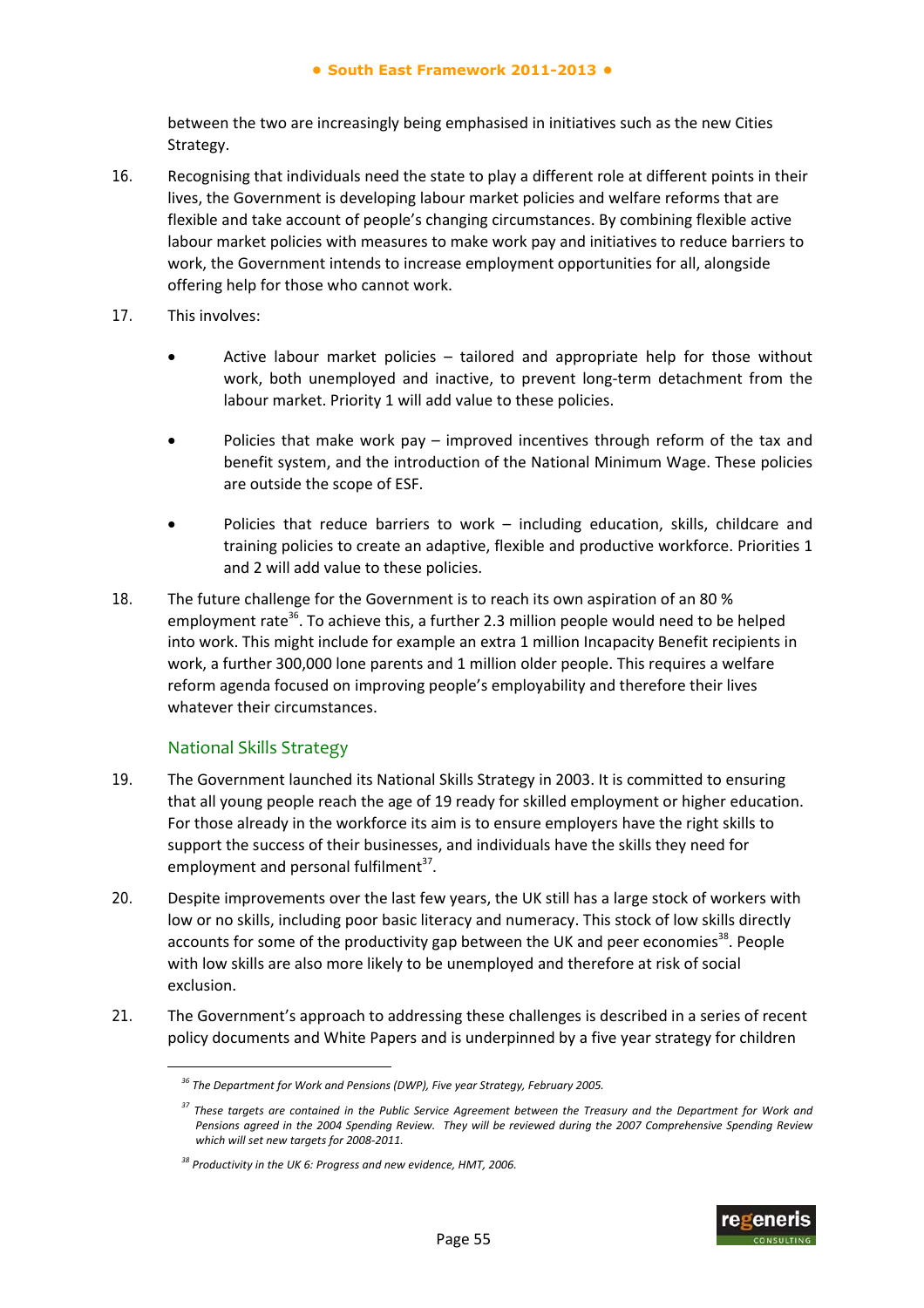and learners which sets out an integrated lifelong learning strategy to raise the skills levels of all<sup>39</sup>. The Government's priority has been to open up the acquisition of skills for all, so that England has the right skills mix as it seeks to move into more innovative sectors and businesses, at a time of rising skill levels across the world economy. This will ensure that everyone in the workforce has the skills necessary to take higher value‐added jobs and the flexibility to retrain and adapt to new technologies and innovation.

- 22. On 5 December 2006, Lord Leitch published his final report into UK Skills: 'Prosperity for all in the global economy – World class skills.' In his final report, Lord Leitch recommends that the UK should aim to be a world leader on skills by 2020, in the upper quartile of OECD surveyed countries. The report highlights the need for urgent action if this target is to be met. Even if the UK achieves all of its current skills targets, it would still lag behind many comparator countries in 2020. The consequences of inaction are significant. Public Services will not deliver best value and the engine of the economy, UK businesses, will increasingly find it difficult to compete. There is also a risk that as a consequence of low skills, the UK will create a sub‐section of society which is permanently cut off from labour market opportunity and facing increasing inequality.
- 23. The report identifies a need to radically reconfigure the system so that it is more demand led, with the employer voice through the sector skills councils given real power to shape the system towards economically relevant education and skills development. Achieving world leader status will mean doubling attainment at most levels. To do this will require a cultural shift towards viewing learning as something people at all levels and at all ages in the workforce need to be doing all their working lives.
- 24. Specific relevant programmes at a National level include:
	- New Deals
	- Pathways to Work
	- City Strategies
	- National Childcare Strategy
	- Modern Apprenticeships
	- Skills for Life
	- Train to Gain
	- Foundation Tier (Entry to Employment)
	- Women and Work Commission
	- Adult Learner Accounts (trialled in the South East from September 07)
	- Action for Communities

#### Leitch Review of Skills

-

25. The Leitch Review of Skills was tasked in 2004 with considering the UK's long-term skills needs. This is now being implemented, with the Government's response being published in July 2007. A key theme is the desire to give employers a stronger voice on the content and delivery of skills and employment programmes, as well as encouraging them to take greater responsibility for the planning and funding of their training activity (through the use of

<sup>&</sup>lt;sup>39</sup> Skills in a Global Economy, HMG, December 2004;14-19 Education and Skills White Paper, DfES, February 2005; Skills: Getting on in business, getting on at work, HMG, March 2005; Further Education: Raising Skills, Improving Life Chances, DfES, March 2006.

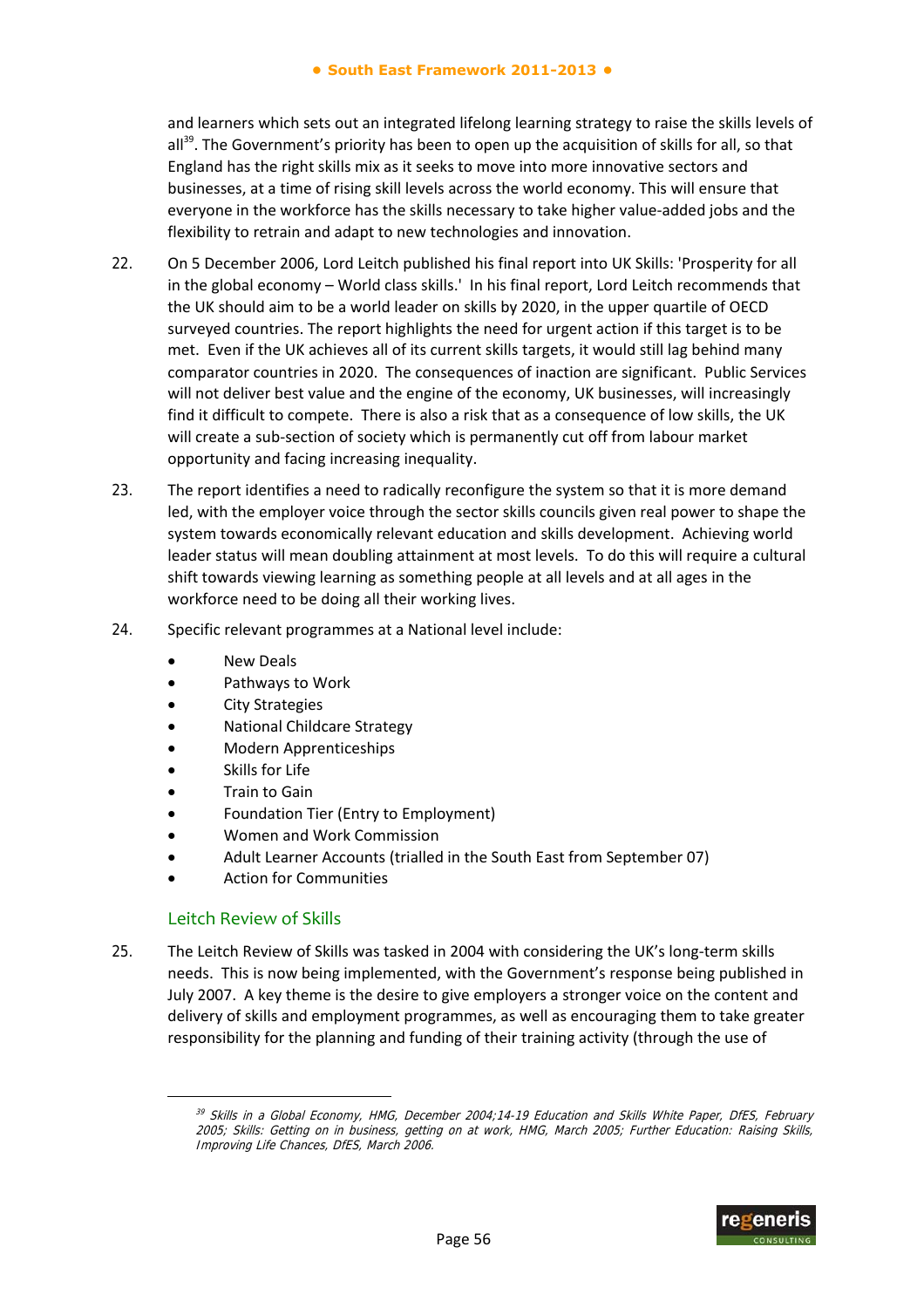appropriate support from the public sector). Key features of the implementation plan include:

- Increased funding for Train to Gain. The Comprehensive Spending Review indicates that around a third of the adult skills and Further Education budget will be routed through Train to Gain by July 2011 – over £1billion – increasing as a proportion in the next decade<sup>40</sup>. Recent Government announcements herald greater flexibilities in the use of Train to Gain in the face of economic recession.
- The formation of a new adult careers service to provide tailored employment and skills support (the Adult Progression and Careers Service).
- Legislation to raise the participation age to 18 so that young people are required to stay on in some form of education or training.
- New legislation for a funding entitlement for adults to free training in basic literacy and numeracy and a first full Level 2 qualification.
- Giving all suitably qualified young people access to apprenticeships, as well as promoting advanced apprenticeships as the most appropriate route to deliver on the new Level 3 entitlement for young people aged 19‐25.
- Encouraging HEIs to focus more on workforce development and collaborate more with employers on training.
- A number of reviews have also been launched into IiP and consideration of a legal entitlement to workplace training from 2010.
- 26. Additional actions are proposed around employers' requirements, including:
	- An enhanced 'employer voice' in determining skills provision, including Employment and Skills Boards.
	- Reform of vocational qualifications including recognition of employers own training.
	- A Quality Standard for Employers Responsiveness and Vocational Excellence.

## Freud report on welfare to work

-

- 7.8 The Freud report, an independent review of welfare to work, was published in March 2007. This has helped to shape the delivery of welfare to work provision. The review concludes that while there has been good progress on welfare to work, there needs to be more evolution, and the over-arching recommendation is that the Government needs to do more to encourage the least advantaged into work.
- 7.9 Resources should be targeted on individuals, who generally face multiple, complex problems, so that spending can be directed towards these in a more individualised way. The report finds that Jobcentre Plus (JCP) has been successful in terms of helping those closer to the labour market into work, and that it should focus on these individuals. In

<sup>&</sup>lt;sup>40</sup> Train to Gain for Growth, November 2007-11, Learning and Skills Council (now the Skills Funding Agency).

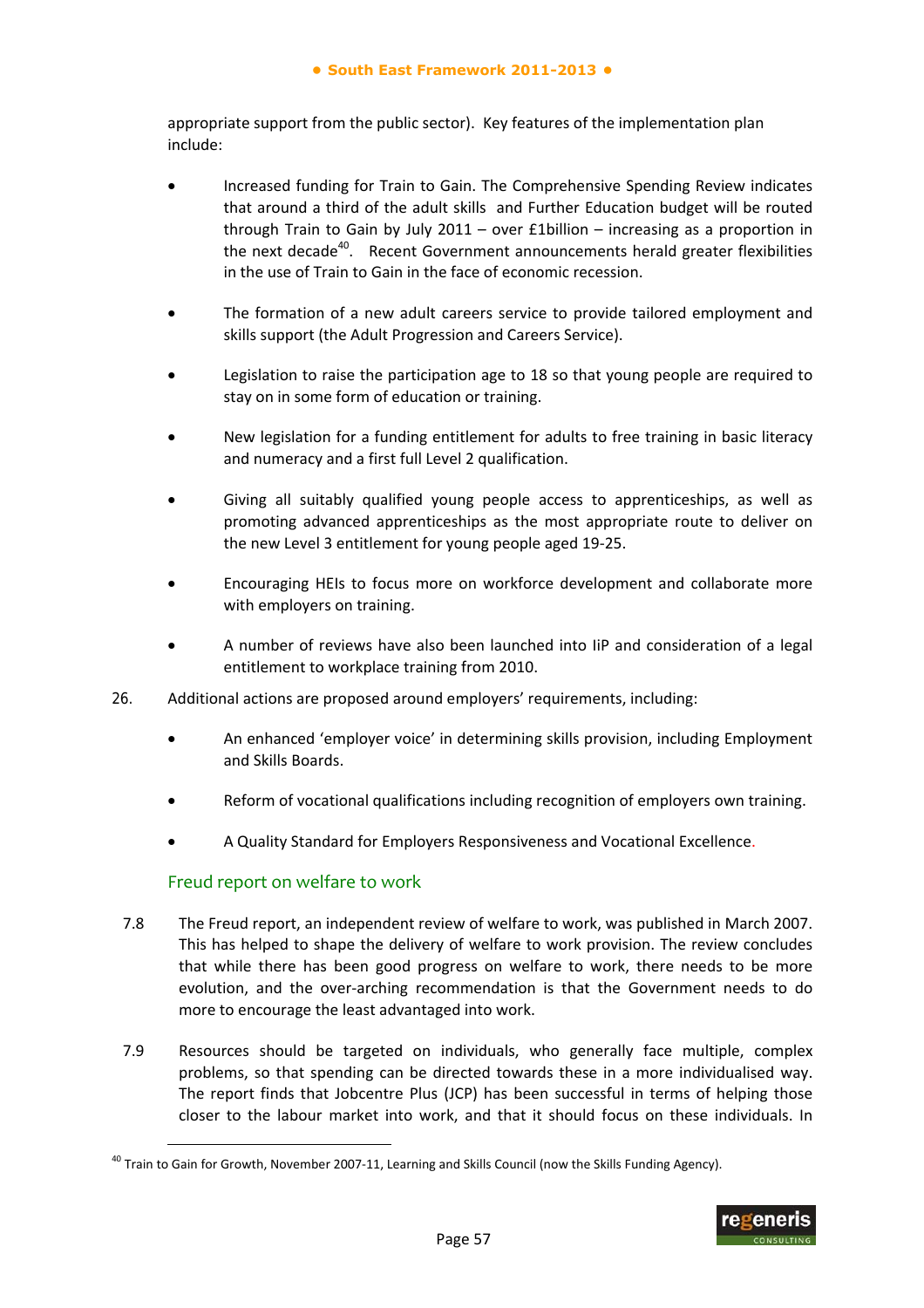particular, Freud recommended:

- Contracting out support for the hardest to help to the private and voluntary sectors, to provide an incentive to improve performance.
- A greater commitment to rights and responsibilities for those who are receiving employment support, so that there is a greater element of conditionality attached to receiving benefits.
- Reforming the benefit system, in order to reduce complexity the report recommends further investigation of options for this.
- Streamlined, mass market provision based on Jobcentre Plus in the longer term, Jobcentre Plus should provide a one‐stop front‐end for all benefits.
- 27. Following on from the Freud report, the Green Paper *'In work, better off: next steps to full employment'* published in July 2007 set out how the Government proposed to move towards full employment, giving everyone the chance to work and contribute to society. The Government's response *'Ready for work: full employment in our generation'*, published December 2007, sets out more than 50 changes to the current system of benefits and jobseeking support to be implemented over the next four years.
- 28. The greater emphasis on the integration of the employment and skills agenda has been reinforced with the publication of *Work Skills* in June 2008. This outlines what the Government is doing to help people take control of their skills needs and the role of employers in achieving this.
- 29. The Government published its response to *No One Written Off* as a White Paper December 2008 (**Raising Expectations and Increasing Support: Reforming Welfare for the Future). This makes a number of important policy initiatives, including:**
	- People currently claiming Income Support will move to either the Employment and Support Allowance or Jobseeker's Allowance (with the exception of carers for the time being). The requirements within Jobseeker's Allowance will be modified to suit the broader range of people who will be claiming it.
	- Encouraging lone parents and partners with younger children (seven and younger) to engage with the support that is available, to improve skills, prepare for work or address more significant problems such as debt, drugs or mental health. The Government is intending to start by exploring what the regime might look like for parents with three to six year‐old children.
	- The White Paper confirms the plans set out in the Green Paper for testing a Work for Your Benefit scheme. This will require people who have been on Jobseeker's Allowance for two years to participate in full-time activity, to develop their work habits and employability skills in return for their benefit.
- 30. The White Paper, *Raising Expectations: Enabling the System to Deliver,* **was published** by the Department for Children, Schools and Families and the Department for Innovation, Universities and Skills in March 2008. This has major implications for the organisation and delivery of education and training for both young people and adults – the key points are:

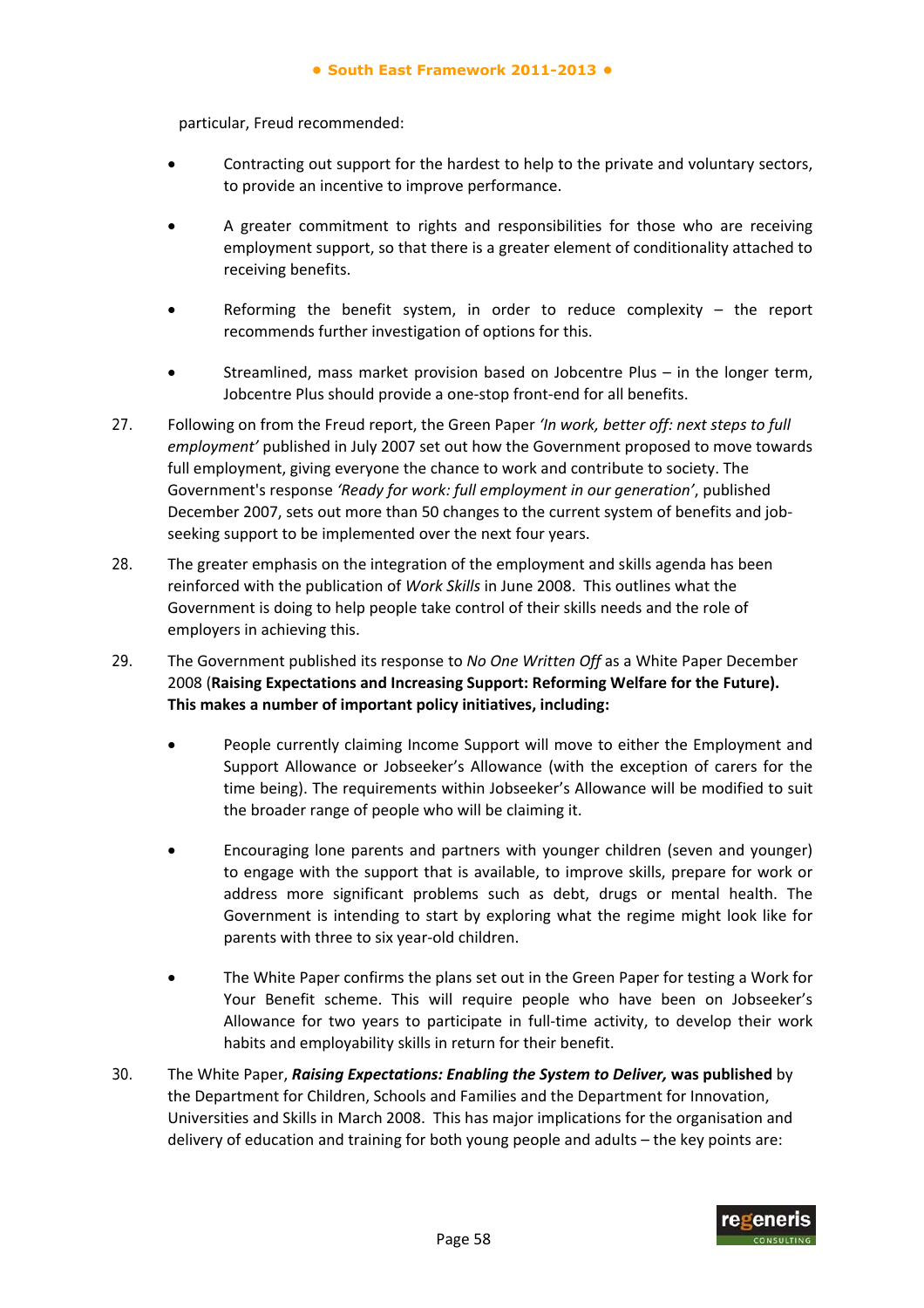#### *14‐19 year olds:*

- Local authorities will take responsibility for the delivery of education and training for children and young people aged 0‐19, supporting the Government's commitment to raise the participation age to 18 by 2015.
- They will also take responsibility for delivering the full range of 14‐19 entitlements including the new Diplomas, Apprenticeships and the Foundation Learning Tier. Local authorities will be able to commission provision to meet demand from young people and employers.
- Establishment of a Young People Learning Agency to co-ordinate provision. As part of this arrangement, local authorities will need to work with national agencies and the Regional Development Agencies who will co-chair the regional level, to provide a coherent planning and funding system for FE colleges and providers.
- The New Young People's Learning Agency (YPLA) will hold the overall budget and approve all LA commissioning plans for 14‐19 provision.

#### *Adult learners:*

- The creation of a Skills Funding Agency which will route funding to FE colleges and other providers to meet the demands of employers and learners (this will replace the LSCs).
- The Agency will manage the creation and management of the new England‐wide adult advancement and careers service and manage the new National Apprenticeship Service.

## New Employment, New Jobs, HM Government, April 2009

- 31. New Industry, New Jobs is a policy statement which sets out the UK Government's strategic approach to investing in Britain's economic and industrial future.
- 32. The document emphasises the need to target action and reform in areas and sectors which relate to innovation, skills, finance, infrastructure and access to growing global markets.
- 33. The policy statement states the need to develop tailored Government policies to remove barriers to success and create an environment for businesses to thrive. It is suggested that action should focus on a number of key or priority sectors which include:
	- Low carbon vehicles
	- Life sciences and pharmaceuticals
	- Advanced manufacturing including aerospace, composite materials, industrial biotechnology and plastic electronics
	- Professional and financial services
	- Engineering construction

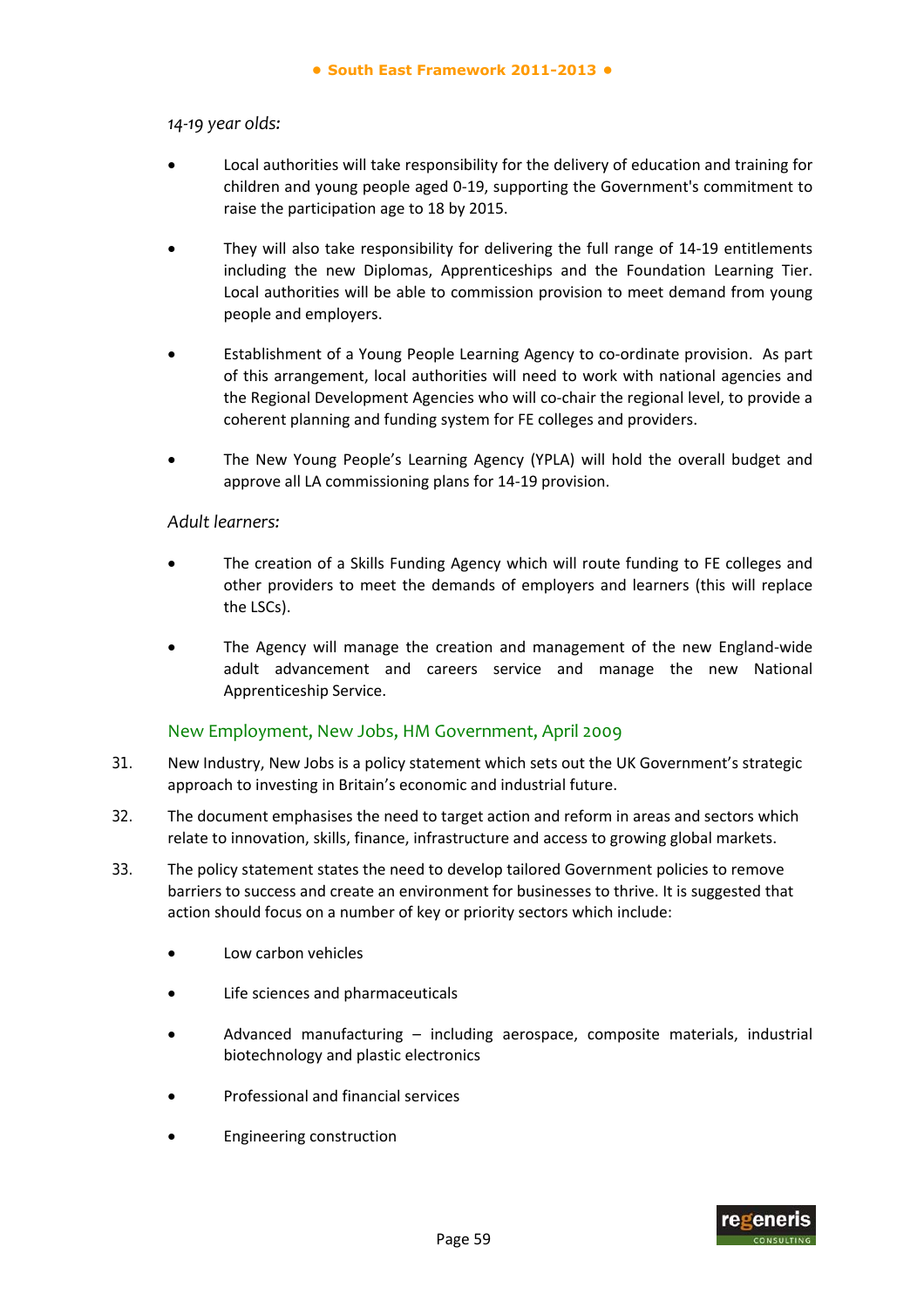#### UK Low Carbon Industrial Strategy

- 34. Launched in July 2009, the UK Low Carbon Industrial Strategy<sup>41</sup> aims to ensure British businesses and workers are equipped to maximise the economic opportunities and minimise the costs of the transition to a low carbon economy. To do this, to combination of an innovative private sector and the strategic role for government will be required. The British economy will need to capture global markets for low carbon goods and services and also use energy and resources more efficiently to reduce costs. ESF funding can help the transition into a low carbon economy; employees and employers will gain new skills that will be essential to growing and recovering the economy.
- 35. Linked to this, the **UK Low Carbon Transition Plan** sets out a target of 1.2m "green" jobs in the UK by 2020.

BIS National Skills Strategy

- 36. The November 2009 BIS report, "Skills for Growth The national skills strategy: analytical paper", established the current standing of skills in the UK and the effects of the current recession. The necessity of keeping the UK at the forefront of global skills levels is stressed; globalisation and technological change are making emerging economies more competitive for service functions alongside manufacturing roles.
- 37. The report also takes a two-pronged approach to skills development: the immediate need of skills to counter the recession; and the longer term need of developing the right skills to build a strong economy and make the UK a global skills leader. To produce these changes, it may be necessary for the government to address market failures currently limiting skills development. The government through ESF funding can help address failures in information coordination; the government is considered an impartial and comprehensive source of information. As some of the post-recession industrial sectors may be quite young, employers and employees may be hesitant to take up training as benefits are not guaranteed; government skills investment can counter this. These industries are also likely to be advanced technological sectors and so the potential for spillovers are high, especially if these sectors exhibit clustering.
- 38. The necessity of Government and ESF intervention can be brought under four broad areas:
	- Subsidies of the training system;
	- Information on the benefits of different courses;
	- Capital market support/guarantees for potential learners; and,
	- Appropriate regulatory environment, particularly for providers and employers.

## BIS Higher Ambitions: The Future of Universities in a Knowledge Economy

39. The Government has recently published a new framework<sup>42</sup> for the future success of higher education, which details the central role universities will play in delivering the country's economic recovery and long term prosperity. The document also serves to reposition



<sup>41</sup> BIS, 2009. "Low Carbon Industrial Strategy". http://www.berr.gov.uk/files/file52226.pdf.

<sup>&</sup>lt;sup>42</sup>BIS 'Higher Ambitions', November 2009.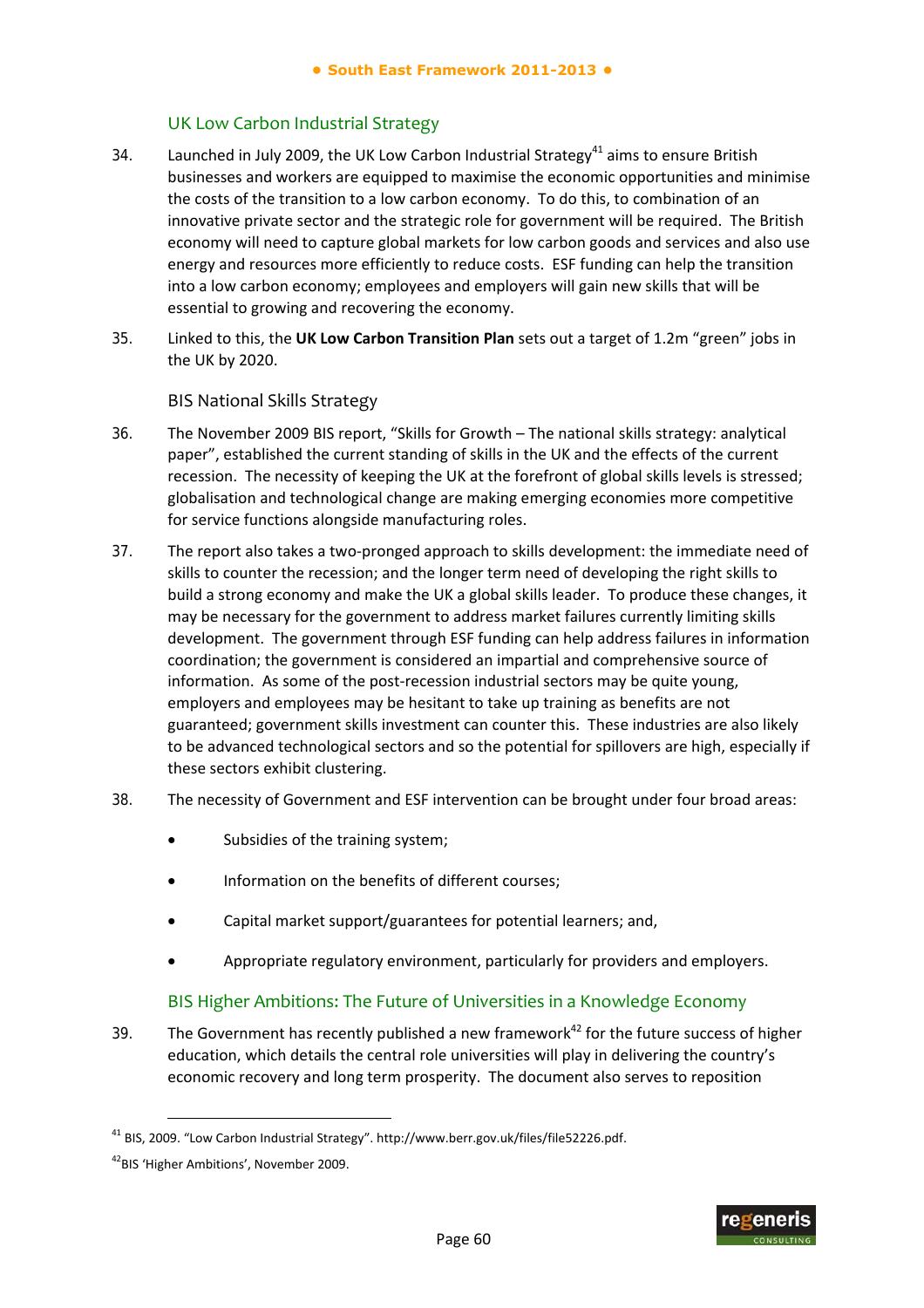university roles in a more competitive time, to outline university contributions to the economy and widening access and strengthening research capacities. Key messages from this document include:

- There is increased competition between universities, giving a greater priority to programmes that meet the need for high level skills;
- Business to be more engaged in the funding and design of programmes, sponsorship of students and work placements;
- Creating more part‐time, work‐based and foundation degrees to make it easier for adults to go to university, with routes from apprenticeships through to Foundational Degrees and other vocational programmes;
- Encouraging universities to consider contextual data in admissions, as one way of ensuring that higher education is available to all young people who have the ability to benefit;
- Universities setting out clearly what students can expect in terms of the nature and quality of courses offered;
- Sustaining our world class research base by continuing to focus on excellence, concentrating research funding where needed to secure critical mass and impact; and,
- Encouraging collaboration between universities on world class research, especially in high cost science.

## Skills Investment Strategy, BIS (November 2009)

- 40. This publication sets out how Government investment for 2010‐2011 will support Further Education and skills training for post 19 learners.
- 41. It sets out the governments plans to respond to the economic downturn. The key proposals are to:
	- Implement a Response to Redundancy package to support training places for 80,000 people who are at risk of redundancy, are newly redundant or unemployed but close to the labour market. This will be funded by ESF and Train to Gain combined.
	- Develop a training offer for those unemployed for six months or longer, providing additional skills support for around 75,000 people to become job ready.
	- Implement the Young Persons Guarantee which will support training for up to 80,000 young people as part of the government's commitment to provide a guaranteed offer of a job, training or work placement to all 18‐24 year olds approaching 12 months unemployment.
- 42. They will also continue to support free provision for skills for life, literacy and numeracy, first full level 2 and first full level 3 qualifications for 19‐25 year olds.
- 43. The paper also sets out plans to:
	- Create 20,000 new Advanced Apprenticeships places for those aged 19‐30 in the 2010/11 academic year, rising to an extra 35,000 from the 2011/12 academic year. There are also plans to develop these into potential ladders to university, including the development of an Apprenticeships Scholarship fund.

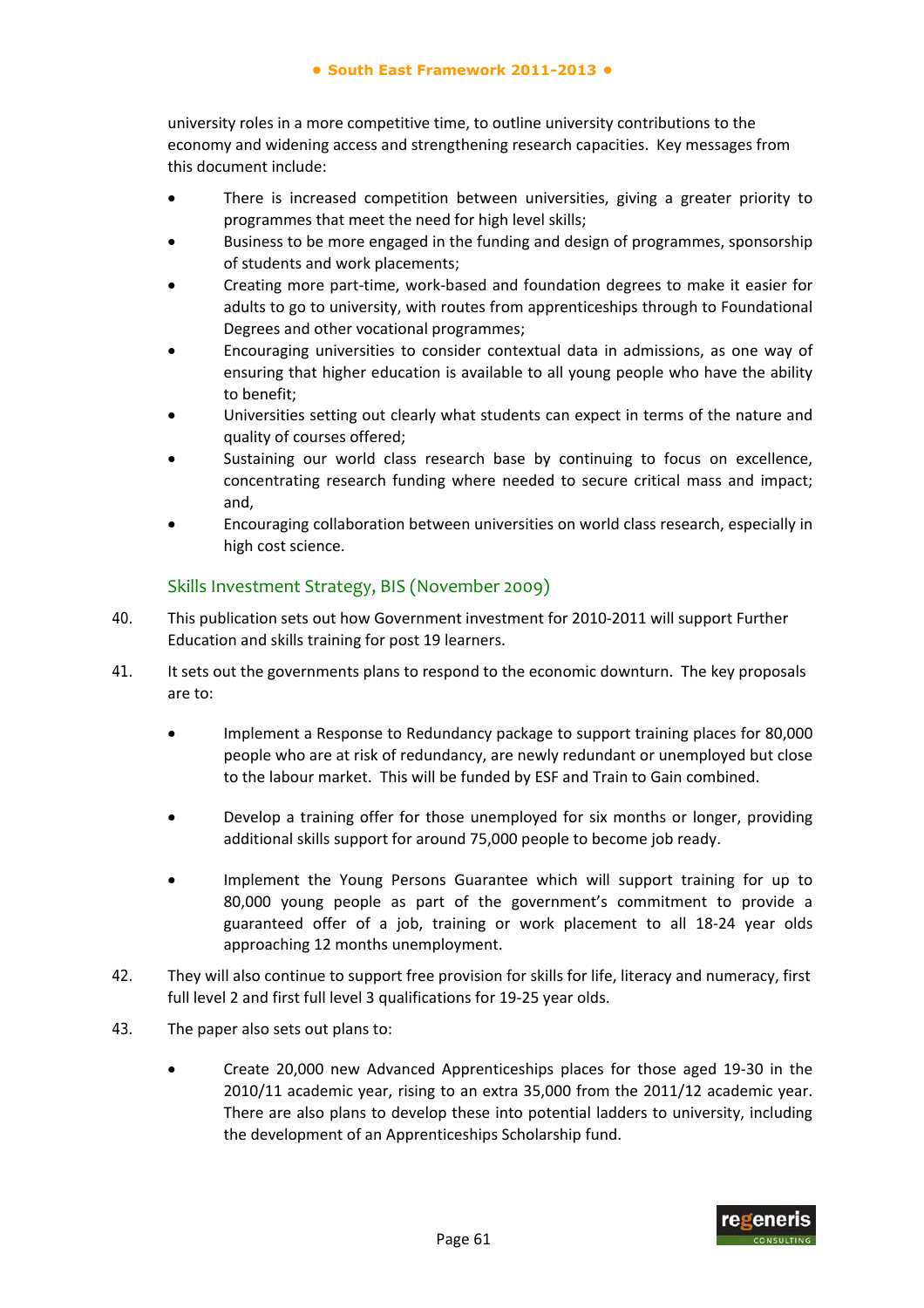- Commit more funding to newly identified sectors (such as those identified in NINJ) and those which contribute most towards driving growth.
- Support the RDAs role in championing skills at a regional level. They will have responsibility for developing a Regional Skills Strategy, which will be integrated into the Single Integrated Regional Strategies.
- Support a statutory entitlement to full funding for Entry Level 3 numeracy and Level 1 literacy, first full Level 2 (for those aged 19‐25 years) qualifications and a first full Level 3 qualification.
- Move funding away from poor Train to Gain provision or provision which has a large proportion of assessment of existing skills rather than training.
- Fund skills accounts for all adults who access publicly funded training including Train to Gain and Apprenticeships.
- Introduce a new Adult Advancement and Careers Service (aacs) will be launched in August 2010, with a new brand for careers advice.
- Provide funding for Skills for Life delivered through Adult Learner Responsive and Employer Responsive routes for 19+ provision.
- Provide learning support for adults, including Personal and Community Development Learning, Family Literature, Language and Numeracy support and wider family learning.

## Partnerships for Growth: National Framework for Regional and Local Economic Development, December 2009

- 44. The National Framework sets out how the government expects RDAs, local authorities and other public sector agencies to collaborate to respond to the recession and shape the conditions for growth and job creation.
- 45. RDAs should lead implementation on the ground. Regional and local strategies should consider key economic policies including:
	- Skills: RDAs will work with Local Authority leaders Boards, Sub‐Regional Partnerships and FE providers, to articulate business demand in a regional skills strategy which will have a 20 year horizon.
	- Innovation: with RDAs bringing together universities and businesses to collaborate.
	- Employment: to boost job opportunities and provide the effective transport links, the accessible childcare, and other support on the ground to help people get into and progress in work.
	- Infrastructure: providing the certainty businesses need to make the long‐term investments in transport, utilities, broadband networks and housing which underpin growth.
	- Finance for Growth: RDAs will support the effective and coherent investment of

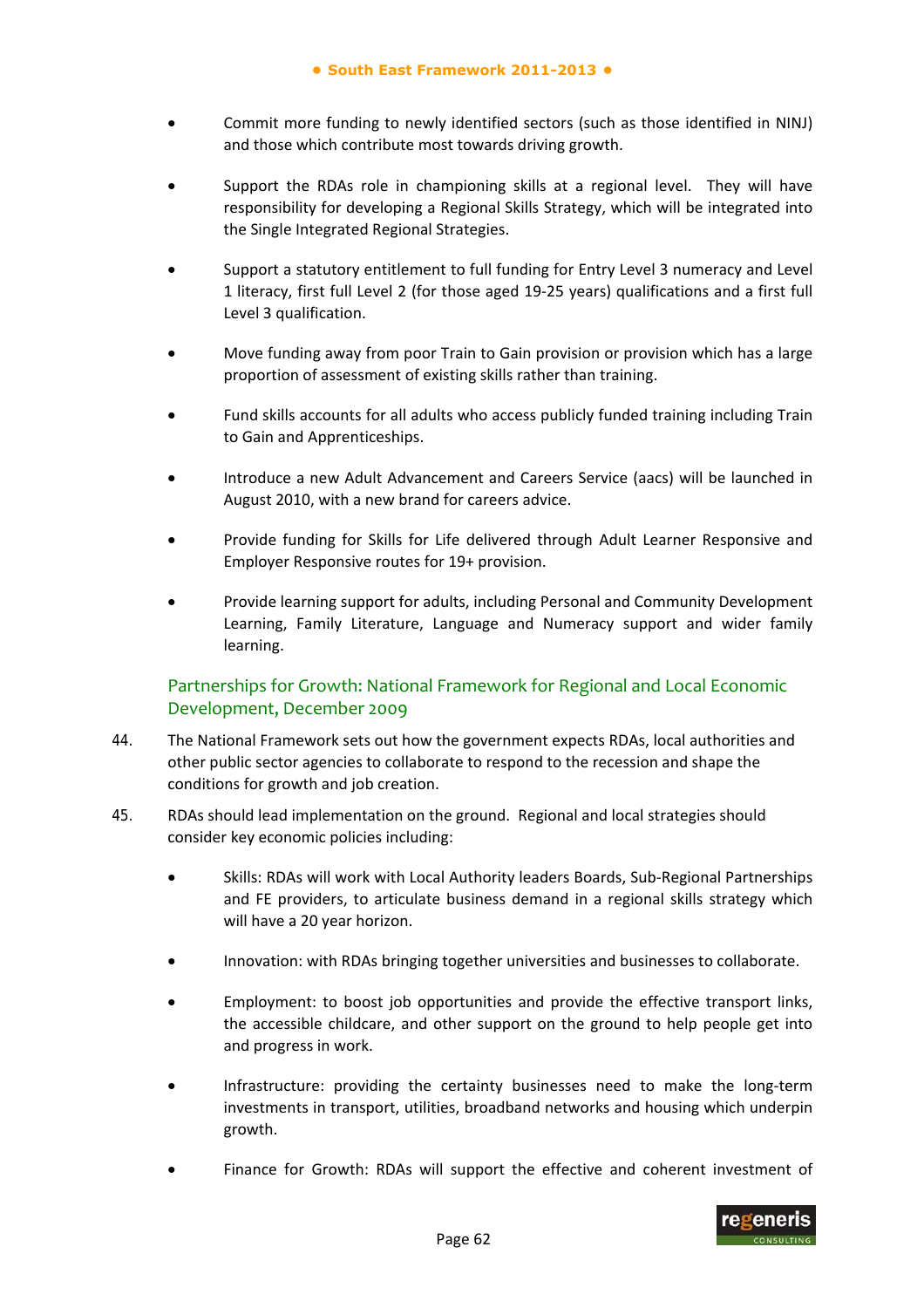#### **● South East Framework 2011-2013 ●**

public‐private funds such as the Innovation Investment Fund.

- Potential Growth Sectors: where regions, cities and localities should work to remove barriers to growth for key sectors in their areas.
- 46. RDAs remain central to driving growth and there is an increased emphasis for them to collaborate with local authorities and other relevant partnerships at a local level.
- 47. Places should focus on their particular strengths, not try to replicate the full range of nationally important sectors in every area. Investment should reinforce clustering effects driven by local and regional geography, commercial and university strengths.

## Building Britain's recovery: Achieving Full Employment, HM Government, 2009

- 48. The employment White Paper, 'Building Britain's Recovery: Achieving Full Employment' was published in December 2009 and focuses on proposals to tackle the effects of the recession and to return to full employment in the future years. The White Paper announces new measures to ensure the recession does not give young people the 'worst possible start to their working lives'. It sets out the next stage of welfare and employment reform to help more people back to work and make sure they are better off in work. The document emphasises the need to keep people in employment once they have it.
- 49. The White Paper focuses on a core of issues of key importance to ESF. The most relevant of these are set out below ‐
	- New support for young people to get them back in work including new Young Person's and Graduate guarantees, extra support for young people from Jobcentre Plus, a new subsidy for employers taking on 16‐17 year old apprentices. 100,000 government‐funded additional training and job opportunities were also announced, on top of the 300,000 already pledged for the next 18 months, to help deliver the Young Person's Guarantee.
	- Support for long term unemployed  $-$  extra support for those who have reached 24‐months unemployment, through mandatory activity and personalised support
	- Skills training a focus on setting up a single skills budget between the Department for Work and Pensions, and the Department for Business, Innovation and Skills to fund training for the unemployed. Skills reforms will be underpinned by new skills accounts which will bring skills training together in one place to improve ease of access at a local level.
	- Increased Support for parents and carers including making enterprise and employment support more accessible for this group
	- More tailored support for the over-50s, including help to tackle age discrimination and fast tracking to more support
	- Further Support for disabled people with more personalised help, a review of Pathways to Work and expanding Work Choice and Access to Work.
- 50. The White Paper also sets out plans for the modernisation of services, to ensure a welfare delivery system 'fit for the  $21<sup>st</sup>$  century'. Suggested improvements include the exploration of different models of more flexible and personal support, inviting local partners to have

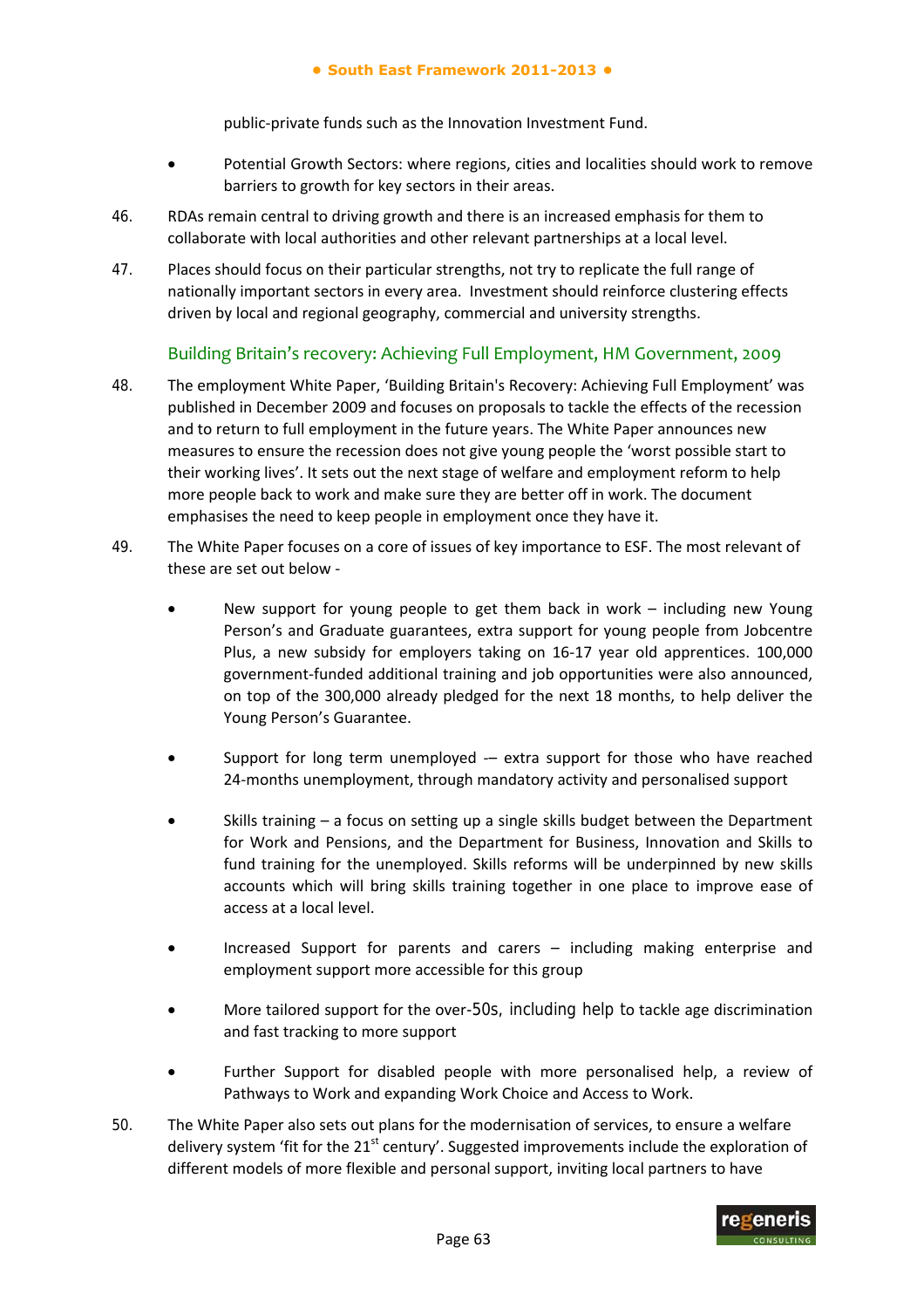increased influence, increasing JCP's outreach services and introducing a revised leaning and development structure.

## **Relevant Initiatives**

#### New Deal and Flexible New Deal

- 51. Via Jobcentre Plus, the DWP have set up the New Deal programme which provides people on benefits with the help and support they need to look for work, increasing training and preparing for work. Seven programmes have been developed:
	- 1) **New Deal for Young People** helps young people to find and keep a job or start to work for themselves. A personal advisor is there to help improve skills and learn new skills.
	- 2) **New Deal 25 Plus** ‐ very much the same as the programme aimed at Young People only targeted at those over the age of 25.
	- 3) **New Deal 50 Plus** help and advice for those who are over 50 and are looking to (re)enter the workplace.
	- 4) **New Deal for Lone Parents** a voluntary programme designed to help lone parents into work. Personal advisors are also available to help with childcare and training.
	- 5) **New Deal for Disabled People** based on job broker system. Helps and supports disabled people looking to get back into work.
	- 6) **New Deal for Partners** ‐ voluntary programme to support the partners of those who are claiming certain benefits.
	- 7) **New Deal for Musicians** a compulsory programme for people who are claiming job seekers allowance. Individuals are given the opportunity to speak to people who work in the music industry. The requirement is that they have to also be taking part in New Deal for 25 or New Deal for Young People and be at the end of the 'gateway' stage.
- 52. From October 2009, the Flexible New Deal will replace the current New Deal 18 24 and 25+ programmes. The Flexible New Deal is based around five core principles:
	- A stronger framework of rights and responsibilities to move benefit customers from being passive recipients to active jobseekers.
	- A personalised and responsive approach to individual customer needs which will provide tailored employment and skills support to meet the needs of both customers and local employers.
	- A partnership approach with public, private and third sector organisations working together to maximise innovation, leading to more and better outcomes.
	- Devolving and empowering communities for future sustainable employment which will be at the heart of neighbourhood renewal.
	- Not just jobs, but jobs that pay and offer opportunities for progression, with an

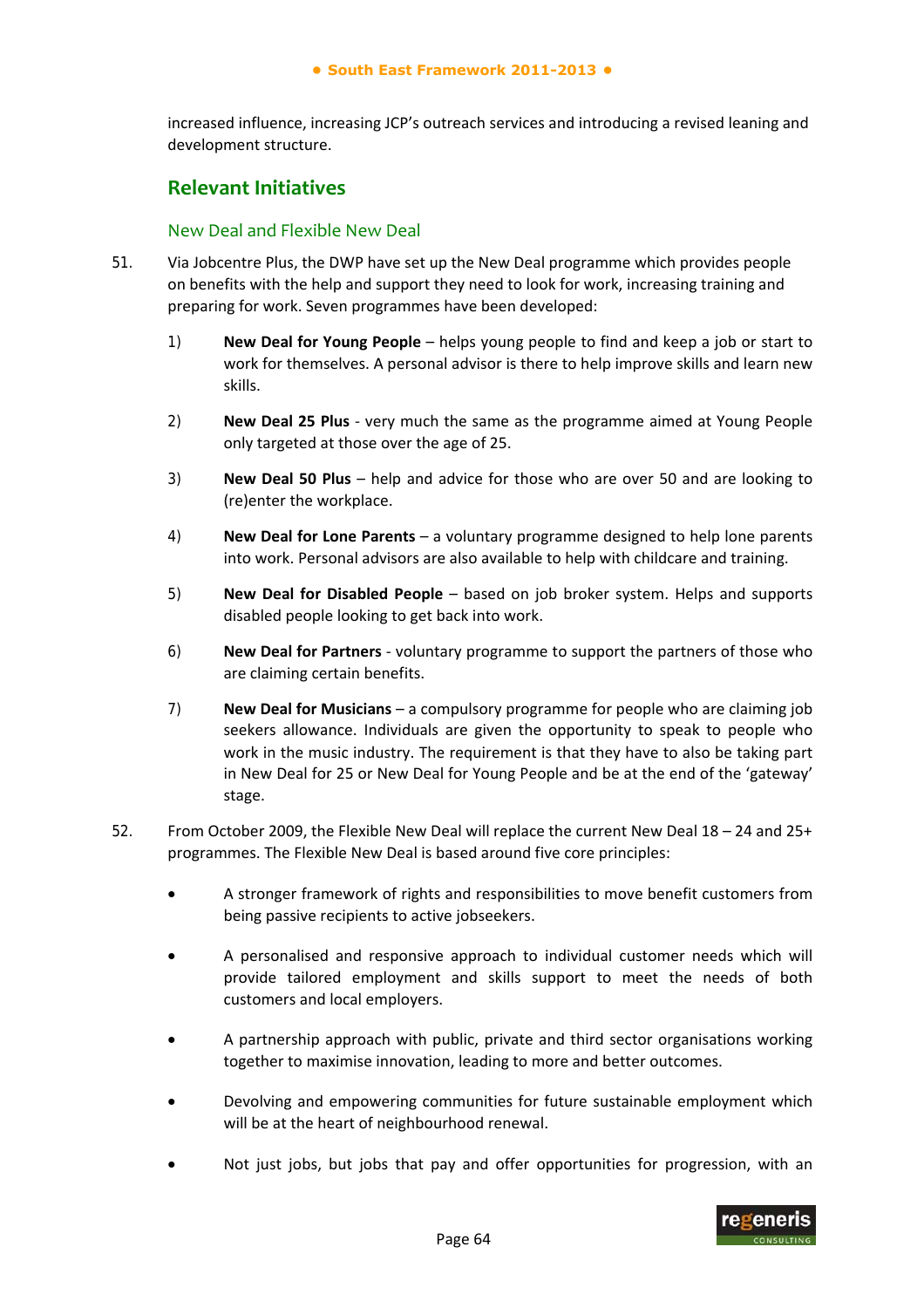emphasis on sustaining and progressing in work to ensure all customers who need help to develop their skills have access to the relevant pre-employment and in-work training.

53. The Flexible New Deal will begin in October 2009. In October 2010, the Flexible New Deal will be replaced in the South East by the Personalised Employment Programme, combining the Flexible New Deal and Pathways.

### Socially Excluded Adults PSA 16

- 54. As part of the Comprehensive Spending Review (CSR), the Government announced a new single set of 198 national indicators for local authorities and local authority partnerships. These indicators which flow from the priorities identified in Public Service Agreements (PSAs) and Departmental Strategic Objectives (DSOs), include eight indicators which underpin the socially excluded adults PSA (PSA16).
- 55. The socially excluded adults PSA aims to ensure that the most socially excluded adults are offered the chance to get back on a path to a more successful life, by increasing the proportion of at‐risk individuals in:
	- settled accommodation; and
	- employment, education or training.
- 56. The PSA focuses on four client groups who are particularly vulnerable to multiple forms of disadvantage, and who may be negotiating a difficult transition such as leaving prison or long-term care. These two factors make them particularly at-risk of falling into persistent exclusion, but also means that they are in contact with the services that could and should make a difference. The four groups are:
	- Care leavers at age 19
	- Offenders under probation supervision
	- Adults receiving secondary mental health services
	- Adults with learning disabilities known to Councils
- 57. A total of eight indicators underpin the PSA and will be used to measure progress for each at-risk group towards increasing the proportions in settled accommodation and in employment, education or training. As mentioned above, all of these indicators will be included in the national set of local government indicators. The headline definitions of the indicators are presented in the table below.

| Indicators for the socially excluded adults PSA |                                                                                                                                                |                                                                                                              |
|-------------------------------------------------|------------------------------------------------------------------------------------------------------------------------------------------------|--------------------------------------------------------------------------------------------------------------|
| <b>Client Group</b>                             | <b>Outcome 1: Settled</b><br>Accommodation                                                                                                     | Outcome 2: Employment, Education or<br>Training<br><b>Offenders</b>                                          |
| <b>Offenders</b>                                | Percentage of offenders under<br>probation supervision living in<br>settled and suitable accommodation<br>at the end of their order or licence | Percentage of offenders under probation<br>supervision in employment at the end of<br>their order or licence |
| Care Leavers                                    | Percentage of former care leavers                                                                                                              | Percentage of former care leavers at                                                                         |

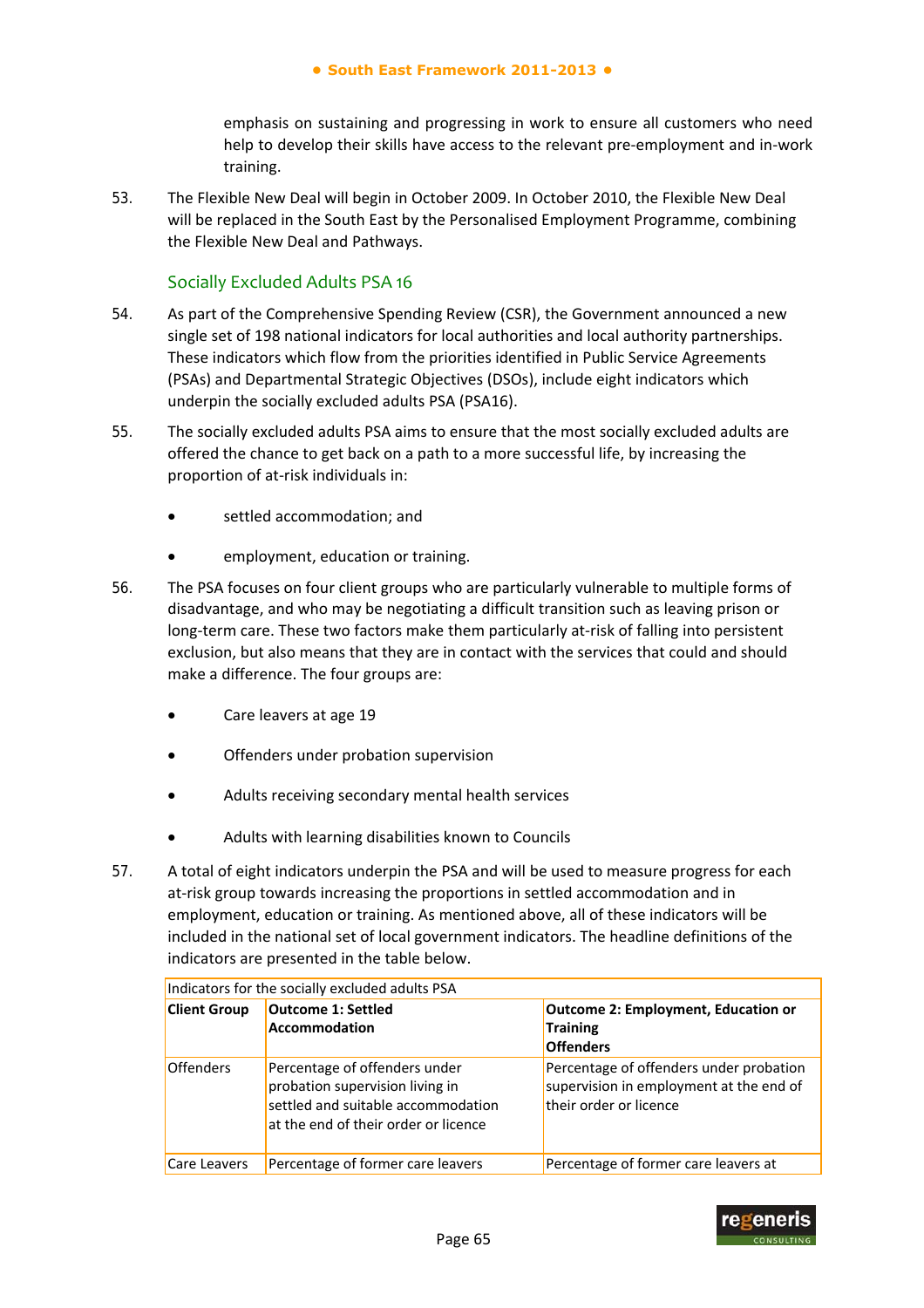#### **● South East Framework 2011-2013 ●**

|                      | at age 19 who are in suitable<br>accommodation                                                 | age 19 who are in employment,<br>education or training                              |
|----------------------|------------------------------------------------------------------------------------------------|-------------------------------------------------------------------------------------|
| Mentally ill         | Percentage of adults receiving<br>secondary mental health services in<br>settled accommodation | Percentage of adults receiving<br>secondary mental health services in<br>employment |
| Learning<br>disabled | Percentage of adults with learning<br>disabilities in settled<br>accommodation                 | Percentage of adults with learning<br>disabilities in employment                    |

## Train to Gain

- 58. Train to Gain is part of the Government's Solutions for Business a wide portfolio of highly targeted, publicly funded business support products and services. Train to Gain:
	- Aims to meet the needs of employers of all sizes and from all sectors to improve the skills of their employees as a route to improving their business performance
	- Aims to encourage all businesses and individuals to value and realise the benefits that learning and skills can bring
	- Be a valuable resource for employers, unlocking employees' potential and increasing company productivity.
	- A broad range of training packages are available to businesses from basic level skills 2, Level 3 and other higher‐level skills such as Leadership and Management.

## **Forthcoming Changes: National**

- 59. The activities of Train to Gain are set to continue with the move from the Learning and Skills Council to the Skills Funding Agency (SFA). This has brought about radical changes with regards the way young people and adults are to be funded in the future. *Raising Expectations: enabling the system to deliver* lists proposals transforming the post 19 skills system. The new SFA is there to create a demand led, flexible and responsive system.
- 60. The SFA will pass post‐19 funding to colleges, ensuring that funding follows the learner. The SFA is increasing funding for Train to Gain from £520m in 2007/08 to over £1 billion by 2010‐ 11. This supports the move to increasing the proportion of adult skills funding that is to be delivered through demand led routes. In addition to this, new flexibilities for small and medium sized businesses are being built into the current system in order for them to train their staff. One example of this is to make all training at Level 2 free for all SME employees regardless of their current skill level.
- 61. From here on, Train to Gain will: *deliver a national skills service to all sizes of business in all sectors and include the National Employment Service. It will ensure a demand – led skills system which raises employment skills levels, is valued by employers and used by them to seek brokerage interventions to help them find solutions. It will aim to secure a culture change that makes employers value skills43.*

-



 $43$  DIUS – FE & Skills System Reform – an update – December 2008 – p24.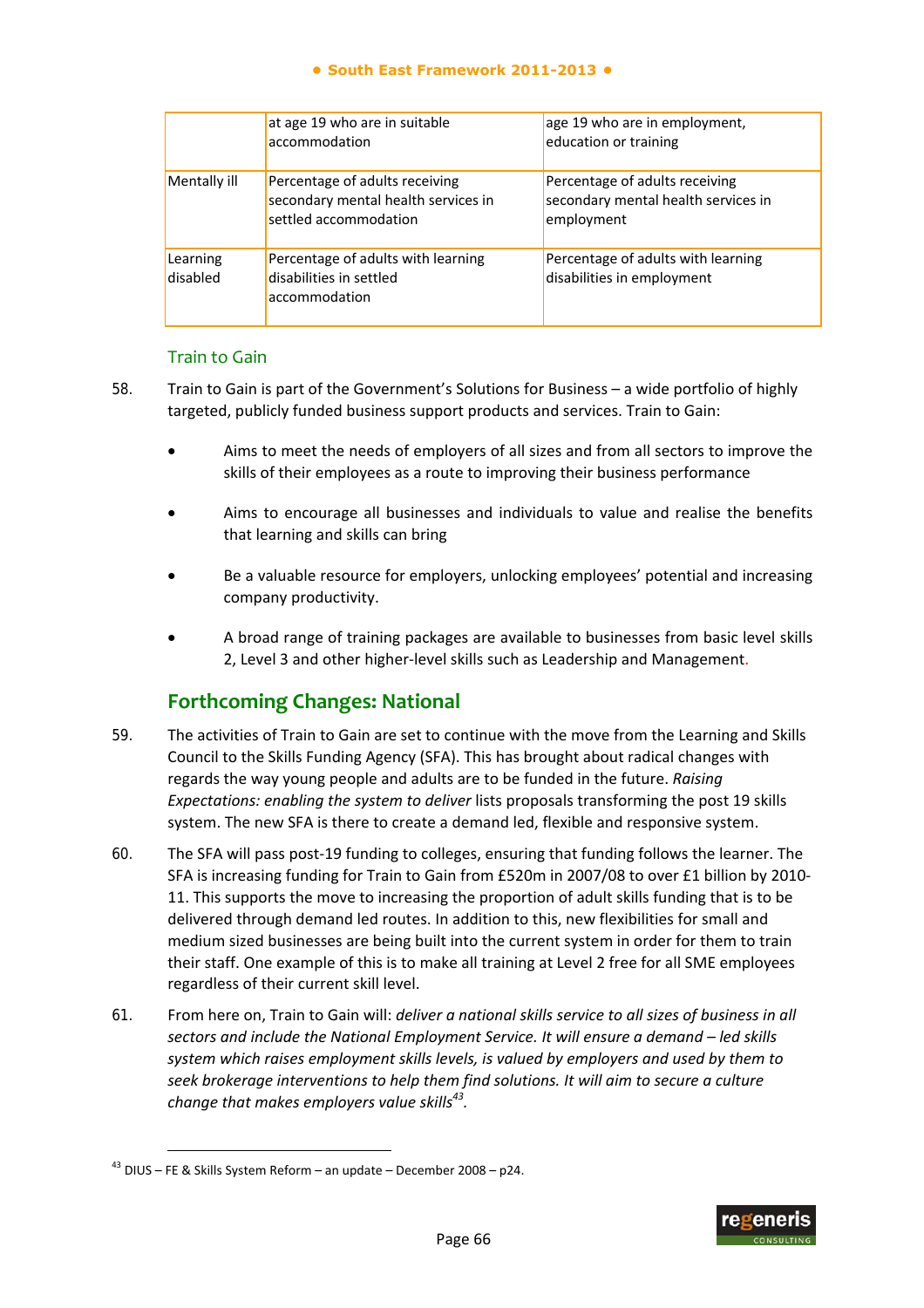62. The Future Jobs Fund aims to create 150,000 additional jobs, primarily aimed at 18‐24 year olds who have been out of work for nearly a year. The Future Jobs Fund is a part of the Young Person's Guarantee. From early 2010, everyone in between the ages of 18 and 24 who has been looking for work for a year will get an offer of a job, work experience, or training lasting at least 6 months. The fund is specifically targeting 50,000 jobs in unemployment hotspots and expects around 10,000 of the 150,000 jobs created to be "green" jobs $44$ .

## **Forthcoming Changes: Regional**

63. The **South East England Partnership Board** (SEPB) took over regional planning responsibilities on 1 April 2009 after the South East England Regional Assembly (SEERA) was dissolved. The Partnership Board is responsible for bringing together the Regional Economic Strategy and South East Plan into a single document ‐ a new **Integrated Regional Strategy**. The Partnership Board comprises four members of the board of South East England Development Agency (SEEDA) and eight members of South East England Leaders' Board (councillors from the region's local authorities). The SEPB will therefore be important in shaping future economic development policy across the region (including presumably issues on skills).

#### **Summary**

-

Key policy initiatives can be summarised below:

- The Leitch Review of Skills, which gives employers a stronger voice on the content and delivery of skills and employment programmes, as well as encouraging them to take greater responsibility for the planning and funding of their training activity. Key features of the Leitch implementation plan include increased funding for Train to Gain and greater flexibilities in the use of Train to Gain during the recession, although funding constraints are currently placing limits on the number of new learners that can be supported.
- The Freud report, an independent review of welfare to work, which recommended that resources should be targeted on those individuals who generally face multiple, complex problems, so that spending can be directed towards these people in a more individualised way.
- The Government White Paper December 2008, **which made a number of important policy initiatives, including:**
	- o People currently claiming Income Support will move to either the Employment and Support Allowance or Jobseeker's Allowance
	- o Encouraging lone parents and those with younger children (seven and younger) to engage with the support that is available
	- o Testing a Work for Your Benefit scheme.
- The Flexible New Deal<sup>45</sup>, which came into operation in October 2009, which proposes:
	- o A stronger framework to move benefit customers from being passive recipients to active jobseekers
	- o A personalised and responsive approach to individual customer needs
	- o A partnership approach with public, private and third sector organisations
	- o Attempts to help clients find jobs that pay and offer opportunities for progression,

<sup>&</sup>lt;sup>45</sup> Full Flexible New Deal support is available for people who have been on JSA for 12 months, and there is some flexibility to provide people that have been claiming for six months with more support than they were previously entitled to.



<sup>&</sup>lt;sup>44</sup> The Young People's Guarantee is currently due to finish in early 2011 and before finalising allocations and eligible activity, partners should review how successful the scheme has been, what demand is still there (in terms of volumes of young people who are still long term unemployed).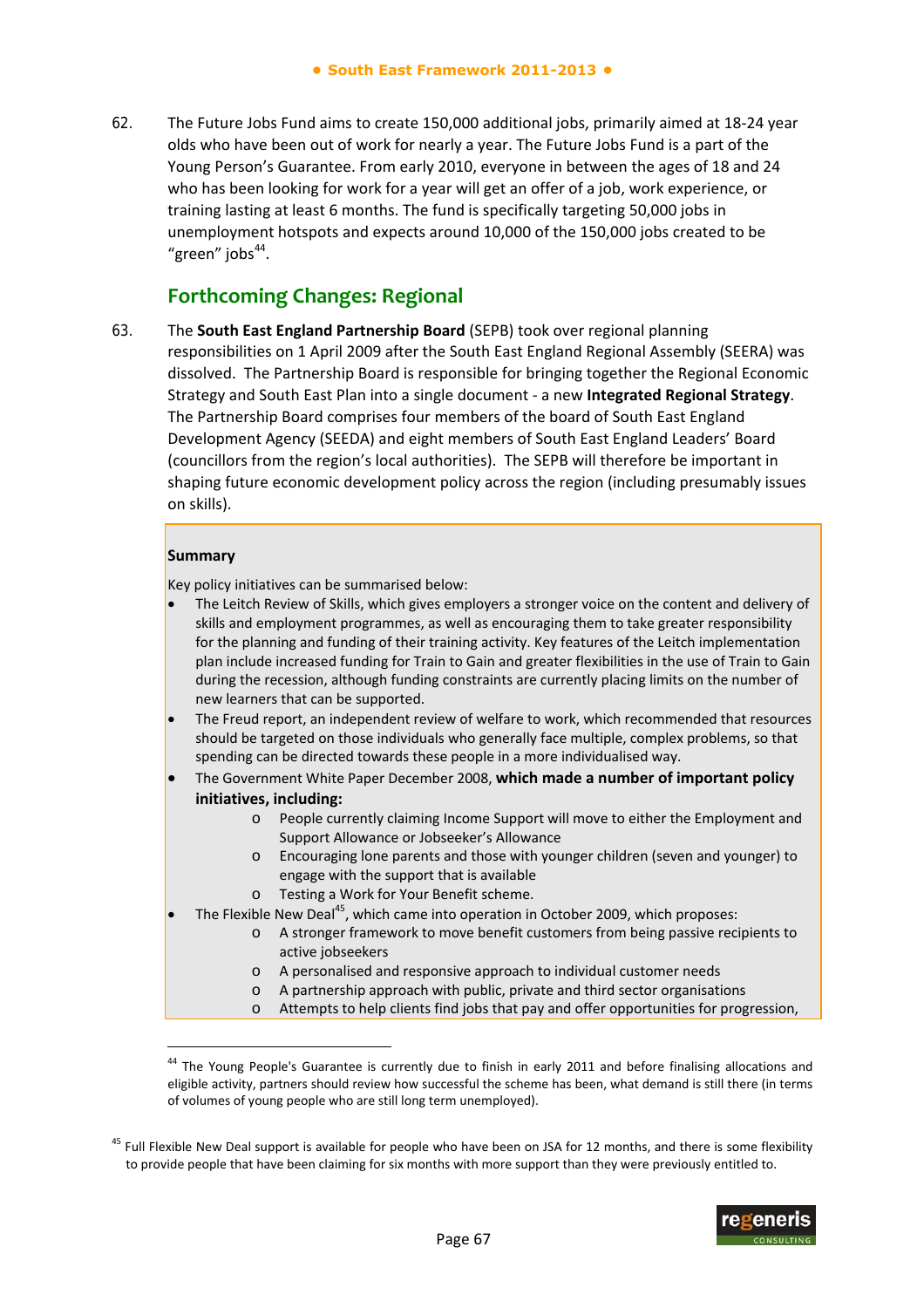with an emphasis on progression within work.

- The Future Jobs Fund, which aims to create 150,000 additional jobs, primarily aimed at 18‐24 year olds who have been out of work for nearly a year<sup>46</sup>.
- The Government's UK Low Carbon Transition Plan, which sets out a target of some 1.2m "green" jobs in the UK by 2020.
- The new Skills Funding Agency (SFA), which from April 2010, will be the single funding provider for adult skills in England outside of higher education. The SFA's main function will be to direct funding to further education colleges and other skills providers.
- The New Young People's Learning Agency (YPLA), which will hold the overall budget and approve all LA commissioning plans for 14‐19 provision.
- A move towards Regional Development Agencies (RDAs) being responsible for producing the regional skills strategy and championing and advocating skills at a regional level.
- A increased emphasis on Advanced Apprenticeships places for people aged 19‐30 and the opportunity for these to provide routes into Higher Education.

-



<sup>&</sup>lt;sup>46</sup> The Future Jobs Fund is a part of the Young Person's Guarantee. From early 2010, everyone in between the ages of 18 and 24 who has been looking for work for a year will get an offer of a job, work experience, or training lasting at least 6 months. The fund is specifically targeting 50,000 jobs in unemployment hotspots and expects around 10,000 of the 150,000 jobs created to be "green" jobs. (Source: DWP).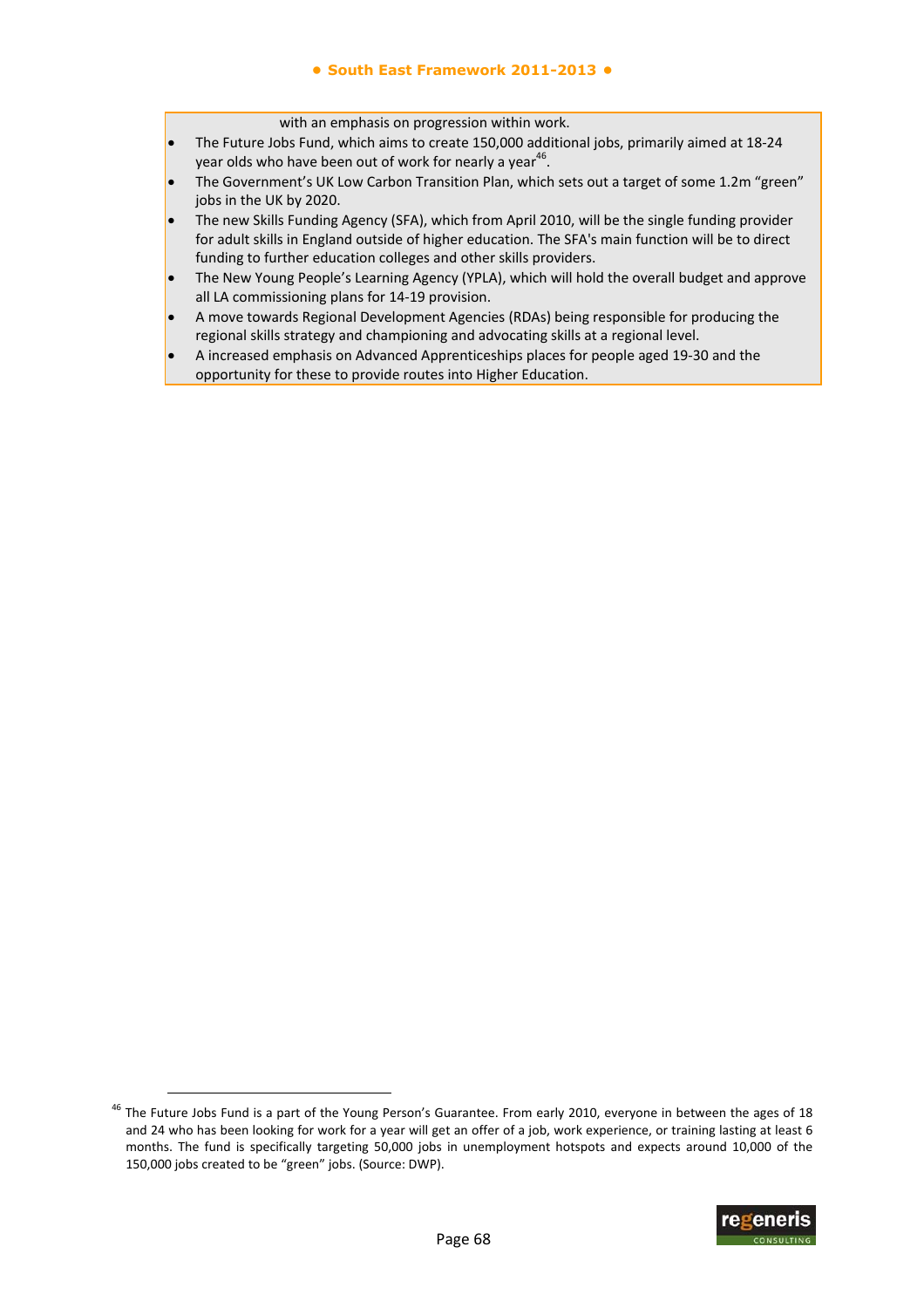# Appendix D Glossary of Terms

A full list of abbreviations is available at the start of the England Operational Programme (available at www.esf.gov.uk).

| Abbreviation | <b>Full Wording</b>                         |
|--------------|---------------------------------------------|
| <b>BME</b>   | <b>Black Minority Ethnic</b>                |
| <b>CFO</b>   | Co-financing Organisation                   |
| <b>DWP</b>   | Department of Work and Pensions             |
| <b>EMA</b>   | <b>Educational Maintenance Allowances</b>   |
| EO.          | <b>Equal Opportunities</b>                  |
| <b>ESF</b>   | <b>European Social Fund</b>                 |
| <b>GCB</b>   | <b>Grant Co-ordinating Bodies</b>           |
| <b>GOSE</b>  | Government Office for the South East        |
| <b>GVA</b>   | <b>Gross Value Added</b>                    |
| <b>ICT</b>   | <b>Information Communication Technology</b> |
| <b>LSC</b>   | Learning & Skills Council                   |
| <b>NVQ</b>   | <b>National Vocational Qualifications</b>   |
| OP           | <b>Operational Programme</b>                |
| <b>ROCPA</b> | Raising of Compulsory Participation Age     |
| <b>RSP</b>   | Regional Skills Partnership                 |
| <b>RSPA</b>  | Regional Skills for Productivity Alliance   |
| <b>SD</b>    | Sustainable Development                     |
| <b>SFA</b>   | <b>Skills Funding Agency</b>                |
| <b>SSA</b>   | <b>Sector Skills Agreements</b>             |
| <b>SSC</b>   | Sector Skills Councils                      |
| <b>SEEDA</b> | South East England Development Agency       |

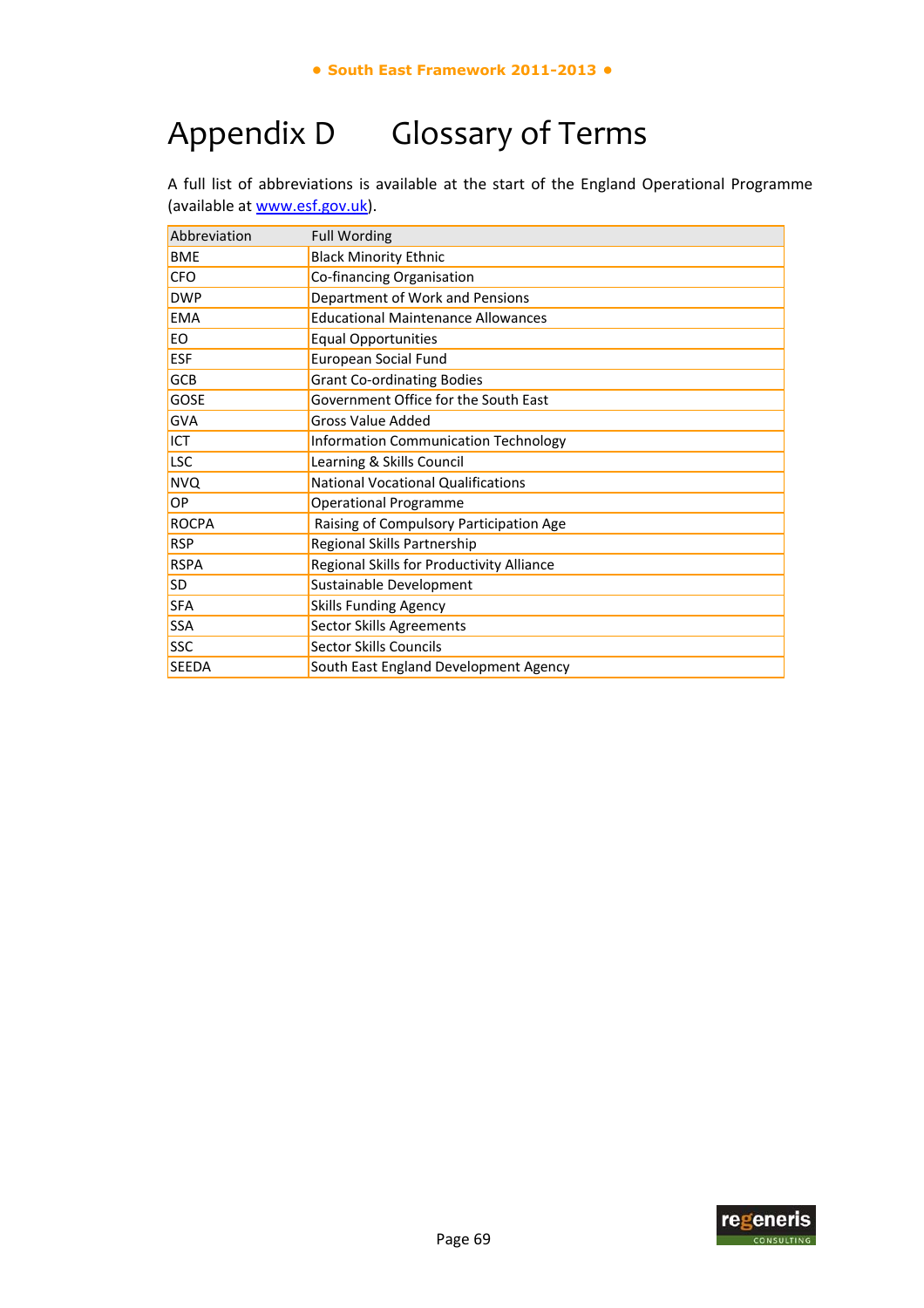## Appendix EInnovative and Transnational Projects

## Regional context paper

| SOUTH EAST - THEMES AND REGIONAL CONTEXT                                    |                                                                                                                                                                                                                                                           |  |
|-----------------------------------------------------------------------------|-----------------------------------------------------------------------------------------------------------------------------------------------------------------------------------------------------------------------------------------------------------|--|
| Up to three projects will be supported in the South East                    |                                                                                                                                                                                                                                                           |  |
| <b>PRIORITY 1 - EXTENDING EMPLOYMENT OPPORTUNITIES</b>                      |                                                                                                                                                                                                                                                           |  |
|                                                                             | ESF funding available in Priority $1 = £1,226,763$                                                                                                                                                                                                        |  |
| <b>Themes Selected</b>                                                      | <b>Regional Context</b>                                                                                                                                                                                                                                   |  |
| Active inclusion                                                            | The South East has an excellent track record in innovation and participation in                                                                                                                                                                           |  |
| (Indicative funding                                                         | trans-national ESF activity. This included a number of projects under the                                                                                                                                                                                 |  |
| for this theme $=$                                                          | Equal programme which ran from 2001 to 2006                                                                                                                                                                                                               |  |
| £613,381)                                                                   | (see www.equal.ecotec.co.uk/).                                                                                                                                                                                                                            |  |
|                                                                             | In taking these experiences forward and responding to the challenges of the<br>new ESF programme the South East ESF framework for 2007-10 set out<br>suggested themes for Innovation in the South East:                                                   |  |
|                                                                             | Addressing multiple issues faced by disadvantaged participants accessing the<br>labour market through flexible and personalised packages of support.                                                                                                      |  |
|                                                                             | Reconciling family and professional life, as well as the re-integration of<br>economically inactive women and older people, by developing more flexible<br>and effective forms of work organisation and support services.                                 |  |
|                                                                             | On the basis of the above and the support in discussion at the Regional<br>committee on 11 September together with responses to the web based<br>consultation with the wider ESF partnership in the region it was proposed<br>that this theme is adopted. |  |
|                                                                             | It is possible that this theme could also support social enterprise which can<br>contribute to the aims of this theme, and there is readily available match<br>funding.                                                                                   |  |
| Demographic Change<br>(Older Workers &<br>Migration)<br>(Indicative funding | This theme won strong support both from regional committee members in<br>discussion at the meeting on 11 September and as a result of a web based<br>consultation with the wider regional ESF partnership.                                                |  |
| for this theme $=$<br>£613,381)                                             | The South East has an excellent track record in innovation and participation in<br>trans-national ESF activity. This included a number of projects under the<br>Equal programme which ran from 2001 to 2006<br>(see www.equal.ecotec.co.uk/)              |  |
|                                                                             | In taking these experiences forward and responding to the challenges of the<br>new ESF programme the South East ESF framework for 2007-10 set out<br>suggested themes for Innovation in the South East:                                                   |  |
|                                                                             | Addressing multiple issues faced by disadvantaged participants accessing the<br>labour market through flexible and personalised packages of support.                                                                                                      |  |
|                                                                             | Reconciling family and professional life, as well as the re-integration of<br>economically inactive women and older people, by developing more flexible<br>and effective forms of work organisation and support services.                                 |  |